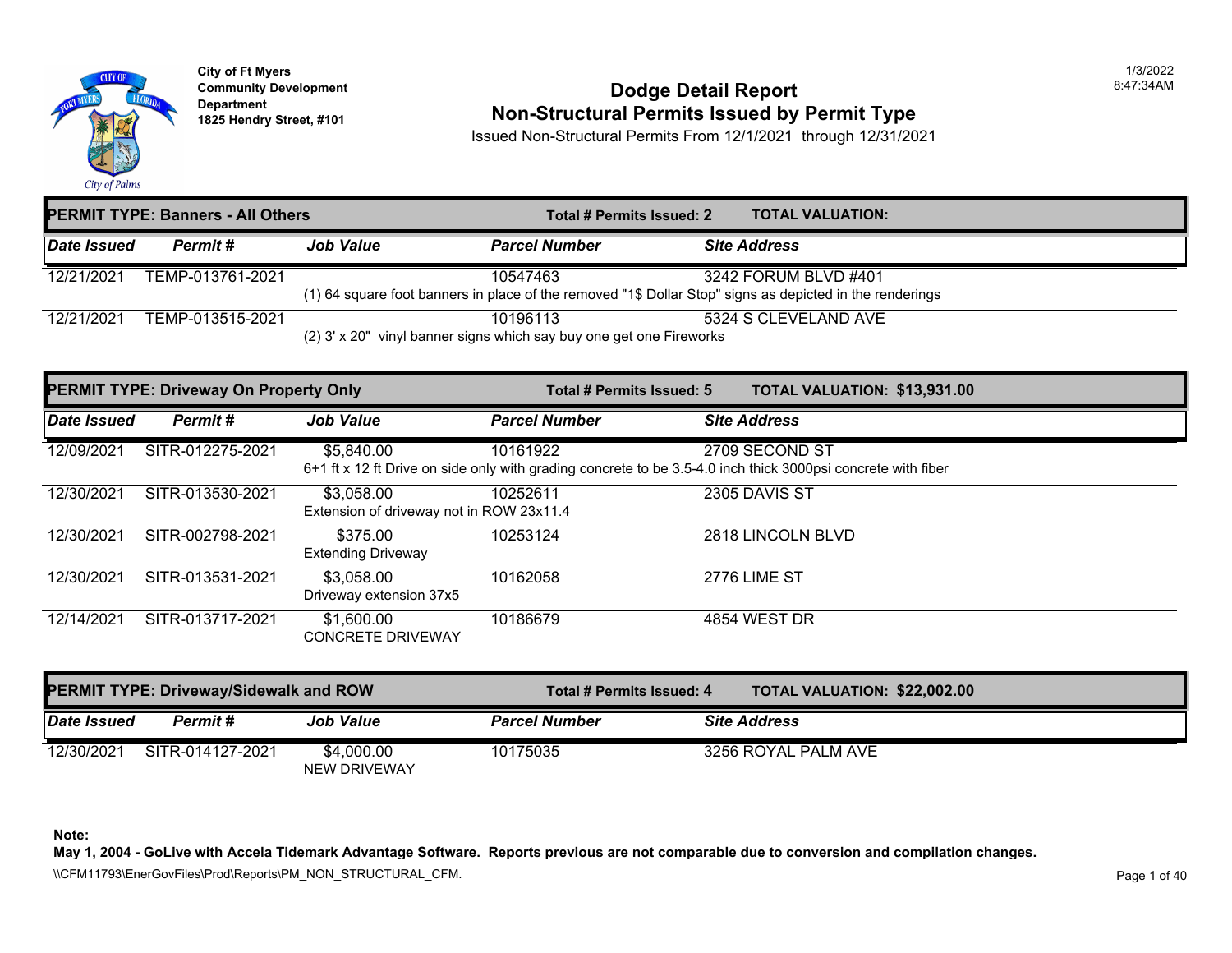

# **Community Development** 8:47:39AM **Dodge Detail Report Department Non-Structural Permits Issued by Permit Type 1825 Hendry Street, #101**

Issued Non-Structural Permits From 12/1/2021 through 12/31/2021

| 12/20/2021                              | SITR-013257-2021 | \$5.500.00      | 10561530 | 10614 CARENA CIR                                                                                      |  |
|-----------------------------------------|------------------|-----------------|----------|-------------------------------------------------------------------------------------------------------|--|
|                                         |                  |                 |          | Remove the existing concrete driveway and walkway, then install a new brick paver driveway and walkwa |  |
| 12/09/2021                              | SITR-012988-2021 | \$8.700.00      | 10184097 | 1358 BURTWOOD DR                                                                                      |  |
| replace concrete driveway with addition |                  |                 |          |                                                                                                       |  |
| 12/13/2021                              | SITR-011617-2021 | \$3.802.00      | 10244949 | 4012 E RIVER DR                                                                                       |  |
|                                         |                  | Remove existing |          |                                                                                                       |  |

| <b>PERMIT TYPE: Driveway/Sidewalk On Property Only</b> |                  |                                      | Total # Permits Issued: 1 | <b>TOTAL VALUATION: \$5,896.5</b> |
|--------------------------------------------------------|------------------|--------------------------------------|---------------------------|-----------------------------------|
| Date Issued                                            | Permit #         | <b>Job Value</b>                     | <b>Parcel Number</b>      | <b>Site Address</b>               |
| 12/22/2021                                             | SITC-013275-2021 | \$5.896.50                           | 10252954                  | 2036 WRIGHT ST                    |
|                                                        |                  | OVERLAY 3 DRIVEWAYS AT THAT LOCATION |                           |                                   |

|             | PERMIT TYPE: Existing/Replace/Repair: 1&2 Family |                                                   |                                                                                            | <b>TOTAL VALUATION: \$437,68</b><br>Total # Permits Issued: 83 |                        |  |
|-------------|--------------------------------------------------|---------------------------------------------------|--------------------------------------------------------------------------------------------|----------------------------------------------------------------|------------------------|--|
| Date Issued | Permit#                                          | <b>Job Value</b>                                  | <b>Parcel Number</b>                                                                       |                                                                | <b>Site Address</b>    |  |
| 12/21/2021  | TRD-013936-2021                                  | \$5,599.00<br>a/c system change out like for like | 10532356                                                                                   |                                                                | 10308 LONGLEAF PINE CT |  |
| 12/07/2021  | TRD-013495-2021                                  | \$6,500.00                                        | 10187952<br>HVAC Change Out 5 Ton 16 Seer Rheem System W/10 Same Same                      |                                                                | 10070 SAN PABLO        |  |
| 12/14/2021  | TRD-013946-2021                                  | \$3,556.00                                        | 10563226<br>1 TO 1 12,000 BTU 16 SEER HEAT PUMP MITSUBISHI MINI SPLIT                      |                                                                | 8980 WATER TUPELO RD   |  |
| 12/16/2021  | TRD-014028-2021                                  | \$4,700.00                                        | 10528736<br>LIKE FOR LIKE REPLACEMENT OF AIR CONDITIONING EQUIPMENT                        |                                                                | 11241 RED BLUFF LN     |  |
| 12/20/2021  | TRD-013649-2021                                  | \$5,800.00<br>3 TON SPLIT SYSTEM LIKE FOR LIKE    | 10532166                                                                                   |                                                                | 10119 MIMOSA SILK DR   |  |
| 12/06/2021  | TRD-013496-2021                                  | \$8,537.00                                        | 10188057<br>5 TON 14.5 SEER 9 KW - SPLIT SYSTEM REPLACEMENT WITH DUCT WORK - LIKE FOR LIKE |                                                                | 1442 ARGYLE DR         |  |

**Note:**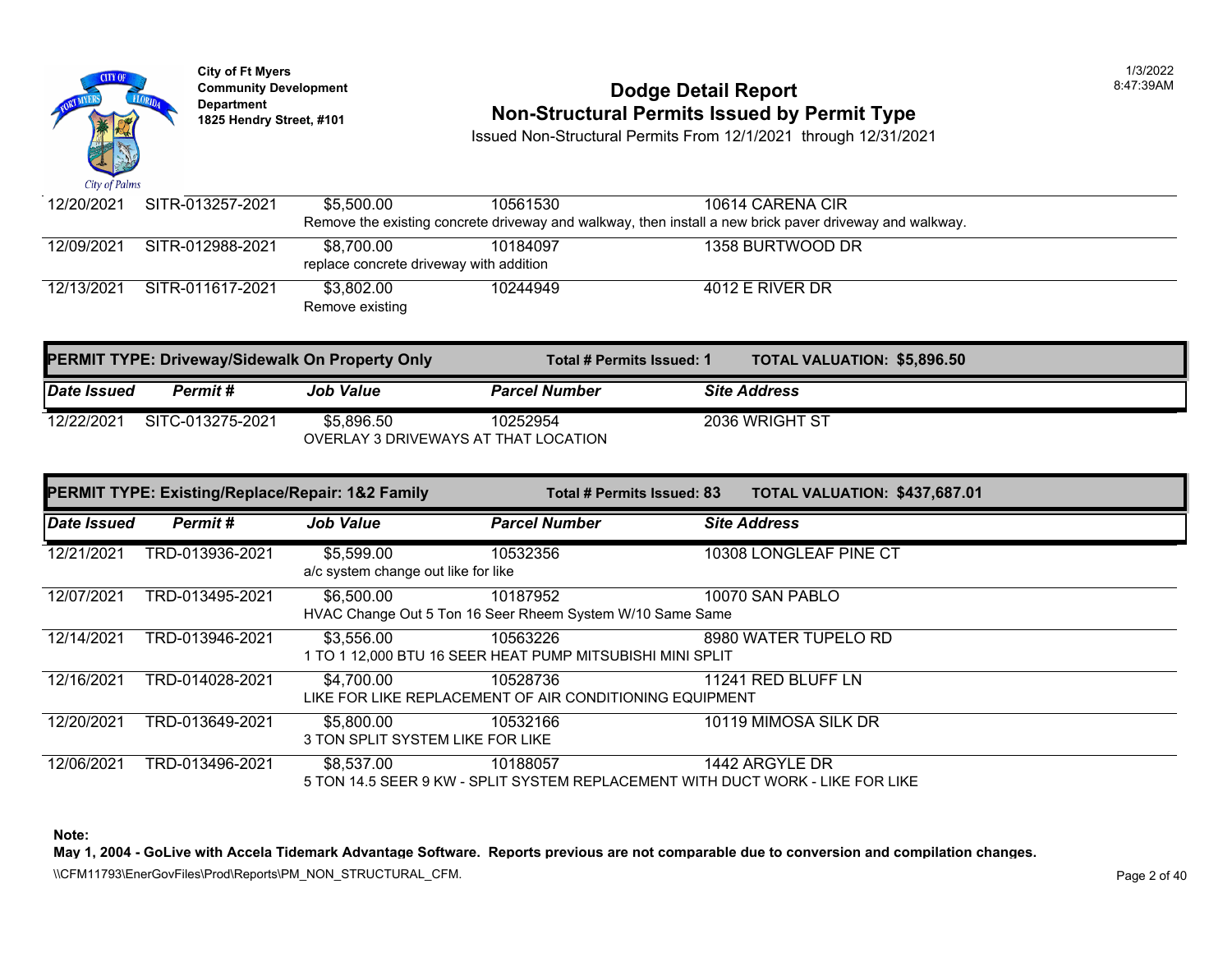

## **Community Development Community Development Dodge Detail Report Non-Structural Permits Issued by Permit Type**

Issued Non-Structural Permits From 12/1/2021 through 12/31/2021

| 12/13/2021 | TRD-013897-2021 | \$5,600.00<br>AC CHANGE OUT                                             | 10531082                                                            | 12784 KINGSMILL WAY         |
|------------|-----------------|-------------------------------------------------------------------------|---------------------------------------------------------------------|-----------------------------|
| 12/15/2021 | TRD-013886-2021 | \$5,800.00<br>A/C CHANGE OUT SPLIT SYSTEM                               | 10562304                                                            | 11315 MERRIWEATHER CT       |
| 12/03/2021 | TRD-013426-2021 | \$5,556.00<br>Ac change out like for like                               | 10532926                                                            | 10485 MATERITA DR           |
| 12/08/2021 | TRD-013612-2021 | \$3,967.00<br>A/C CHANGE OUT LIKE FOR LIKE                              | 10563242                                                            | 10994 LONGWING DR           |
| 12/30/2021 | TRD-014329-2021 | \$6,468.00<br>A/C Change Out, Split System                              | 10460379                                                            | 7376 HERITAGE PALMS ESTATES |
| 12/03/2021 | TRD-013228-2021 | \$7,000.00<br>REPLACE HVAC 2.5 TON SPLIT SYSTEM<br><b>LIKE FOR LIKE</b> | 10566242                                                            | 10924 CLARENDON ST          |
| 12/16/2021 | TRD-013665-2021 | \$6,630.00                                                              | 10491387<br>LIKE FOR LIKE REPLACEMENT OF AIR CONDITIONING EQUIPMENT | 9015 SHADOW GLEN WAY        |
| 12/23/2021 | TRD-014135-2021 | \$4,850.00<br>A/C change out                                            | 10176012                                                            | 1618 BRAMAN AVE             |
| 12/06/2021 | TRD-013430-2021 | \$6,516.00<br>replace like for like 5 ton 16 seer split system          | 10506689                                                            | 10023 VIA SAN MARCO LOOP    |
| 12/23/2021 | TRD-014226-2021 | \$5,560.00<br><b>HVAC CHANGE OUT</b>                                    | 10465067                                                            | 11241 WINE PALM RD          |
| 12/06/2021 | TRD-013597-2021 | \$7,169.50<br>A/C Change Out-Like for Like                              | 10557688                                                            | 8374 DARIO WAY              |
| 12/14/2021 | TRD-013900-2021 | \$7,400.00<br>HVAC change out split system 5Ton                         | 10502347                                                            | 9291 TRIESTE DR             |
| 12/23/2021 | TRD-014257-2021 | \$6,620.00                                                              | 10183936<br>A/C CHANGE OUT - RUUD SPLIT SYSTEM 3 TON, 14 SEER, 7 KW | 4685 MCGREGOR BLVD          |
| 12/16/2021 | TRD-013983-2021 | \$6,316.00<br>replace like for like 3.5 ton 16 seer split system        | 10528904                                                            | 11256 RED BLUFF LN          |

**Note:**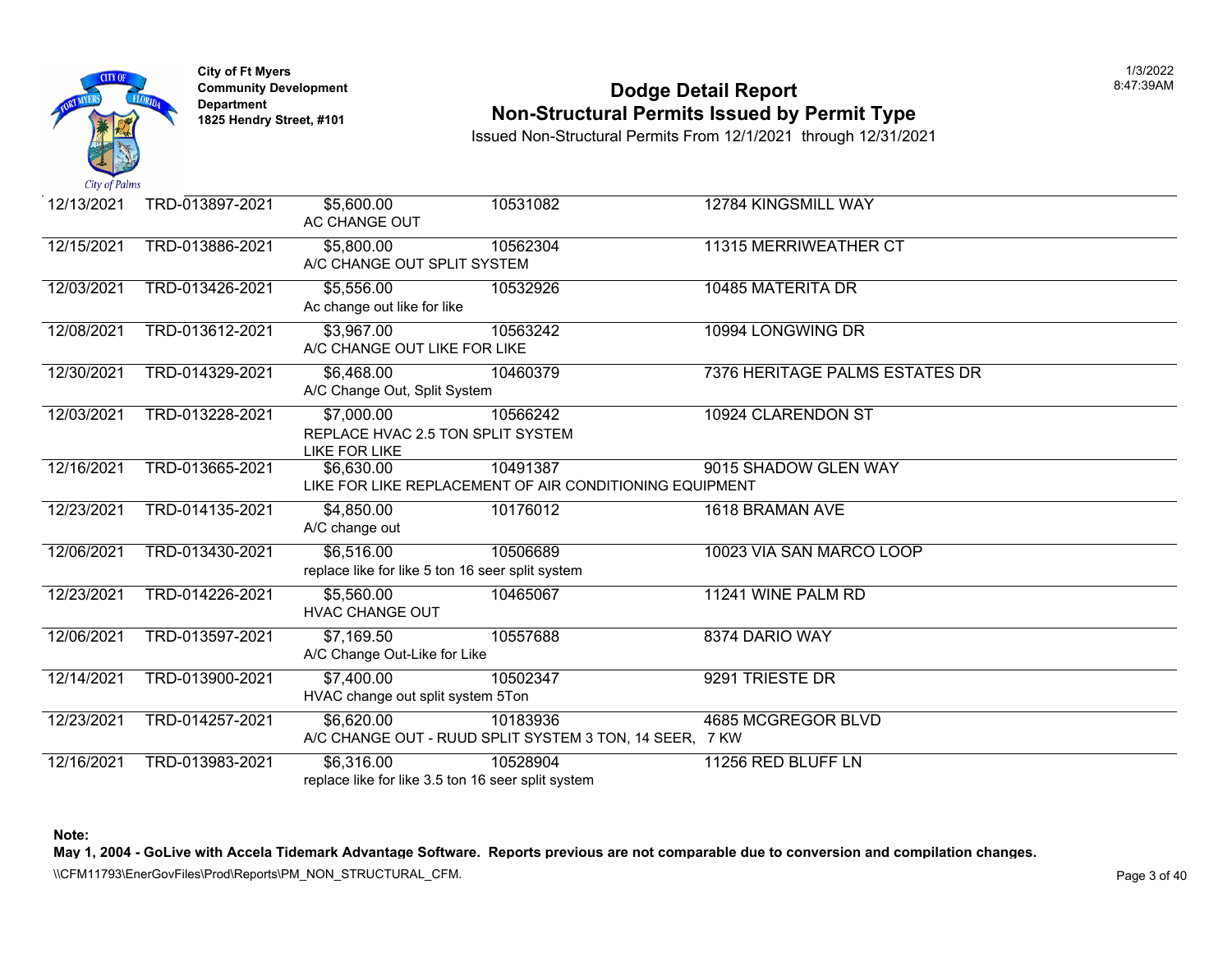

## **Community Development Community Development Community Development Non-Structural Permits Issued by Permit Type**

Issued Non-Structural Permits From 12/1/2021 through 12/31/2021

| 12/29/2021 | TRD-014349-2021 | \$7,400.00                           | 10249440                                                                                  | 25 KINGSMAN CIR                                                          |
|------------|-----------------|--------------------------------------|-------------------------------------------------------------------------------------------|--------------------------------------------------------------------------|
|            |                 |                                      |                                                                                           | REPLACE EXISTING SYSTEM W/ NEW RHEEM 4 TON 16 SEER SPLIT W/ 10 KW HEATER |
| 12/15/2021 | TRD-013910-2021 | \$5,480.00                           | 10470707                                                                                  | 10275 BISMARK PALM WAY #1141                                             |
|            |                 | SPlit System change out              |                                                                                           |                                                                          |
| 12/23/2021 | TRD-014269-2021 | \$4,500.00                           | 10176424                                                                                  | 1632 MORENO AVE                                                          |
|            |                 | Replace existing Split A/C           |                                                                                           |                                                                          |
| 12/06/2021 | TRD-013534-2021 | \$6,900.00                           | 10563893                                                                                  | 10940 ESTEBAN DR                                                         |
|            |                 | Change out existing AC system        |                                                                                           |                                                                          |
|            |                 | Paseo neighborhood off Daniels       |                                                                                           |                                                                          |
| 12/07/2021 | TRD-013594-2021 | \$9,150.00                           | 10531071                                                                                  | 10125 SALISBURY CT                                                       |
|            |                 | HVAC Change Out Split System         |                                                                                           |                                                                          |
| 12/03/2021 | TRD-013486-2021 | \$3,600.00                           | 10184345                                                                                  | 3682 KELLY ST                                                            |
|            |                 |                                      | Replace 7 drop ductwork with insulated flex ductwork. Will replace supply plenum as well. |                                                                          |
| 12/08/2021 | TRD-013577-2021 | \$7,029.16                           | 10518091                                                                                  | 9589 HEMINGWAY LN #4204                                                  |
|            |                 | <b>HVAC Change Out</b>               |                                                                                           |                                                                          |
| 12/23/2021 | TRD-014281-2021 | \$6,837.00                           | 10547115                                                                                  | 10455 SPRUCE PINE CT                                                     |
|            |                 |                                      | A/C SYSTEM CHANGE OUT LIKE FOR LIKE                                                       |                                                                          |
| 12/17/2021 | TRD-014038-2021 | \$3,500.00                           | 10513791                                                                                  | 3828 CHERRYBROOK LOOP                                                    |
|            |                 | Replacing existing ac unit with new. |                                                                                           |                                                                          |
| 12/06/2021 | TRD-013705-2021 | \$4,995.00                           | 10184064                                                                                  | 3705 MCKINLEY AVE                                                        |
|            |                 | Replace AC system for downstairs.    |                                                                                           |                                                                          |
| 12/13/2021 | TRD-013758-2021 | \$13,429.00                          | 10570566                                                                                  | 11983 MACQUARIE WAY                                                      |
|            |                 |                                      | replace 3 ton 15 seer 8 kw split system like for like                                     |                                                                          |
| 12/13/2021 | TRD-013846-2021 | \$6,500.00                           | 10183700                                                                                  | 1210 WALDEN DR                                                           |
|            |                 |                                      | Install 4 ton, 16 seer system with 10kw heater.                                           |                                                                          |
| 12/17/2021 | TRD-013878-2021 | $\overline{$7,400.00}$               | 10548133                                                                                  | 2743 FIRST ST #2004                                                      |
|            |                 | HVAC Change Out Split System         |                                                                                           |                                                                          |
| 12/02/2021 | TRD-013401-2021 | \$7,211.42                           | 10524884                                                                                  | 10851 VALENTINA CT                                                       |
|            |                 |                                      | HVAC change out like for like 3.5 ton 16 seer 10 kw                                       |                                                                          |

**Note:**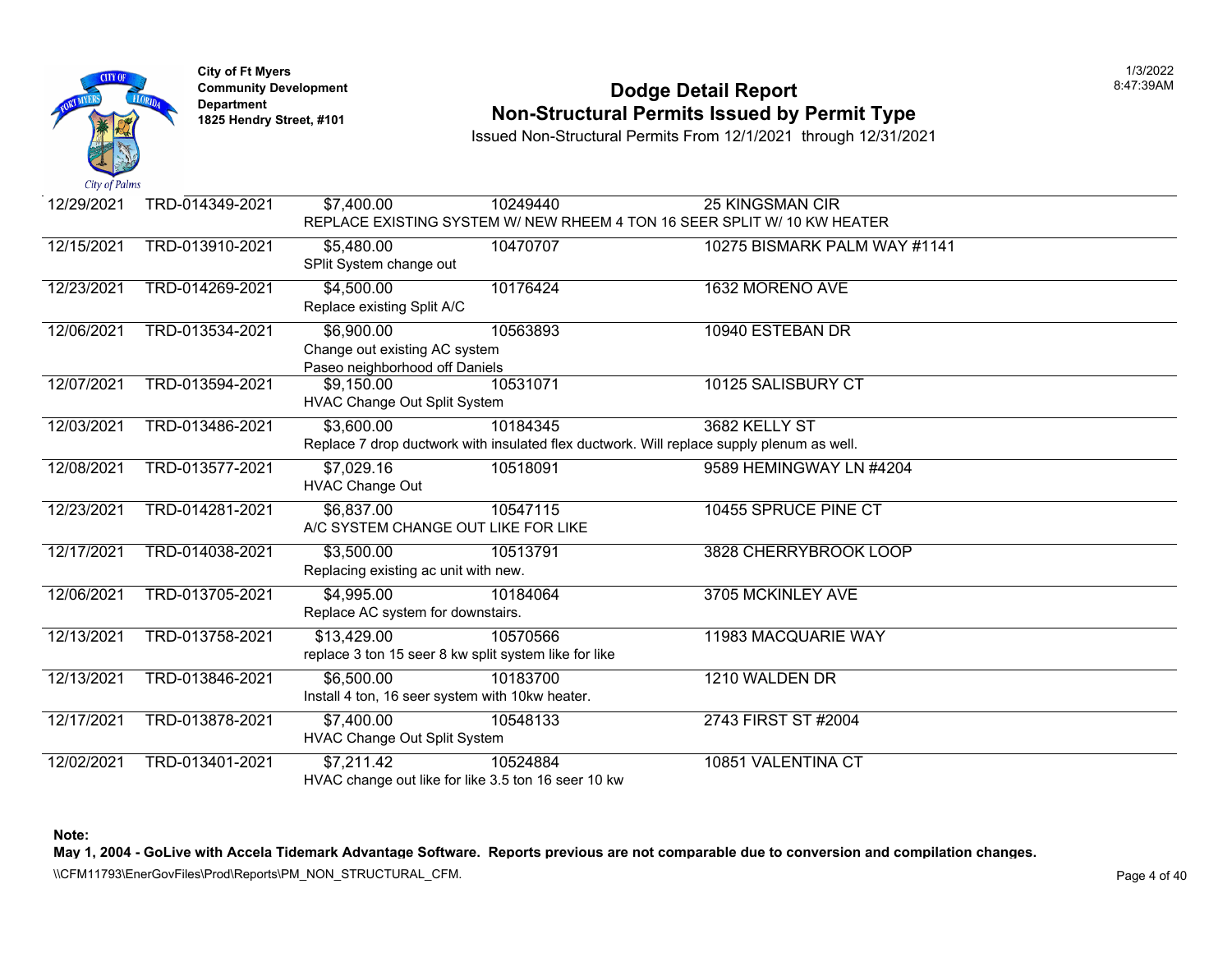

### **Community Development Community Development Community Development Non-Structural Permits Issued by Permit Type**

Issued Non-Structural Permits From 12/1/2021 through 12/31/2021

| 12/28/2021 | TRD-014287-2021 | \$6,811.00<br>Ac change out like for like | 10479684                                                                 | 9205 INDEPENDENCE WAY       |
|------------|-----------------|-------------------------------------------|--------------------------------------------------------------------------|-----------------------------|
| 12/06/2021 | TRD-013493-2021 | \$6,884.00                                | 10531150                                                                 | 13122 SIMSBURY TER          |
|            |                 |                                           | 3.5 TON 16 SEER 10 KW - SPLIT SYSTEM REPLACEMENT - LIKE FOR LIKE         |                             |
| 12/15/2021 | TRD-013889-2021 | \$6,006.00                                | 10551855                                                                 | 3000 OASIS GRAND BLVD #2403 |
|            |                 | <b>HVAC Replacement</b>                   |                                                                          |                             |
| 12/15/2021 | TRD-013971-2021 | \$6,850.00                                | 10561595                                                                 | 11500 GIULIA DR             |
|            |                 | Ac change out like for like               |                                                                          |                             |
| 12/13/2021 | TRD-013755-2021 | \$7,691.00                                | 10490043                                                                 | 10010 HORSE CREEK RD        |
|            |                 |                                           | 3 TON 16 SEER 10 KW - SPLIT SYSTEM REPLACEMENT - LIKE FOR LIKE           |                             |
| 12/15/2021 | TRD-014006-2021 | \$3,472.00                                | 10172693                                                                 | 1601 LLEWELLYN DR           |
|            |                 |                                           | A/C CHANGE OUT MITSUBISHI MINI SPLIT, 9,000 BTU, .75 TON, WITH HEAT PUMP |                             |
| 12/01/2021 | TRD-011660-2021 | \$5,877.00                                | 10185101                                                                 | 4652 SIESTA CIR             |
|            |                 | A/C Change Out, Package Unit              |                                                                          |                             |
| 12/22/2021 | TRD-014042-2021 | \$3,919.00                                | 10458812                                                                 | 8056 QUEEN PALM LN #627     |
|            |                 | A/C CHANGE OUT LIKE FOR LIKE              |                                                                          |                             |
| 12/14/2021 | TRD-013757-2021 | \$7,400.00                                | 10563479                                                                 | 3858 KING WILLIAMS ST       |
|            |                 | HVAC Change Out Split System              |                                                                          |                             |
| 12/29/2021 | TRD-014279-2021 | \$7,278.00                                | 10491422                                                                 | 9055 SHADOW GLEN WAY        |
|            |                 |                                           | 5 TON 16 SEER 10 KW - SPLIT SYSTEM REPLACEMENT - LIKE FOR LIKE           |                             |
| 12/21/2021 | TRD-014130-2021 | \$15,900.00                               | 10172796                                                                 | 1423 SANDRA DR              |
|            |                 |                                           | Replace (2) Air Conditioning systems with duct work                      |                             |
| 12/13/2021 | TRD-013872-2021 | \$6,225.00                                | 10524764                                                                 | 10803 TIBERIO DR            |
|            |                 | ac change out 3.5 ton Lennox 16 seer      |                                                                          |                             |
|            |                 | Air Handler- CBA25UH-048-230              |                                                                          |                             |
| 12/14/2021 | TRD-013969-2021 | Condenser-ML14XC1-041-230A<br>\$5,700.00  | 10528902                                                                 | 11264 RED BLUFF LN          |
|            |                 | Replace A/C system like for like          |                                                                          |                             |
| 12/06/2021 | TRD-013502-2021 | \$7,103.00                                | 10495590                                                                 | 9933 HORSE CREEK RD         |
|            |                 |                                           | 3 ton, 16 seer, 10 kw - split system replacement like for like.          |                             |
|            |                 |                                           |                                                                          |                             |

**Note:**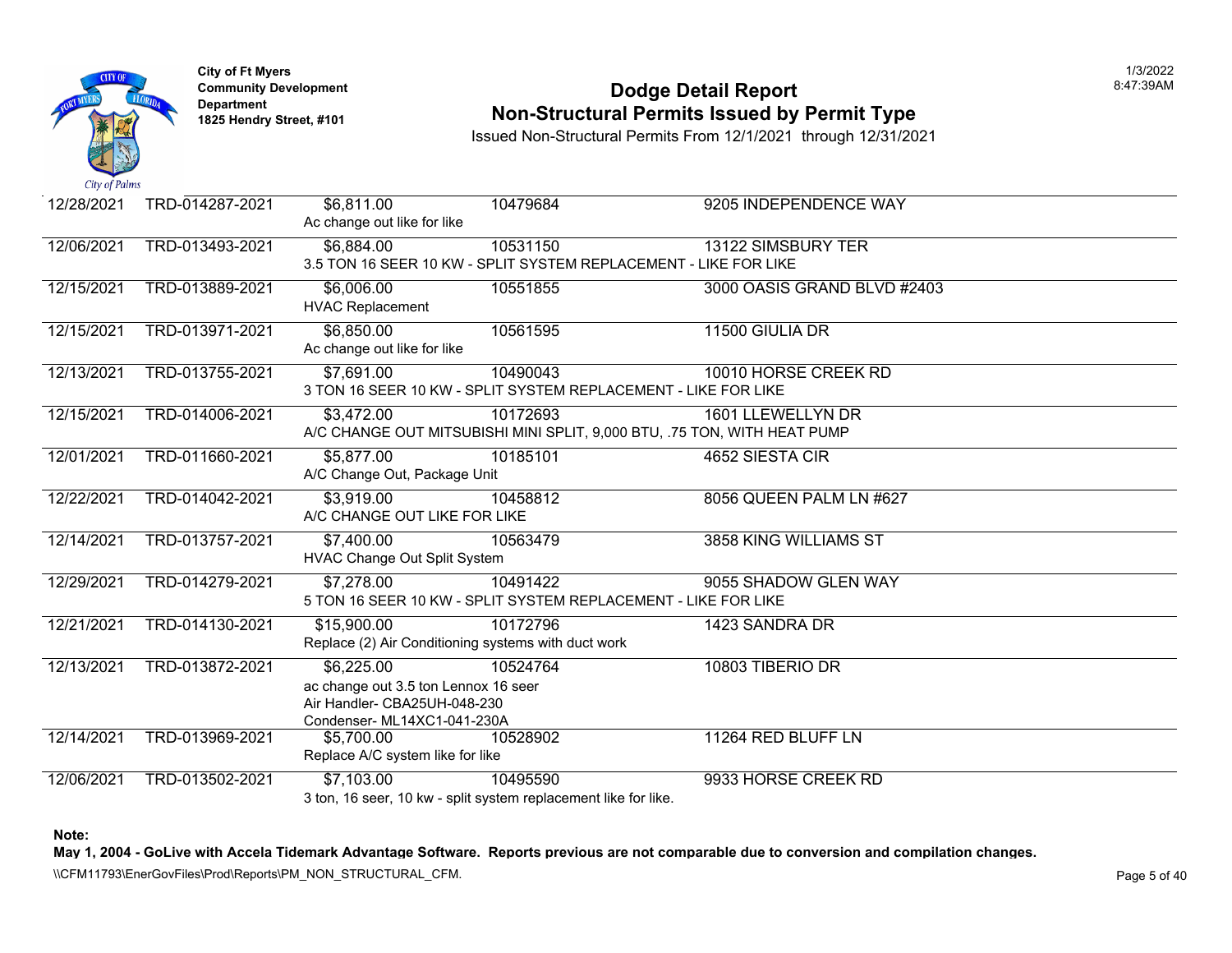

## **Community Development Community Development Dodge Detail Report Non-Structural Permits Issued by Permit Type**

Issued Non-Structural Permits From 12/1/2021 through 12/31/2021

| 12/16/2021 | TRD-013976-2021 | \$5,150.00<br>3 TON A/H LIKE FOR LIKE                        | 10545059                                                                        | 11999 PALBA WAY #6402                                                                                               |
|------------|-----------------|--------------------------------------------------------------|---------------------------------------------------------------------------------|---------------------------------------------------------------------------------------------------------------------|
| 12/13/2021 | TRD-013702-2021 | \$6,527.00<br>REPLACE 2.5 TON 14.25 SEER SPLIT SYSTEM        | 10506941                                                                        | 8628 ATHENA CT                                                                                                      |
| 12/15/2021 | TRD-013925-2021 | \$4,749.00<br>Replace Split System AC                        | 10176459                                                                        | <b>1621 PASSAIC AVE</b>                                                                                             |
| 12/13/2021 | TRD-013842-2021 | \$6,630.00                                                   | 10188139<br>CHANGE OUT 5 TON 14.25 SEER 10 KW SPLIT SYSTEM                      | 19 FALCONWOOD CT                                                                                                    |
| 12/13/2021 | TRD-013718-2021 | \$7,000.00<br>AC change out like for like                    | 10532909                                                                        | 10422 MATERITA DR                                                                                                   |
| 12/22/2021 | TRD-014165-2021 | \$7,450.00<br>Installing 1.5 ton mini split system in garage | 10557967                                                                        | 12808 GUILDFORD TER                                                                                                 |
| 12/15/2021 | TRD-013977-2021 | \$4,790.00<br>1.5 TON SPLIT SYSTEM                           | 10558562                                                                        | 2890 VIA PIAZZA LOOP                                                                                                |
| 12/23/2021 | TRD-014238-2021 | \$6,250.00<br>Install 5 ton 16 seer 15kw split system        | 10465769                                                                        | 10528 BELLAGIO DR                                                                                                   |
| 12/13/2021 | TRD-013777-2021 | \$5,813.93<br>REPLACE AC SYSTEM LIKE FOR LIKE                | 10566230                                                                        | 10980 CLARENDON ST                                                                                                  |
| 12/03/2021 | TRD-013437-2021 | \$7,450.00                                                   | 10566593<br>REPLACE LIKE FOR LIKE 3 TON 14 SEER 7.5 KW SPLIT                    | 3750 TILBOR CIR                                                                                                     |
| 12/10/2021 | TRD-013753-2021 | \$1,000.00<br>replacing weatherhead                          | 10249934                                                                        | 313 LOUISE AVE                                                                                                      |
| 12/17/2021 | TRD-013812-2021 | \$700.00<br>Main Power Unit Replacement                      | 10250982                                                                        | 3345 CROSS ST                                                                                                       |
| 12/08/2021 | TRD-013816-2021 | \$3,474.00                                                   | 10252227                                                                        | 3319 STELLA ST<br>Replace 200 amp service. Replace service mast weather head grounding system. replace 200 amp pane |
| 12/22/2021 | TRD-014241-2021 | \$700.00                                                     | 10184059<br>Emergence replacement of Wetherhead, meter can and reground system. | 1417 STEELE ST                                                                                                      |

**Note:**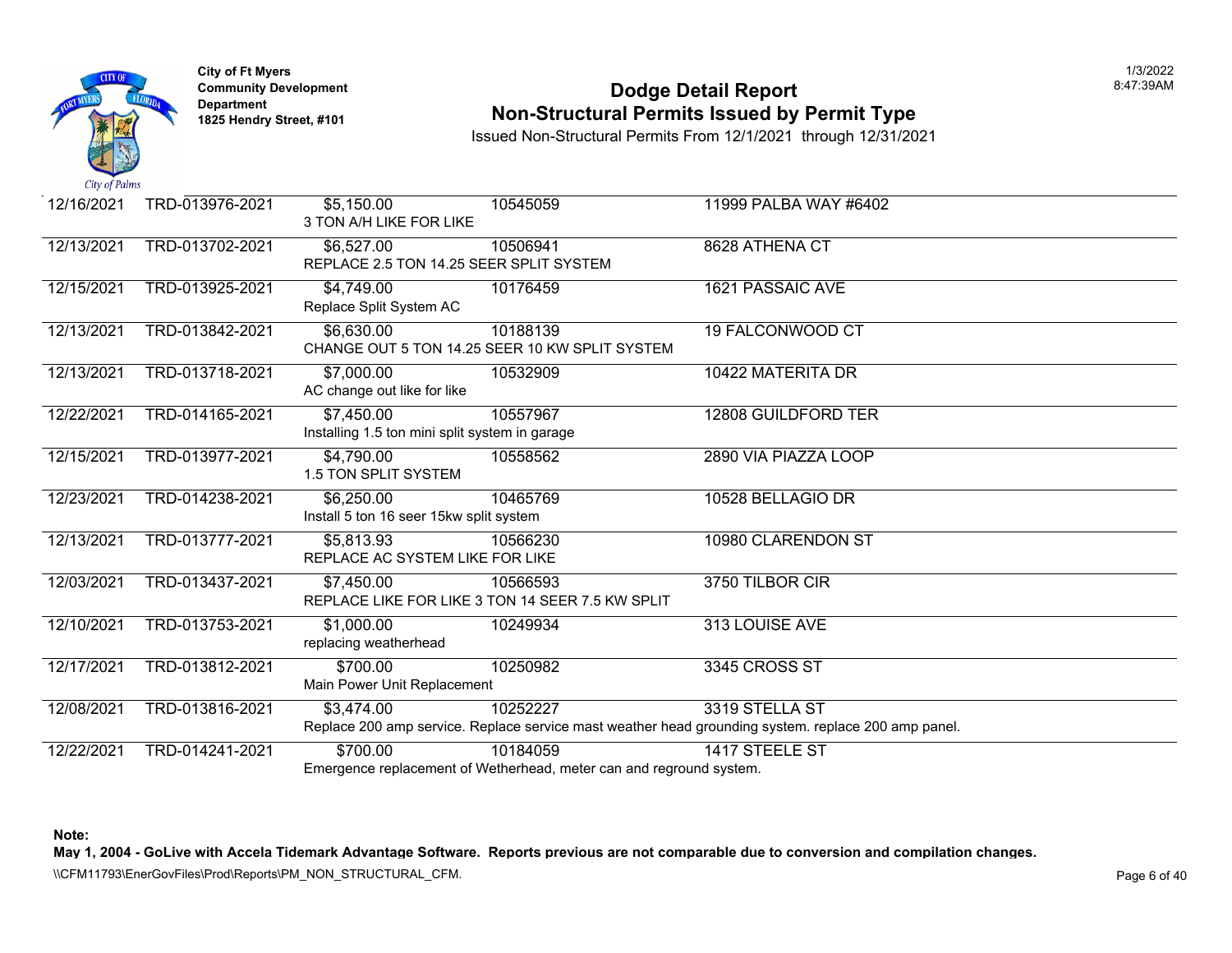

## **Community Development Community Development Community Development Non-Structural Permits Issued by Permit Type**

Issued Non-Structural Permits From 12/1/2021 through 12/31/2021

| 12/06/2021 | TRD-013741-2021 | \$900.00<br>Panel change out                         | 10245363                                                                              | 3316 EDGEWOOD AVE                                                                                                          |
|------------|-----------------|------------------------------------------------------|---------------------------------------------------------------------------------------|----------------------------------------------------------------------------------------------------------------------------|
| 12/13/2021 | TRD-013736-2021 | $\overline{$6,500.00}$                               | 10250155<br>Replace electrical service, outlet, and switches.                         | 1438 ZAPATO ST                                                                                                             |
| 12/30/2021 | TRD-014390-2021 | \$500.00                                             | 10172884<br>REPLACE METER BASE, RISER PIPE, WEATHER HEAD                              | <b>1556 POINCIANA AVE</b>                                                                                                  |
| 12/16/2021 | TRD-014058-2021 | \$800.00<br><b>RISER WIRES ARE BARE--EMERGENCY</b>   | 10184064                                                                              | 3705 MCKINLEY AVE                                                                                                          |
| 12/03/2021 | TRD-013541-2021 | \$2,400.00                                           | 10184990                                                                              | 4421 DELEON ST<br>remove 2 old panels and fuse panel and replace with 1-42 circuit panel. Replace wire in riser to upgrade |
| 12/27/2021 | TRD-014290-2021 | \$1,100.00                                           | 10176035<br>Going from overhead to underground service, update grounding and bonding. | 1624 HANSON ST                                                                                                             |
| 12/08/2021 | TRD-013813-2021 | \$2,300.00<br><b>REQUIREMENT</b>                     | 10186910                                                                              | <b>13 FALCONWOOD CT</b><br>REPLACE EXISTING PANEL CHALLENGER BRAND IN CLOSET UNDER STAIRS & SUBPANEL IN G.                 |
| 12/01/2021 | TRD-013637-2021 | \$2,500.00                                           | 10174077                                                                              | 2217 CANAL ST<br>REMOVE OLD 100 AMP FUSE PANEL AND REPLACE W/ 200 AMP COMPLETE SERVICE                                     |
| 12/29/2021 | TRD-013796-2021 | \$800.00                                             | 10246763                                                                              | 3934 MADISON AVE<br>REPLACING EXISTING 200-AMP METER CAN & FUSED PANEL W/200 AMP MAIN COMBO AND LOA                        |
| 12/15/2021 | TRD-013829-2021 | \$2,000.00<br><b>REWIRE HOUSE</b>                    | 10246218                                                                              | 4028 DESOTO AVE                                                                                                            |
| 12/03/2021 | TRD-013581-2021 | \$1,700.00<br>Meter main combo 200 amp like for like | 10449940                                                                              | 3716 SUNTRUST DR                                                                                                           |
| 12/30/2021 | TRD-014289-2021 | \$5,353.00                                           | 10484001<br>REPLACE 200 AMP PANEL LIKE FOR LIKE.                                      | 4365 AVIAN AVE                                                                                                             |
| 12/15/2021 | TRD-014017-2021 | \$750.00                                             | 10172693                                                                              | 1601 LLEWELLYN DR<br>INSTALLING A 240V, 15 AMP DEDICATED CIRCUIT FROM EXISTING MAIN PANEL TO NEW A/C DIS                   |
| 12/16/2021 | TRD-014079-2021 | \$2,480.00                                           | 10250577<br>Replace existing interior pressure waterlines with PEX and CPVC           | 1777 AQUARIUS CT                                                                                                           |

**Note:**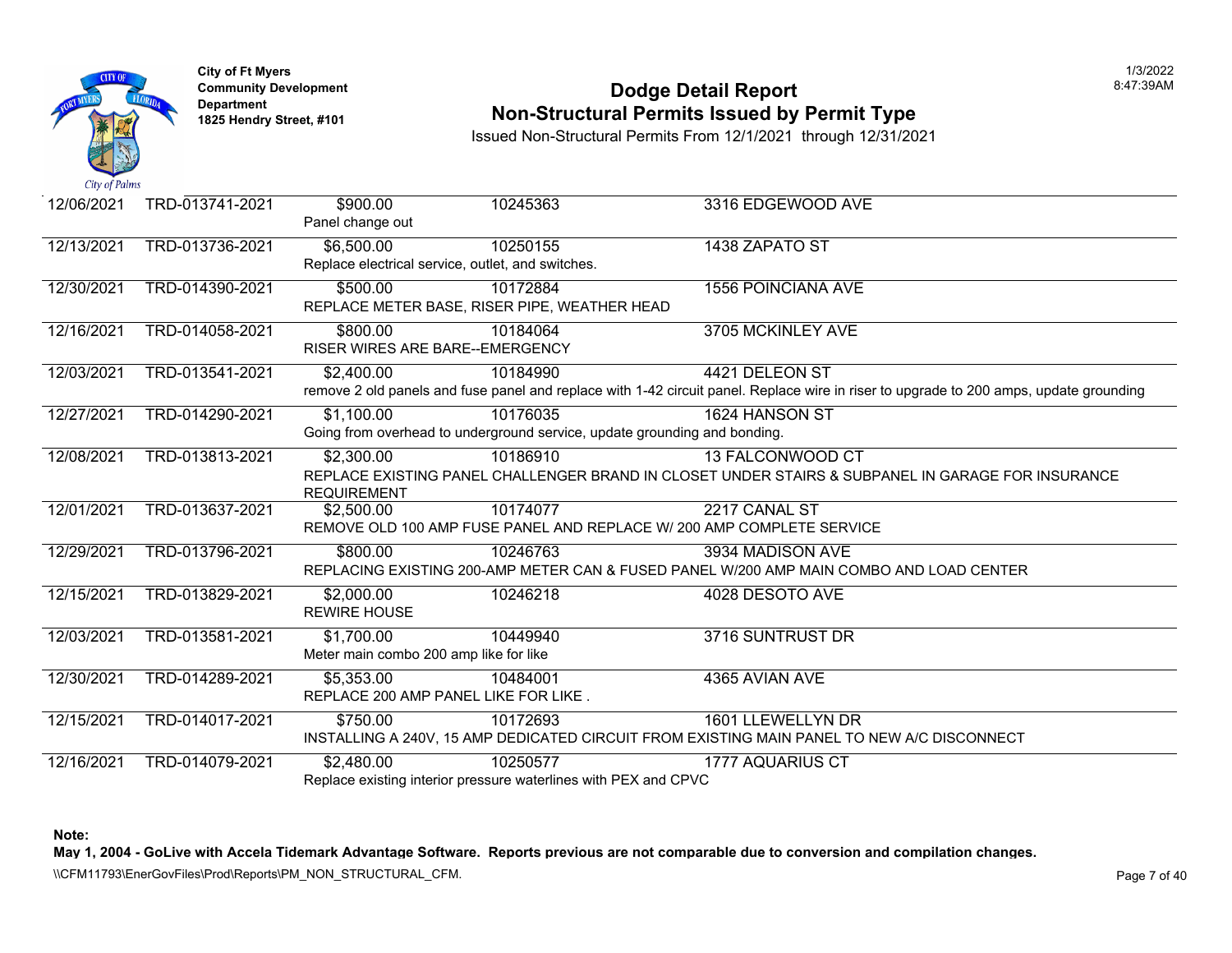

## **Community Development 18:47:39AM**<br>
Dodge Detail Report **Non-Structural Permits Issued by Permit Type** 1825 Hendry Street, #101 **1825 Hendry Street, #101**

Issued Non-Structural Permits From 12/1/2021 through 12/31/2021

| 12/01/2021 | TRD-013635-2021 | \$1,900.00                                     | 10183700                                                       | 1210 WALDEN DR                                                                                              |
|------------|-----------------|------------------------------------------------|----------------------------------------------------------------|-------------------------------------------------------------------------------------------------------------|
|            |                 |                                                | Repipe all potable water lines through out home with PEX pipe. |                                                                                                             |
| 12/22/2021 | TRD-014049-2021 | \$5,600.00                                     | 10172763                                                       | 2682 SHRIVER DR                                                                                             |
|            |                 | Repipe interior potable water                  |                                                                |                                                                                                             |
| 12/13/2021 | TRD-013899-2021 | \$2,200.00                                     | 10251522                                                       | 1826 DELAWARE AVE                                                                                           |
|            |                 | Repipe of existing home                        |                                                                |                                                                                                             |
| 12/20/2021 | TRD-014147-2021 | \$1,000.00                                     | 10184033                                                       | 3935 MCGREGOR BLVD                                                                                          |
|            |                 | <b>Plumbing Remodel</b>                        |                                                                |                                                                                                             |
| 12/02/2021 | TRD-013460-2021 | \$950.00                                       | 10474996                                                       | 11019 IRON HORSE WAY                                                                                        |
|            |                 | disconnect/reconnect plumbing in kitchen       |                                                                |                                                                                                             |
| 12/09/2021 | TRD-013849-2021 | \$14,610.00                                    | 10249143                                                       | 123 UTANA AVE                                                                                               |
|            |                 |                                                |                                                                | Replace existing clay drain pipe under guest bathroom and connect to existing main sewer with new PVC pipe. |
| 12/13/2021 | TRD-013891-2021 | \$2,468.00                                     | 10491659                                                       | 10041 OAKHURST WAY                                                                                          |
|            |                 | Repipe all incoming water lines through attic. |                                                                |                                                                                                             |

|             | <b>PERMIT TYPE: Existing/Replace/Repair: Commercial</b> |                                                          | Total # Permits Issued: 29                                      | TOTAL VALUATION: \$238,357.81      |
|-------------|---------------------------------------------------------|----------------------------------------------------------|-----------------------------------------------------------------|------------------------------------|
| Date Issued | Permit#                                                 | <b>Job Value</b>                                         | <b>Parcel Number</b>                                            | <b>Site Address</b>                |
| 12/09/2021  | TRD-013742-2021                                         | \$8,295.00<br>Remove and replace 5 TON Split System      | 10185368                                                        | 3595 BROADWAY                      |
| 12/08/2021  | TRD-013321-2021                                         | \$7,489.00<br>like for like 2 ton Trane split system     | 10453094                                                        | 3735 EVANS AVE                     |
| 12/17/2021  | TRD-014110-2021                                         | \$4,100.00<br>Replace existing 2.5 Ton split AC system.  | 10186770                                                        | 1701 RED CEDAR DR                  |
| 12/15/2021  | TRD-014034-2021                                         | \$5,535.00<br>Replace 4 Ton Roof top unit like for like. | 10582100                                                        | 4200 DR MARTIN LUTHER KING JR BLVD |
| 12/15/2021  | TRD-013962-2021                                         | \$5,535.00                                               | 10255201<br>WE WILL BE REPLACING A LIKE FOR LIKE A/C CHANGE OUT | 4561 CAMINO REAL WAY               |

**Note:** 

**May 1, 2004 - GoLive with Accela Tidemark Advantage Software. Reports previous are not comparable due to conversion and compilation changes.** 

\\CFM11793\EnerGovFiles\Prod\Reports\PM\_NON\_STRUCTURAL\_CFM.<br>Page 8 of 40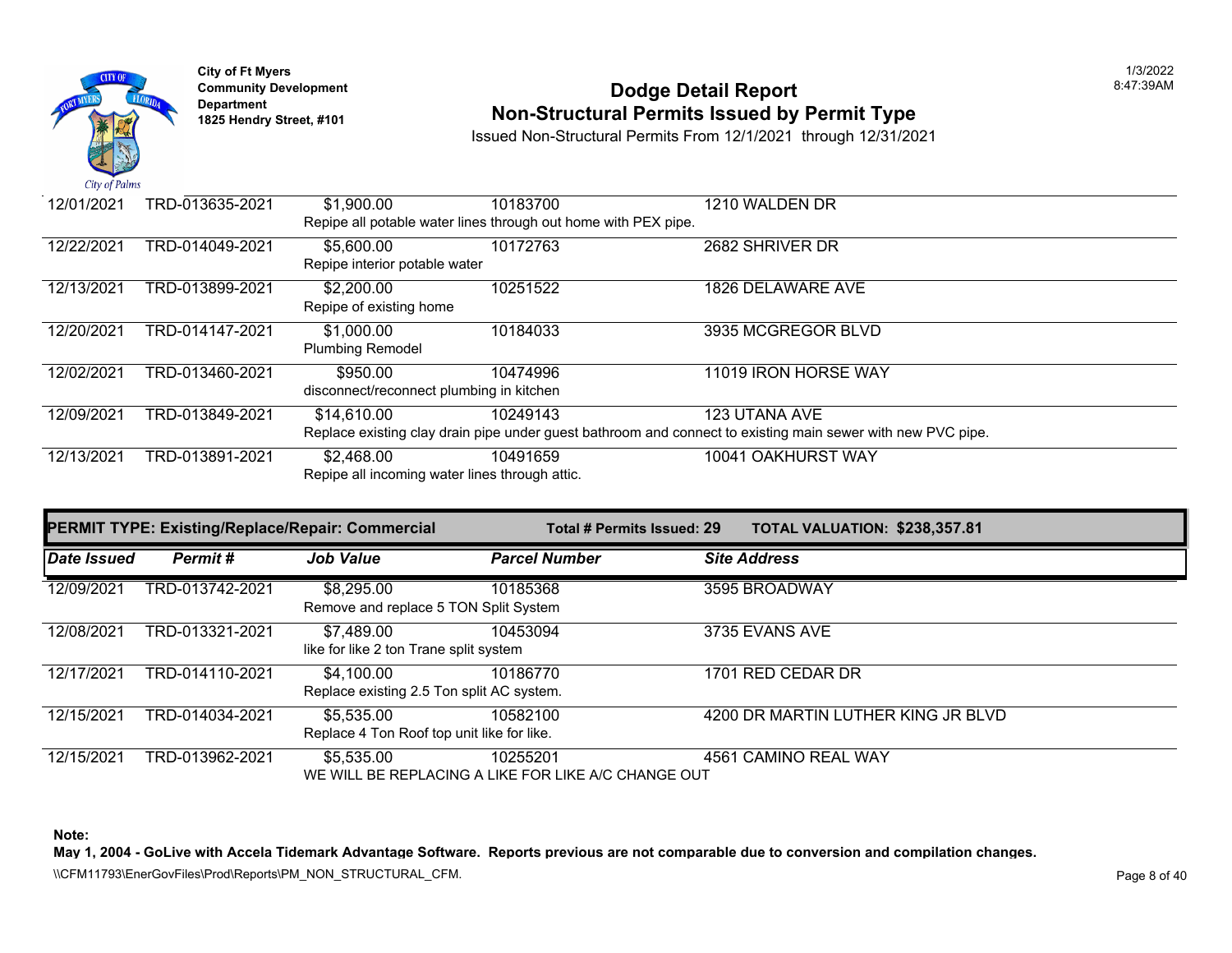

#### **Community Development** 8:47:39AM **Non-Structural Permits Issued by Permit Type**

Issued Non-Structural Permits From 12/1/2021 through 12/31/2021

| City of Paints |                 |                                            |                                                                  |                                                                                                                |
|----------------|-----------------|--------------------------------------------|------------------------------------------------------------------|----------------------------------------------------------------------------------------------------------------|
| 12/17/2021     | TRD-013703-2021 | \$29,989.81                                | 10162464                                                         | <b>2214 BAY ST</b>                                                                                             |
|                |                 | replacing $(1)$ 8.5 ton and $(2)$ 7.5 tons |                                                                  |                                                                                                                |
| 12/09/2021     | TRD-013636-2021 | \$17,826.00                                | 10554202                                                         | 2501 ORTIZ AVE                                                                                                 |
|                |                 | REPLACE LIKE FOR LIKE TWO:                 |                                                                  |                                                                                                                |
|                |                 | 2 TON 14 SEER 5 KW SPLIT SYSTEMS           |                                                                  |                                                                                                                |
|                |                 |                                            |                                                                  |                                                                                                                |
|                |                 |                                            | **NOC NOT REQUIRED FOR CITY OWNED PROPERTIES**                   |                                                                                                                |
| 12/22/2021     | TRD-014050-2021 | \$6,500.00                                 | 10486198                                                         | 4664 ELEVATION WAY #2                                                                                          |
|                |                 |                                            | HVAC FULL SYSTEM CHANGE OUT NO DUCT WORK LIKE FOR LIKE           |                                                                                                                |
| 12/22/2021     | TRD-014092-2021 | \$29,994.00                                | 10595512                                                         | 3218 MARION ST                                                                                                 |
|                |                 | REPLACE LIKE FOR LIKE 2 AC PKG'S:          |                                                                  |                                                                                                                |
|                |                 | 5 TON 14 SEER 3.76/5 KW PKG                |                                                                  |                                                                                                                |
|                |                 | 5 TON 15 SEER 3.76/5 KW PKG                |                                                                  |                                                                                                                |
| 12/15/2021     | TRD-013800-2021 | \$28,160.00                                | 10581104                                                         | 9359 BEN C PRATT SIX MILE CYPRESS PKWY #410                                                                    |
|                |                 |                                            |                                                                  | REMOVE EXISTING 1EA 6 TON RTU AND 2EA 7.5 TON RTUs/ INSTALL 1 EA 6 TON RTU AND 2EA 7.5 TON RTUS/ LIKE FOR LIKE |
| 12/13/2021     | TRD-013779-2021 | \$7,926.00                                 | 10546173                                                         | 2745 FIRST ST                                                                                                  |
|                |                 |                                            | Remove and replace 3 TON Mini Split System                       |                                                                                                                |
| 12/09/2021     | TRD-013847-2021 | \$1,724.00                                 | 10245385                                                         | 3061 E RIVERSIDE DR                                                                                            |
|                |                 |                                            | REPLACE 1.5 TON SYSTEM WITH NEW LIKE FOR LIKE                    |                                                                                                                |
| 12/02/2021     | TRD-013406-2021 | \$6,276.00                                 | 10250712                                                         | 2824 PALM BEACH BLVD                                                                                           |
|                |                 |                                            |                                                                  | REMOVE EXISTING 3 TON SPLIT SYSTEM/ INSTALL 3 TON SPLIT SYSTEM/ LIKE FOR LIKE                                  |
| 12/17/2021     | TRD-014112-2021 | \$6,630.00                                 | 10186770                                                         | 1701 RED CEDAR DR                                                                                              |
|                |                 |                                            | Replace 5 Ton split AC system. same for same.                    |                                                                                                                |
| 12/29/2021     | TRD-014347-2021 | \$3,995.00                                 | 10185350                                                         | 2124 CARRELL RD #327                                                                                           |
|                |                 |                                            |                                                                  | REPLACE EXISTING SYSTEM W/ NEW 2 TON 14 SEER 5KW GRANDAIRE SPLIT SYSTEM                                        |
|                |                 |                                            |                                                                  |                                                                                                                |
| 12/16/2021     | TRD-013877-2021 | \$5,564.00                                 | 10468439                                                         | 5292 SUMMERLIN COMMONS WAY #1103                                                                               |
|                |                 |                                            |                                                                  | Changing out the existing 3 ton split system with a new 3 ton split system in unit 1103 B                      |
| 12/06/2021     | TRD-013524-2021 | \$6,125.00                                 | 10184739                                                         | 4168 CLEVELAND AVE                                                                                             |
|                |                 |                                            | REPLACE HVAC ROOFTOP SYSTEM 3 TON - 14 SEER - 8 KW LIKE FOR LIKE |                                                                                                                |

**Note:** 

**May 1, 2004 - GoLive with Accela Tidemark Advantage Software. Reports previous are not comparable due to conversion and compilation changes.** 

\\CFM11793\EnerGovFiles\Prod\Reports\PM\_NON\_STRUCTURAL\_CFM.<br>Page 9 of 40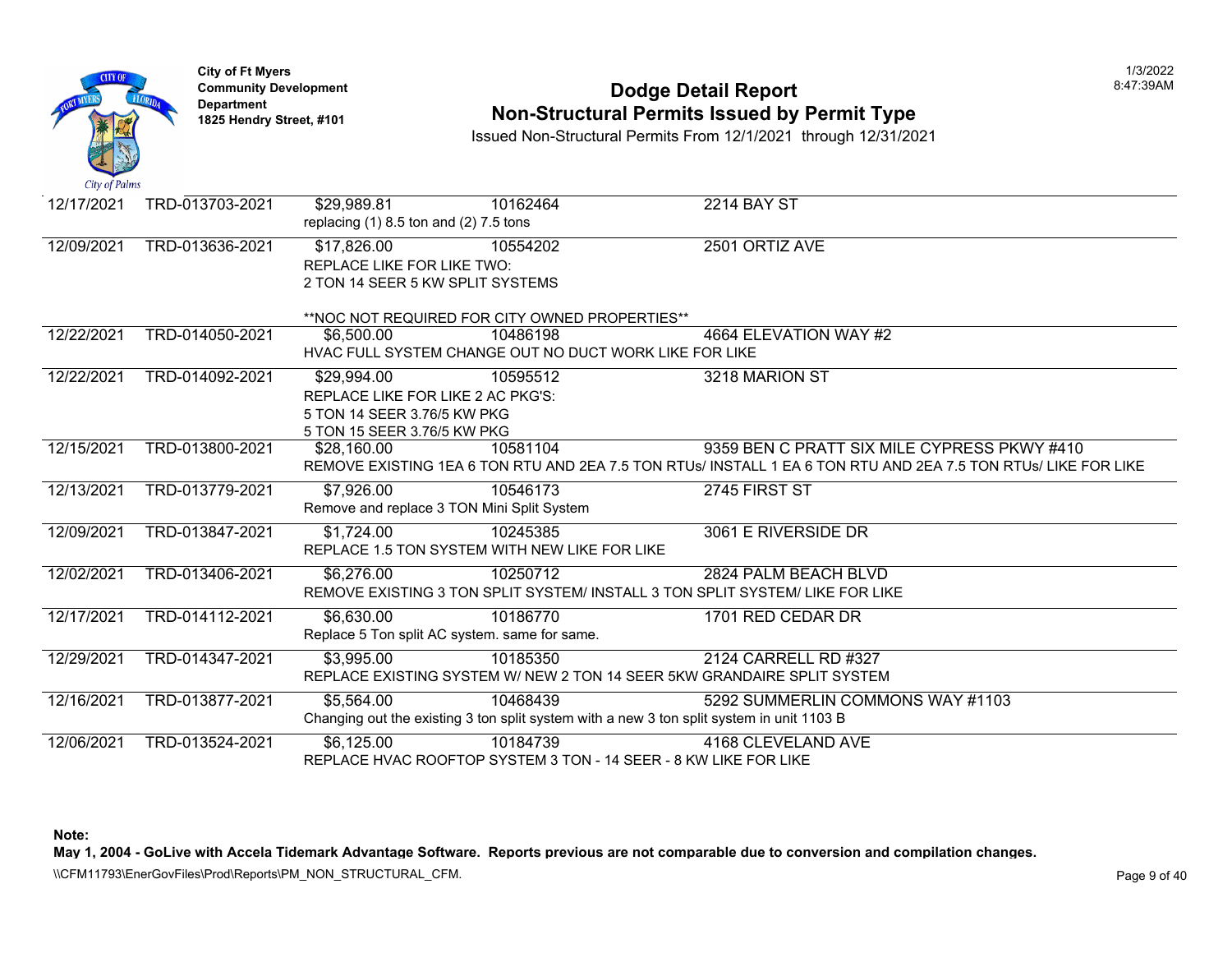

# **Community Development** 8:47:39AM **Dodge Detail Report Department Non-Structural Permits Issued by Permit Type 1825 Hendry Street, #101**

Issued Non-Structural Permits From 12/1/2021 through 12/31/2021

| $\mathcal{L}$ <i>uy of Lumis</i> |                 |                                               |                                                                                   |                                                                                                             |
|----------------------------------|-----------------|-----------------------------------------------|-----------------------------------------------------------------------------------|-------------------------------------------------------------------------------------------------------------|
| 12/29/2021                       | TRD-014332-2021 | \$6,500.00                                    | 10186778                                                                          | 5030 S CLEVELAND AVE                                                                                        |
|                                  |                 |                                               | REPLACE 2 TON MINI SPLIT. LIKE FOR LIKE REPLACEMENT                               |                                                                                                             |
| 12/03/2021                       | TRD-013664-2021 | \$2,000.00                                    | 10610527                                                                          | 4420 COLONIAL BLVD                                                                                          |
|                                  |                 |                                               |                                                                                   | Add (3) 15a 2p circuits in kitchen. Add misc. receptacles off existing circuits for additional TV's.        |
| 12/10/2021                       | TRD-013223-2021 | \$2,400.00                                    | 10185799                                                                          | 4350 FOWLER ST                                                                                              |
|                                  |                 |                                               | remove 8 ft fluors. fixtures in exterior soffit and replace with LED wafer lights |                                                                                                             |
| 12/29/2021                       | TRD-014111-2021 | \$650.00                                      | 10174730                                                                          | 2991 FOWLER ST                                                                                              |
|                                  |                 |                                               |                                                                                   | Replace existing meter can, weather head and riser like for like on Billboard at this location              |
| 12/17/2021                       | TRD-009602-2021 | \$800.00                                      | 10247925                                                                          | 724 ORTIZ AVE                                                                                               |
|                                  |                 |                                               | MAKING A CONNECTION FOR A FOOD TRUCK                                              |                                                                                                             |
| 12/03/2021                       | TRD-013461-2021 | \$3,181.00                                    | 10185680                                                                          | 3685 FOWLER ST                                                                                              |
|                                  |                 |                                               | replace 200 amp meter like for like. update grounding                             |                                                                                                             |
|                                  |                 |                                               |                                                                                   |                                                                                                             |
| 12/30/2021                       | TRD-014120-2021 | (fowler firearms and gun range)               | 10173494                                                                          | 2476 EDISON AVE                                                                                             |
|                                  |                 | \$1,200.00                                    |                                                                                   | Remove existing disconnect and surge protector and replace with NEW SQD Disconnect and new surge            |
|                                  |                 | 125a 120/240                                  |                                                                                   |                                                                                                             |
| 12/01/2021                       | TRD-013629-2021 | \$1,000.00                                    | 10446244                                                                          | 8046 QUEEN PALM LN                                                                                          |
|                                  |                 |                                               |                                                                                   | EMERGENCY: Remove existing damaged meter can and replace with new. Like for Like.                           |
| 12/06/2021                       | TRD-013728-2021 | \$2,200.00                                    | 10162433                                                                          | 2200 SECOND ST                                                                                              |
|                                  |                 |                                               | INSTALL CAMERA POLE WITH METER AND PANEL                                          |                                                                                                             |
| 12/03/2021                       | TRD-013516-2021 | \$33,000.00                                   | 10186340                                                                          | 4757 BARKLEY CIR                                                                                            |
|                                  |                 |                                               |                                                                                   | We propose to install a Goulds pump system in 2 locations on the property. The first location is in the gyr |
|                                  |                 |                                               | backflow. The second location is in the cart barn near the second backflow.       |                                                                                                             |
| 12/21/2021                       | TRD-014082-2021 | \$1,933.00                                    | 10175019                                                                          | 3520 PALM AVE                                                                                               |
|                                  |                 | Install backflow preventer                    |                                                                                   |                                                                                                             |
| 12/02/2021                       | TRD-013525-2021 | \$1,830.00                                    | 10173535                                                                          | 2546 FOWLER ST                                                                                              |
|                                  |                 | Installing new toilet, water coolers and sink |                                                                                   |                                                                                                             |
|                                  |                 |                                               |                                                                                   |                                                                                                             |

**PERMIT TYPE: Existing/Replace/Repair: Commercial > 15 Tons Total # Permits Issued: 1 TOTAL VALUATION: \$902,000.00** 

#### **Note:**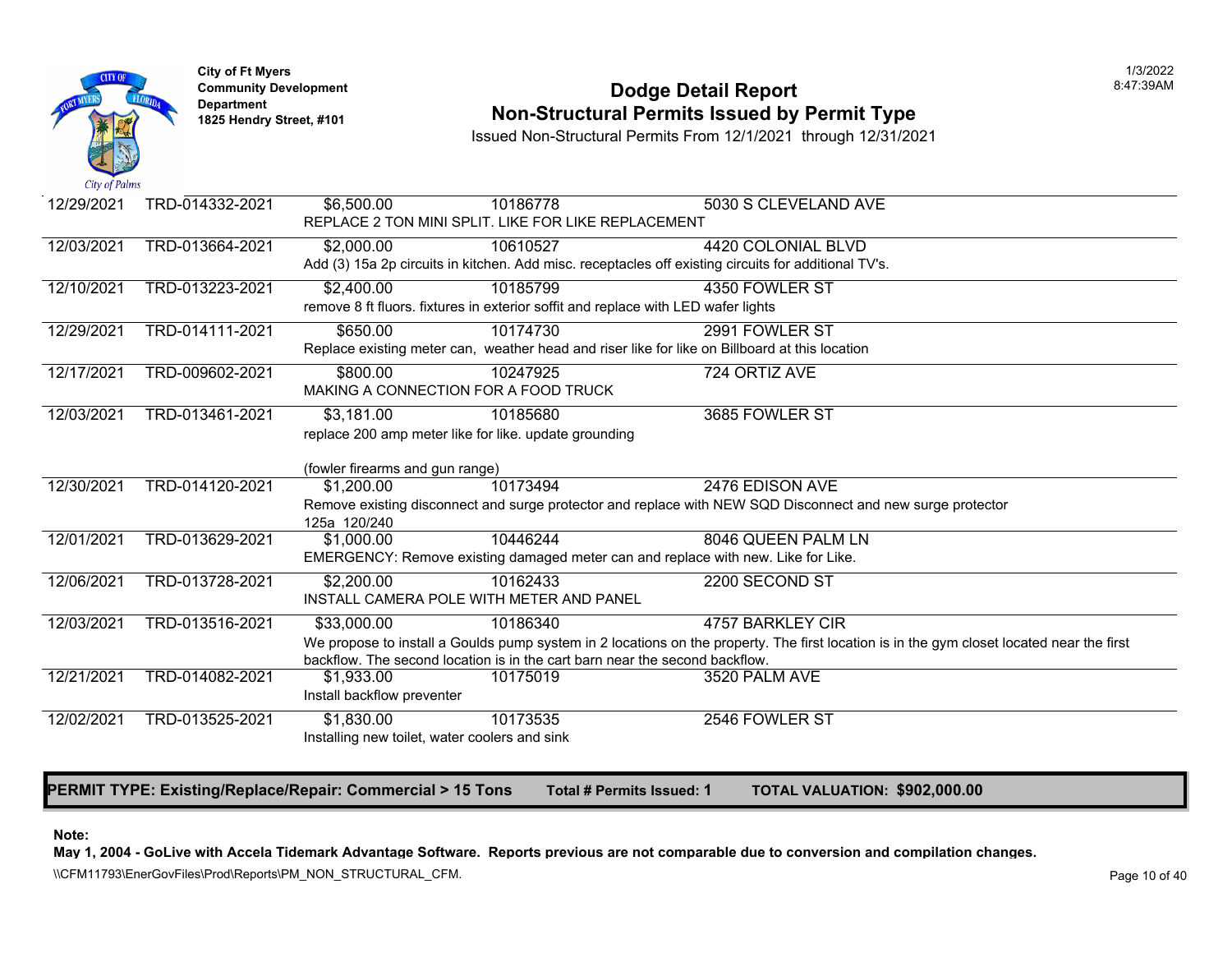City of Palms

**City of Ft Myers** 1/3/2022

## **Community Development 18:47:39AM**<br>
Dodge Detail Report **Non-Structural Permits Issued by Permit Type** 1825 Hendry Street, #101 **1825 Hendry Street, #101**

Issued Non-Structural Permits From 12/1/2021 through 12/31/2021

*Date Issued Permit # Job Value Parcel Number Site Address*  12/29/2021 TRD-010319-2021 \$902,000.00 10554202 2501 ORTIZ AVE #1

Replace five (5) existing RTU at CORE I Correction building with like-for-like

| PERMIT TYPE: Existing/Replace/Repair: Multi-Family |                 |                                                      | Total # Permits Issued: 47                                                  |  | TOTAL VALUATION: \$234,848.00     |  |
|----------------------------------------------------|-----------------|------------------------------------------------------|-----------------------------------------------------------------------------|--|-----------------------------------|--|
| <b>Date Issued</b>                                 | <b>Permit#</b>  | <b>Job Value</b>                                     | <b>Parcel Number</b>                                                        |  | <b>Site Address</b>               |  |
| 12/22/2021                                         | TRD-014086-2021 | \$6,995.00                                           | 10548407<br>INSTALL 3.5 TON 8 KW 16 SEER SPLIT REPLACEMENT                  |  | 2090 W FIRST ST #1506             |  |
| 12/02/2021                                         | TRD-009711-2021 | \$3,436.00                                           | 10254611<br>AC CHANGE OUT SAME LOCATION SAME ELEVATION 2 TON 14 SEER 5 KW   |  | 3795 WINKLER AVE #125             |  |
| 12/16/2021                                         | TRD-013997-2021 | \$7,625.00<br><b>HVAC Replacement</b>                | 10551762                                                                    |  | 3000 OASIS GRAND BLVD #1001       |  |
| 12/09/2021                                         | TRD-013630-2021 | \$3,650.00<br>A/C CHANGE OUT                         | 10540851                                                                    |  | 1830 MARAVILLA AVE #317           |  |
| 12/28/2021                                         | TRD-014267-2021 | \$3,436.00                                           | 10254611<br>AC CHANGE OUT SAME LOCATION SAME ELEVATION                      |  | 3725 WINKLER AVE #1311            |  |
| 12/06/2021                                         | TRD-013503-2021 | \$7,340.00                                           | 10501941<br>3 TON 15 SEER 8 KW - SPLIT SYSTEM REPLACEMENT - LIKE FOR LIKE   |  | 9382 AVIANO DR #102               |  |
| 12/21/2021                                         | TRD-008166-2021 | \$5,700.00<br>Air conditioning change out            | 10548404                                                                    |  | 2090 W FIRST ST #1106             |  |
| 12/28/2021                                         | TRD-014300-2021 | \$4,560.00<br><b>HVAC CHANGE OUT</b>                 | 10467156                                                                    |  | 10480 WASHINGTONIA PALM WAY #1135 |  |
| 12/02/2021                                         | TRD-009776-2021 | \$3,436.00<br>3697 WINKLER AVE #527 FORT MYERS 33916 | 10254609<br>AC CHANGE OUT SAME LOCATION SAME ELEVATION                      |  | 3697 WINKLER AVE #527             |  |
| 12/06/2021                                         | TRD-013501-2021 | \$5,180.00                                           | 10501517<br>2.5 TON 16 SEER 5 KW - SPLIT SYSTEM REPLACEMENT - LIKE FOR LIKE |  | 11017 MILL CREEK WAY #1002        |  |

**Note:** 

**May 1, 2004 - GoLive with Accela Tidemark Advantage Software. Reports previous are not comparable due to conversion and compilation changes.** 

\\CFM11793\EnerGovFiles\Prod\Reports\PM\_NON\_STRUCTURAL\_CFM.<br>Rage 11 of 40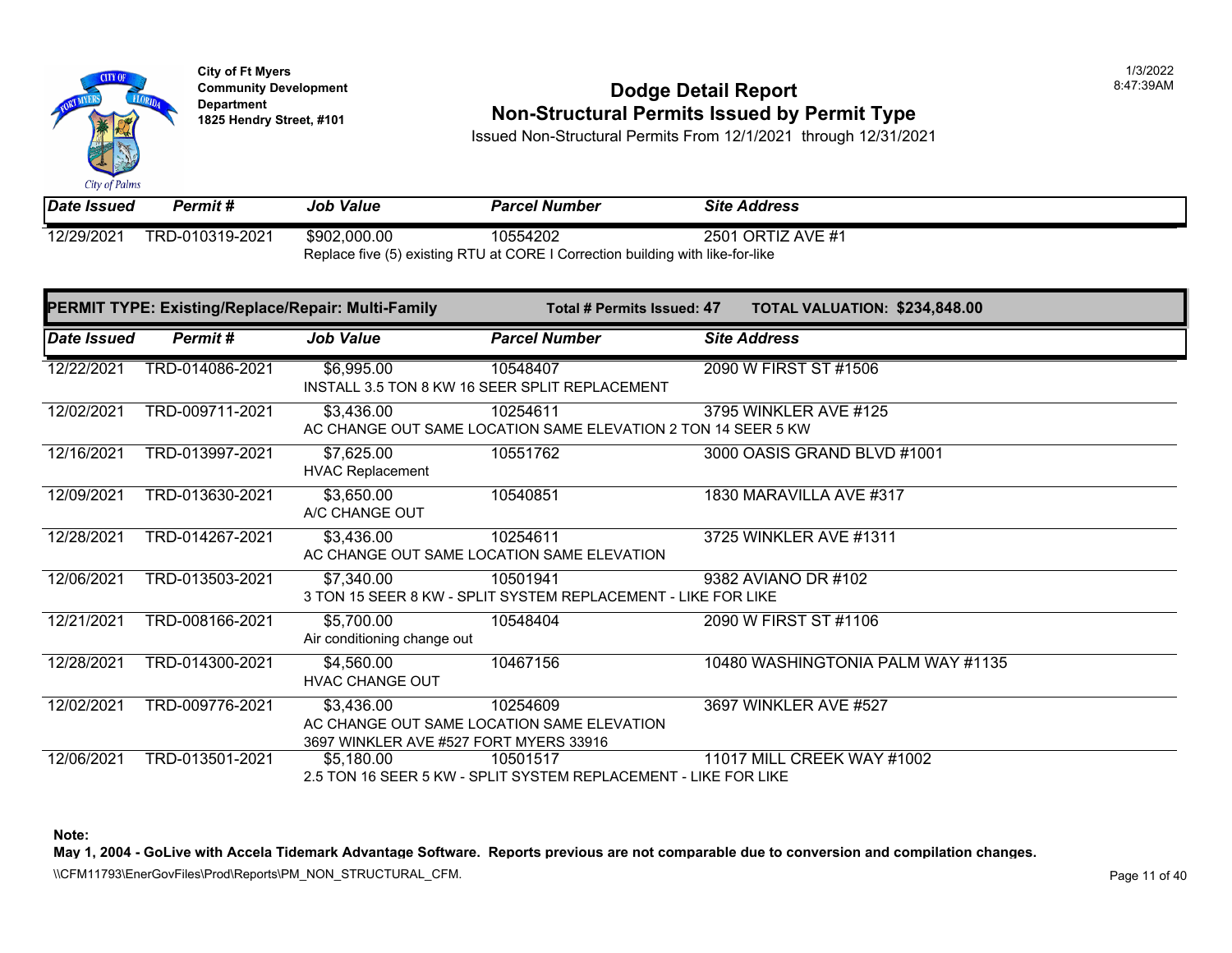

### **Community Development Community Development Community Development Non-Structural Permits Issued by Permit Type**

Issued Non-Structural Permits From 12/1/2021 through 12/31/2021

| 12/15/2021 | TRD-013994-2021 | \$5,095.00<br><b>HVAC CHANGE OUT</b>                          | 10460521                                                             | 10450 WASHINGTONIA PALM WAY                                                                   |
|------------|-----------------|---------------------------------------------------------------|----------------------------------------------------------------------|-----------------------------------------------------------------------------------------------|
| 12/09/2021 | TRD-013841-2021 | $\overline{$}5,280.00$<br>Remove and replace existing AC unit | 10502725                                                             | 3636 PINE OAK CIR #101                                                                        |
| 12/15/2021 | TRD-013965-2021 | \$3,436.00                                                    | 10254609                                                             | 3665 WINKLER AVE #1317<br>AC CHANGE OUT SAME LOCATION SAME ELEVATION 1.5 TON 14 SEER 5 KW     |
| 12/29/2021 | TRD-014288-2021 | \$11,578.00                                                   | 10187036<br>REPLACE 2.5 TON 14 SEER 5 KW PACKAGE UNIT LIKE FOR LIKE  | 5218 CEDARBEND DR #2                                                                          |
| 12/23/2021 | TRD-014142-2021 | \$6,735.00<br>Remove and replace 3 TON Split System           | 10546101                                                             | 2745 FIRST ST #1903                                                                           |
| 12/28/2021 | TRD-014252-2021 | \$3,600.00                                                    | 10254609<br>AC CHANGE OUT SAME LOCATION SAME ELEVATION               | 3641 WINKLER AVE #1816                                                                        |
| 12/09/2021 | TRD-013632-2021 | \$3,750.00<br>A/C CHANGE OUT                                  | 10540916                                                             | 1830 MARAVILLA AVE #814                                                                       |
| 12/08/2021 | TRD-013615-2021 | \$3,700.00<br>A/C CHANGE OUT                                  | 10540824                                                             | 1830 MARAVILLA AVE #202                                                                       |
| 12/13/2021 | TRD-013774-2021 | \$3,850.00<br>A/C Change Out Riverside Unit #7                | 10245432                                                             | 3160 E RIVERSIDE DR #7                                                                        |
| 12/13/2021 | TRD-013776-2021 | \$3,600.00                                                    | 10254609                                                             | 3641 WINKLER AVE #1827<br>AC CHANGE OUT SAME LOCATION SAME ELEVATION 2 TON 14 SEER 5 KW       |
| 12/15/2021 | TRD-013940-2021 | \$5,550.00<br><b>HVAC CHANGE OUT</b>                          | 10450145                                                             | 8059 QUEEN PALM LN #712                                                                       |
| 12/06/2021 | TRD-013740-2021 | \$3,436.00<br>HVAC REPLACE LIKE FOR LIKE.                     | 10186388                                                             | 4645 DELEON ST #F141                                                                          |
| 12/13/2021 | TRD-013835-2021 | \$5,381.00                                                    | 10174490<br>A/C CHANGE OUT - RUUD PACKAGE UNIT, 2 TON, 14 SEER, 5 KW | 2828 JACKSON ST #D5                                                                           |
| 12/06/2021 | TRD-013500-2021 | \$5,579.00                                                    | 10565651                                                             | 10271 GLASTONBURY CIR #102<br>2.5 TON 16 SEER 8 KW - SPLIT SYSTEM REPLACEMENT - LIKE FOR LIKE |

**Note:**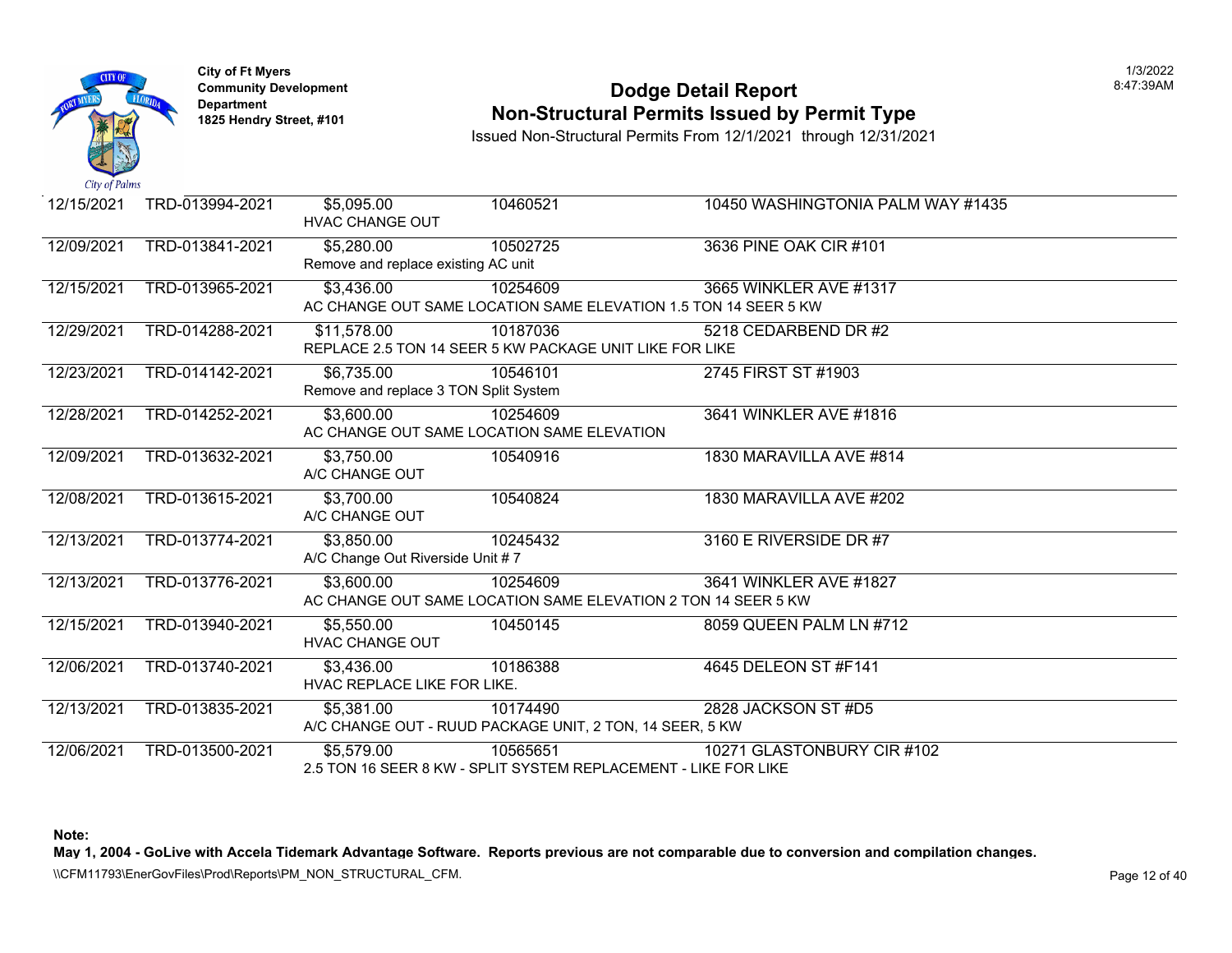

### **Community Development Community Development Dodge Detail Report Non-Structural Permits Issued by Permit Type**

Issued Non-Structural Permits From 12/1/2021 through 12/31/2021

| 12/09/2021 | TRD-013633-2021 | \$3,700.00<br>A/C CHANGE OUT                        | 10540905                                                                    | 1830 MARAVILLA AVE #803                                                                                                |
|------------|-----------------|-----------------------------------------------------|-----------------------------------------------------------------------------|------------------------------------------------------------------------------------------------------------------------|
| 12/16/2021 | TRD-013707-2021 | \$6,312.00<br>REPLACE 3 TON 14.5 SEER SPLIT SYSTEM  | 10172531                                                                    | <b>1900 VIRGINIA AVE #502</b>                                                                                          |
| 12/22/2021 | TRD-014080-2021 | \$5,850.00<br>HVAC REPLACEMENT SPLIT-SYSTEM         | 10483776                                                                    | 10710 RAVENNA WAY #206                                                                                                 |
| 12/02/2021 | TRD-013628-2021 | \$6,900.00                                          | 10531446                                                                    | 9661 HEMINGWAY LN #3209<br>Replacing existing AC with a split system vertical in the closet. 3 ton, 16 seer, 8kw -ruud |
| 12/23/2021 | TRD-014122-2021 | \$7,335.00<br>HVAC change out 3.5 ton 15 seer 10 kw | 10548412                                                                    | 2090 W FIRST ST #2006                                                                                                  |
| 12/28/2021 | TRD-014301-2021 | \$4,560.00<br><b>HVAC CHANGE OUT</b>                | 10464352                                                                    | 10235 BISMARK PALM WAY #1522                                                                                           |
| 12/06/2021 | TRD-013484-2021 | \$6,659.00<br><b>HVAC Change Out</b>                | 10526321                                                                    | 10530 AMIATA WAY #104                                                                                                  |
| 12/09/2021 | TRD-013640-2021 | \$11,798.00                                         | 10548086<br>A/C CHANGEOUT - LIKE FOR LIKE EQUIPMENT                         | 2743 FIRST ST #1205                                                                                                    |
| 12/16/2021 | TRD-013986-2021 | \$7,045.00                                          | 10544690<br>Installing a 3.5 ton, 16 seer, 8 kw split system like for like. | 8349 DELICIA ST #1403                                                                                                  |
| 12/08/2021 | TRD-013639-2021 | \$6,485.00                                          | 10502715<br>replace like for like 2 ton 14.5 seer split system              | 3635 PINE OAK CIR #105                                                                                                 |
| 12/06/2021 | TRD-013498-2021 | \$6,395.00                                          | 10557374<br>3 TON 16 SEER 9 KW - SPLIT SYSTEM REPLACEMENT - LIKE FOR LIKE   | 12894 NEW MARKET ST #201                                                                                               |
| 12/28/2021 | TRD-014315-2021 | \$5,395.00<br>Replace AC system like for like       | 10583180                                                                    | 4501 DALMAHOY CT #202                                                                                                  |
| 12/16/2021 | TRD-014022-2021 | \$4,310.00<br><b>HVAC CHANGE OUT</b>                | 10511307                                                                    | 10390 WASHINGTONIA PALM WAY                                                                                            |
| 12/06/2021 | TRD-013738-2021 | \$3,436.00<br>HVAC Replace like for like.           | 10186388                                                                    | 4665 DELEON ST #K268                                                                                                   |

**Note:**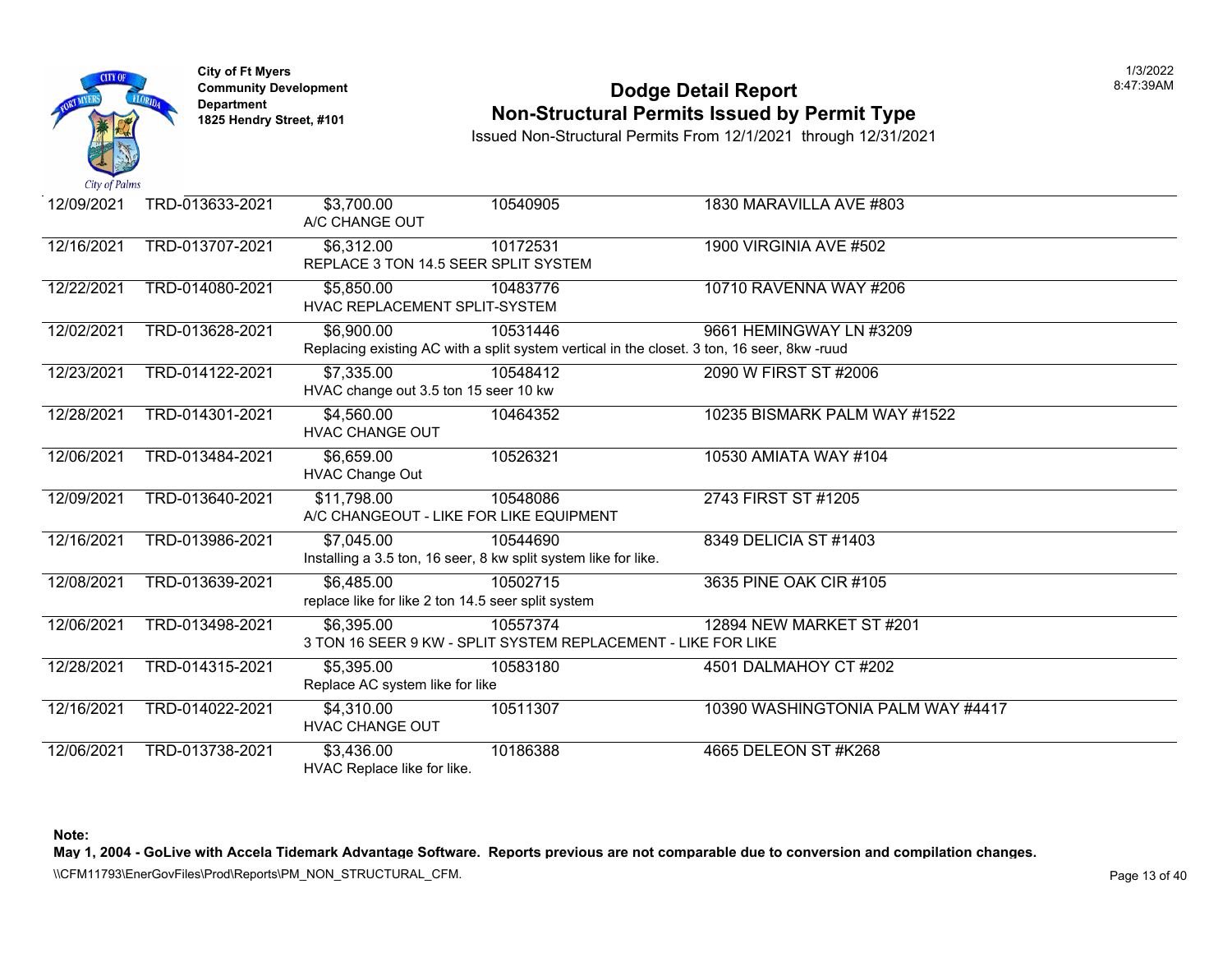

## **Community Development 18:47:39AM**<br>
Dodge Detail Report **Non-Structural Permits Issued by Permit Type** 1825 Hendry Street, #101 **1825 Hendry Street, #101**

Issued Non-Structural Permits From 12/1/2021 through 12/31/2021

| 12/15/2021 | TRD-013892-2021 | \$7,500.00<br>HVAC replacement                     | 10551867                                                                    | 3000 OASIS GRAND BLVD #2601                                                                                             |  |
|------------|-----------------|----------------------------------------------------|-----------------------------------------------------------------------------|-------------------------------------------------------------------------------------------------------------------------|--|
| 12/22/2021 | TRD-014075-2021 | \$4,330.00<br><b>HVAC CHANGE OUT</b>               | 10476755                                                                    | 10449 WASHINGTONIA PALM WAY #3214                                                                                       |  |
| 12/23/2021 | TRD-014277-2021 | \$100.00                                           | 10559135                                                                    | 525 VAN BUREN ST                                                                                                        |  |
|            |                 |                                                    | Replace 8 circuit breakers. All are 125 amp, new breaker and replace apnel. |                                                                                                                         |  |
| 12/06/2021 | TRD-013593-2021 | \$1,300.00<br>Panel replacement                    | 10172009                                                                    | 1900 CLIFFORD ST #705                                                                                                   |  |
| 12/08/2021 | TRD-013832-2021 | \$3,500.00<br>Re-pipe water                        | 10185286                                                                    | 1468 PARK SHORE CIR #1                                                                                                  |  |
| 12/13/2021 | TRD-013797-2021 | \$1,352.00                                         | 10548414                                                                    | 2090 W FIRST ST #F2206                                                                                                  |  |
|            |                 |                                                    | REPLACE 50-GAL ELECTRIC WATER HEATER; LIKE FOR LIKE                         |                                                                                                                         |  |
| 12/09/2021 | TRD-013803-2021 | \$2,400.00                                         | 10185484                                                                    | 2121 COLLIER AVE #501                                                                                                   |  |
|            |                 | Replace all of the hot and cold water supply lines |                                                                             |                                                                                                                         |  |
| 12/02/2021 | TRD-013670-2021 | \$5,108.00                                         | 10520449                                                                    | 5315 SUMMERLIN RD #1509                                                                                                 |  |
|            |                 |                                                    |                                                                             | Replacing a fiberglass tub w/ a custom acrylic tub and new delta valve and one piece wall covering original foot print. |  |
| 12/21/2021 | TRD-014150-2021 | \$1,150.00                                         | 10495030                                                                    | 11021 MILL CREEK WAY #804                                                                                               |  |
|            |                 | Shower to shower conversion with new valve.        |                                                                             |                                                                                                                         |  |

| <b>PERMIT TYPE: Fuel Gas: 1&amp;2 Family</b> |                 |                                                   | Total # Permits Issued: 4                                                                          | <b>TOTAL VALUATION: \$7,595.00</b> |
|----------------------------------------------|-----------------|---------------------------------------------------|----------------------------------------------------------------------------------------------------|------------------------------------|
| Date Issued                                  | Permit #        | <b>Job Value</b>                                  | <b>Parcel Number</b>                                                                               | <b>Site Address</b>                |
| 12/07/2021                                   | TRD-013578-2021 | \$1,200.00<br>Install Line from tank to Generator | 10567361                                                                                           | 11756 MEADOWRUN CIR                |
| 12/16/2021                                   | TRD-014012-2021 | \$2,100.00                                        | 10591307<br>L.P. Gas to (6) outlets- 2-Tankless, 2-Gas Torches, Poolheater, BBQ, 500 gallon tank   | 1385 ALCAZAR AVE                   |
| 12/03/2021                                   | TRD-013182-2021 | \$1,800.00                                        | 10176633<br>install 250 UG tank and run gas line to tankless water heater and future range and BBQ | 1230 CALOOSA DR                    |

**Note:** 

**May 1, 2004 - GoLive with Accela Tidemark Advantage Software. Reports previous are not comparable due to conversion and compilation changes.** 

\\CFM11793\EnerGovFiles\Prod\Reports\PM\_NON\_STRUCTURAL\_CFM.<br>Rage 14 of 40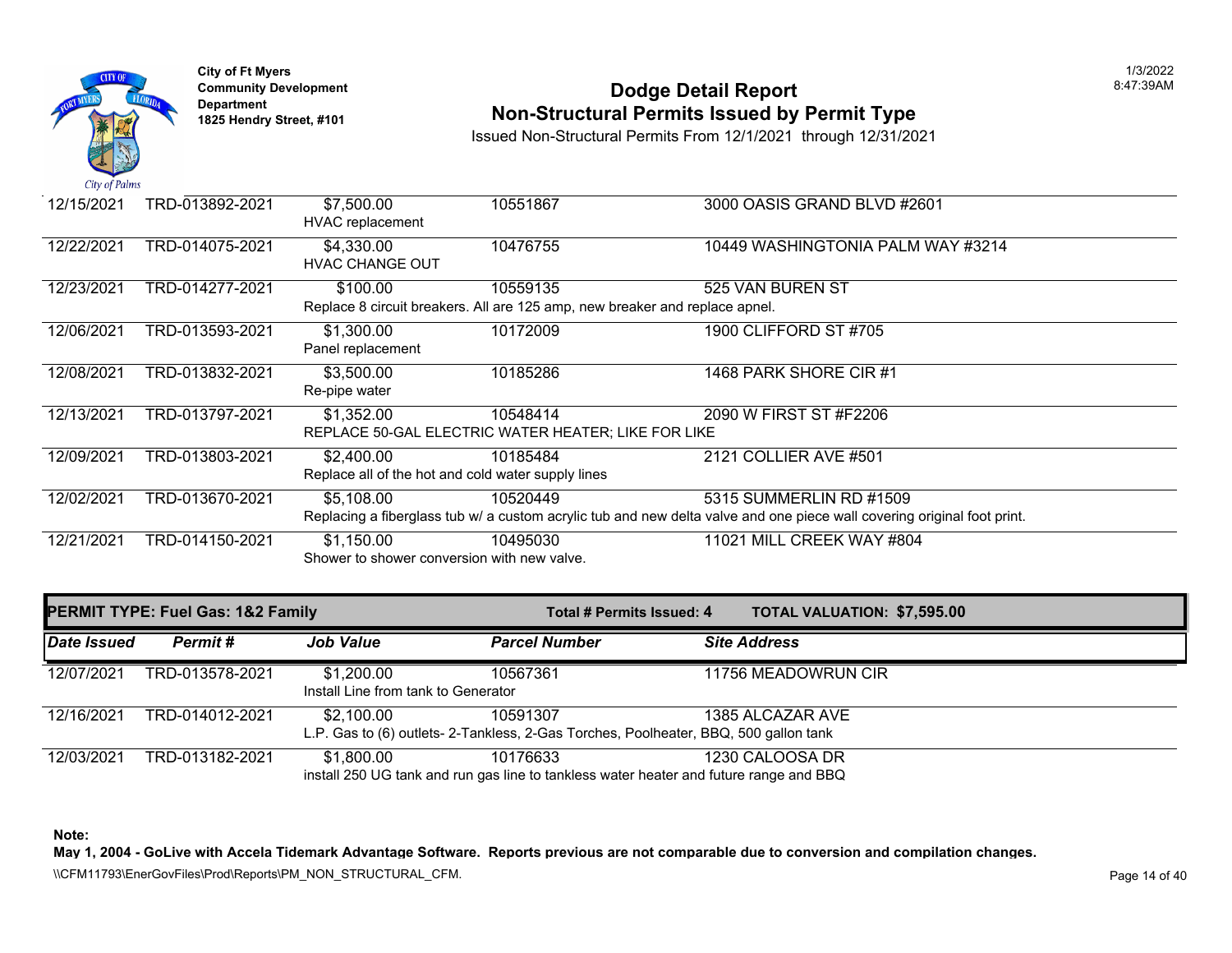

## **Community Development Community Development 1825 Hendry Street, #101** Non-Structural Permits Issued by Permit Type

Issued Non-Structural Permits From 12/1/2021 through 12/31/2021

12/03/2021 TRD-013609-2021 \$2,495.00 10561534 10606 CARENA CIR Install a 500 gallon underground propane tank and run gas line to a generator

|             | <b>PERMIT TYPE: Fuel Gas: Commercial</b>   |                               | Total # Permits Issued: 1 | <b>TOTAL VALUATION: \$94,864</b>                                                                                                               |
|-------------|--------------------------------------------|-------------------------------|---------------------------|------------------------------------------------------------------------------------------------------------------------------------------------|
| Date Issued | Permit#                                    | <b>Job Value</b>              | <b>Parcel Number</b>      | <b>Site Address</b>                                                                                                                            |
| 12/08/2021  | TRD-012016-2021                            | \$94,864.00<br>control system | 10256012                  | 11000 BEN C PRATT SIX MILE CY<br>Install 500 gal AST, transition & dispenser sumps w/ dbl. wall flexible U/G pipe, steel A/G piping to general |
|             | <b>PERMIT TYPE: Fuel Gas: Multi-Family</b> |                               | Total # Permits Issued: 1 | <b>TOTAL VALUATION: \$1,000.0</b>                                                                                                              |

| Permit #        | <b>Job Value</b> | <b>Parcel Number</b>                       | <b>Site Address</b> |                                                                                                                                                 |
|-----------------|------------------|--------------------------------------------|---------------------|-------------------------------------------------------------------------------------------------------------------------------------------------|
| TRD-012890-2021 | \$1.000.00       | 10245527                                   | 3917 E RIVER DR     |                                                                                                                                                 |
|                 |                  | <b>PERMII TYPE: FUEI GAS: MUITI-FAMIIV</b> |                     | Total # Permits Issued: 1<br><b>TOTAL VALUATION: 51,000.0</b><br>CONNECT FROM EXISTING TANK RUN APPROX 30 FT OF 3/4 PE TO TANKLESS WATER HEATER |

**PERMIT TYPE: Ground Sign - Erect Total # Permits Issued: 4 TOTAL VALUATION: \$4,500.00**  *Date Issued Permit # Job Value Parcel Number Site Address*  12/16/2021 SIGN-004954-2021 \$1,225.00 10186770 1801 BOY SCOUT DR Installation of one (1) Double-Faced (SIGN D) Monument ID sign. 12/16/2021 SIGN-005804-2021 \$1,025.00 10186770 1601 RED CEDAR DR Installation of one single-faced (Sign B) Monument ID Sign. 12/16/2021 SIGN-004952-2021 \$1,225.00 10187236 1565 RED CEDAR DR Installation of one (1) Double-Faced (SIGN A) Monument ID sign. 12/16/2021 SIGN-005806-2021 \$1,025.00 10186770 1601 RED CEDAR DR Installation of one Double-faced (Sign C) Monumnet ID Sign.

**Note:**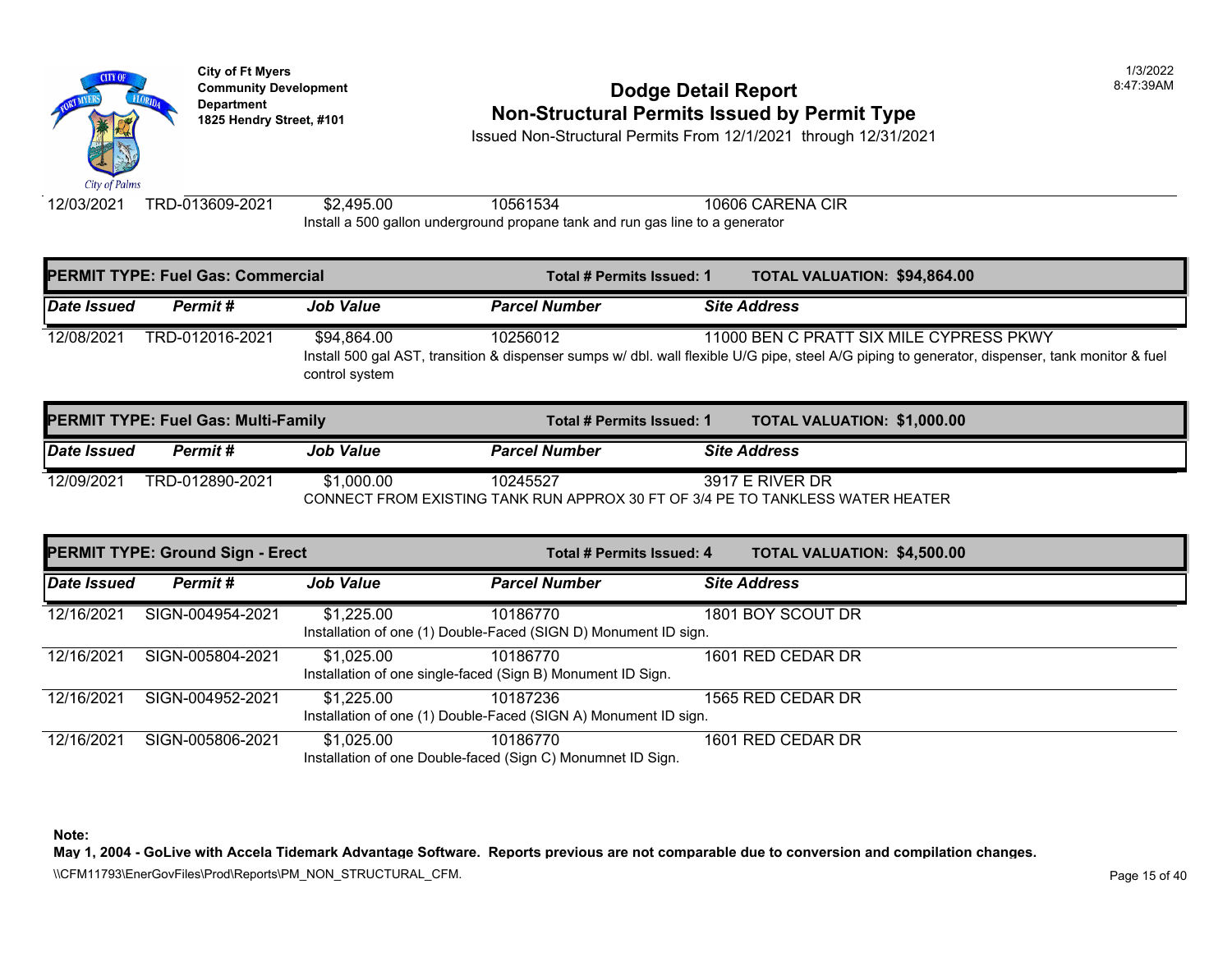

#### **Community Development** 8:47:39AM **1825 Non-Structural Permits Issued by Permit Type**

Issued Non-Structural Permits From 12/1/2021 through 12/31/2021

| LINNII I I FL. GIUUIIU JIYII - REPAII/COPY CHANGE |                                                      |                                                    | טעם <del>וו</del> ד <del>כ</del> וווונג ואטענע. ט                        | <b>IUIAL VALUATIUN.</b> \$4,320.00                                                                                                           |  |
|---------------------------------------------------|------------------------------------------------------|----------------------------------------------------|--------------------------------------------------------------------------|----------------------------------------------------------------------------------------------------------------------------------------------|--|
| Date Issued                                       | Permit#                                              | <b>Job Value</b>                                   | <b>Parcel Number</b>                                                     | <b>Site Address</b>                                                                                                                          |  |
| 12/15/2021                                        | SIGN-011586-2021                                     | \$2,200.00<br>Alter existing pole sign             | 10468404                                                                 | 8930 COLONIAL CENTER DR                                                                                                                      |  |
| 12/01/2021                                        | SIGN-011746-2021                                     | \$720.00                                           | 10254573<br>(89287)Install vinyl on tenant panel on existing ground sign | 4415 METRO PKWY                                                                                                                              |  |
| 12/08/2021                                        | SIGN-010804-2021                                     | \$2,000.00                                         | 10187237<br>Replace existing pylon sign with new one - change of name    | 5246 RED CEDAR DR                                                                                                                            |  |
|                                                   | <b>PERMIT TYPE: Minor Site Clearing/Tree Removal</b> |                                                    | Total # Permits Issued: 2                                                | <b>TOTAL VALUATION: \$3,850.00</b>                                                                                                           |  |
| Date Issued                                       | Permit#                                              | <b>Job Value</b>                                   | <b>Parcel Number</b>                                                     | <b>Site Address</b>                                                                                                                          |  |
| 12/07/2021                                        | SITC-013041-2021                                     | \$3,450.00                                         | 10174403                                                                 | 2919 JACKSON ST<br>Remove large oak on right side of house that is causing foundation issues and lifting sidewalk causing hazard conditions. |  |
| 12/10/2021                                        | SITC-012610-2021                                     | \$400.00<br>Remove Tree- Live Oak- Approx 15' High | 10495475                                                                 | 10381 BUTTERFLY PALM DR #931                                                                                                                 |  |
|                                                   | <b>PERMIT TYPE: New: 1&amp;2 Family</b>              |                                                    | Total # Permits Issued: 4                                                | <b>TOTAL VALUATION: \$8,570.00</b>                                                                                                           |  |
| <b>Date Issued</b>                                | Permit#                                              | <b>Job Value</b>                                   | <b>Parcel Number</b>                                                     | <b>Site Address</b>                                                                                                                          |  |
| 12/30/2021                                        | TRD-014100-2021                                      | \$675.00                                           | 10533038<br>240 VOLT 50 AMP CIRCUIT FOR POOL HEAT PUMP                   | 10502 CARENA CIR                                                                                                                             |  |

**PERMIT TYPE: Ground Sign - Repair/Copy Change Total # Permits Issued: 3 TOTAL VALUATION: \$4,920.00** 

| 12/29/2021 | TRD-014102-2021 | \$100.00 | 10557967                                            | 12808 GUILDFORD TER    |  |
|------------|-----------------|----------|-----------------------------------------------------|------------------------|--|
|            |                 |          |                                                     |                        |  |
|            |                 |          | ADDING ELECTRICAL CIRCUIT FOR NEW MINI SPLIT SYSTEM |                        |  |
|            |                 |          |                                                     |                        |  |
| 12/09/2021 | TRD-013743-2021 | \$795.00 | 10563185                                            | 10909 CHERRY LAUREL DR |  |
|            |                 |          |                                                     |                        |  |
|            |                 |          | 240 VOLT 50 AMP CIRCUIT FOR PORTABLE SPA            |                        |  |

**Note:** 

**May 1, 2004 - GoLive with Accela Tidemark Advantage Software. Reports previous are not comparable due to conversion and compilation changes.**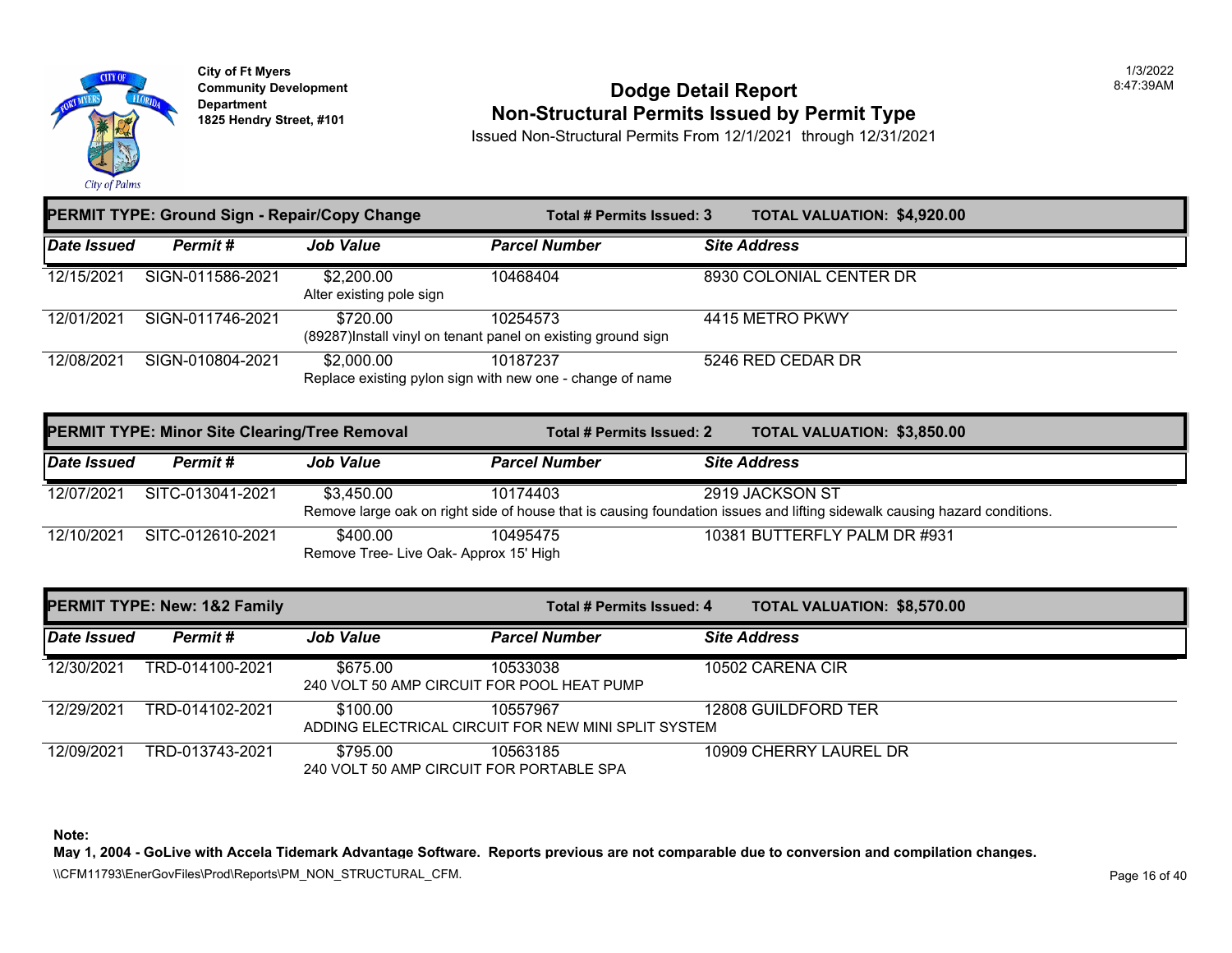

## **Community Development Community Development Community Development Non-Structural Permits Issued by Permit Type**

Issued Non-Structural Permits From 12/1/2021 through 12/31/2021

12/29/2021 TRD-011980-2021 \$7,000.00 10252336 2643 MIDWAY AVE Installing a new electric package heating and cooling system with new insulated ducts.

|             | <b>PERMIT TYPE: New: Commercial</b> |                                                    | Total # Permits Issued: 2 |                     | <b>TOTAL VALUATION: \$15,090</b> |
|-------------|-------------------------------------|----------------------------------------------------|---------------------------|---------------------|----------------------------------|
| Date Issued | Permit #                            | <b>Job Value</b>                                   | <b>Parcel Number</b>      | <b>Site Address</b> |                                  |
| 12/15/2021  | TRD-013480-2021                     | \$12,690.00<br><b>COMMERCIAL HOOD EXHAUST DUCT</b> | 10476707                  | 4770 COLONIAL BLVD  |                                  |
| 12/02/2021  | TRD-013379-2021                     | \$2,400.00<br>Furnish and Install water fountain.  | 10486376                  |                     | 3235 CHAMPION RING RD            |

| <b>PERMIT TYPE: Other Sign</b> |                  |                                                           | Total # Permits Issued: 5 | <b>TOTAL VALUATION: \$2,500.0</b> |
|--------------------------------|------------------|-----------------------------------------------------------|---------------------------|-----------------------------------|
| Date Issued                    | Permit#          | <b>Job Value</b>                                          | <b>Parcel Number</b>      | <b>Site Address</b>               |
| 12/15/2021                     | SIGN-011596-2021 | \$500.00<br>Remove and replace existing directional sign  | 10468404                  | 8930 COLONIAL CENTER DR           |
| 12/23/2021                     | SIGN-011594-2021 | \$500.00<br>Remove and replace exisiting directional sign | 10468404                  | 8930 COLONIAL CENTER DR           |
| 12/15/2021                     | SIGN-011588-2021 | \$500.00<br>Remove and replace directional sign E03       | 10468404                  | 8930 COLONIAL CENTER DR           |
| 12/15/2021                     | SIGN-011593-2021 | \$500.00<br>Install directional sign E05                  | 10468404                  | 8930 COLONIAL CENTER DR           |
| 12/15/2021                     | SIGN-011591-2021 | \$500.00<br>Install directional sign E04                  | 10468404                  | 8930 COLONIAL CENTER DR           |

|                    |          | <b>PERMIT TYPE: Outdoor Activities - with Vendors</b> | Total # Permits Issued: 1 | <b>TOTAL VALUATION:</b> |  |
|--------------------|----------|-------------------------------------------------------|---------------------------|-------------------------|--|
| <b>Date Issued</b> | Permit # | <b>Job Value</b>                                      | <b>Parcel Number</b>      | <b>Site Address</b>     |  |

**Note:**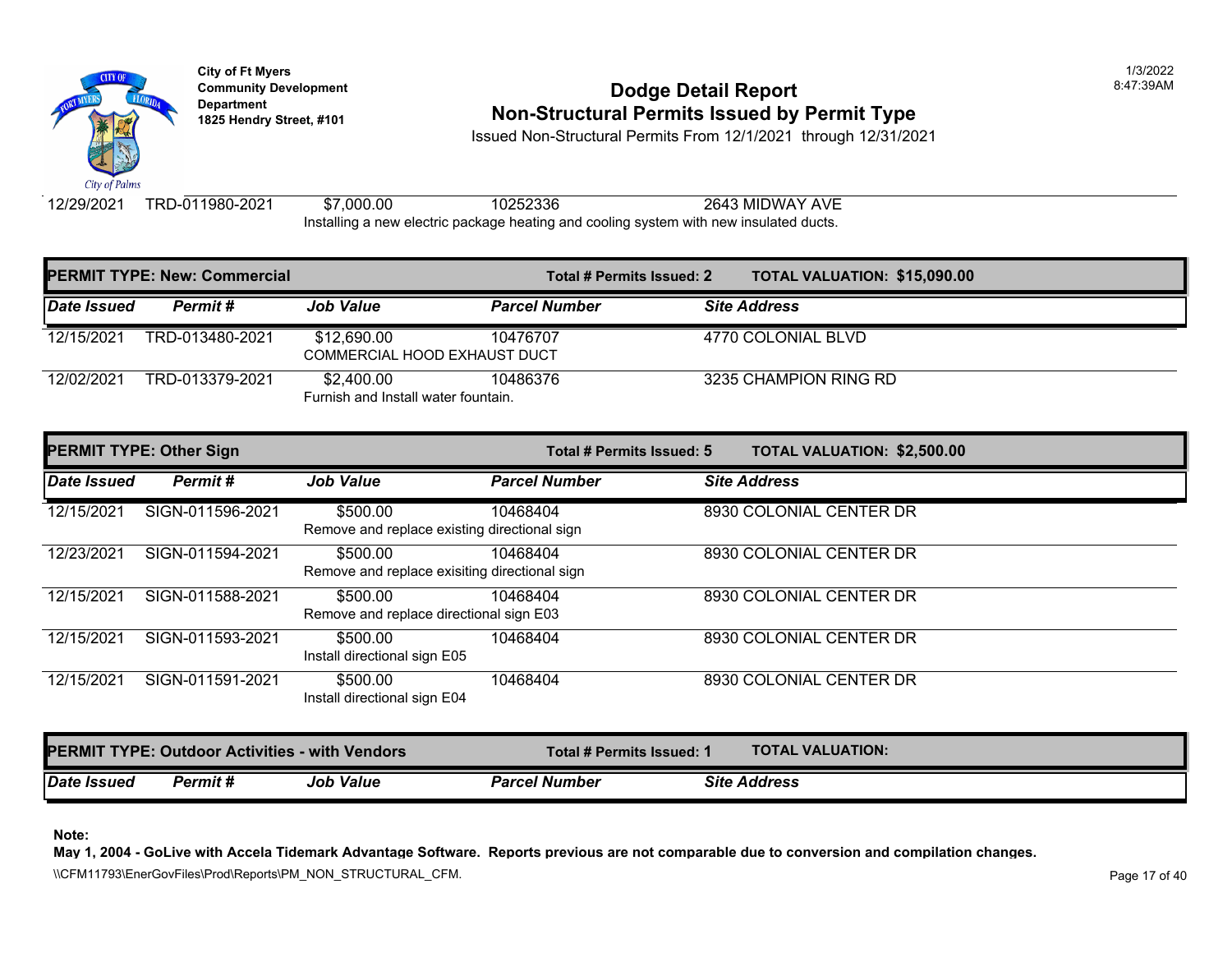## **Community Development 18:47:39AM**<br>
Dodge Detail Report **Non-Structural Permits Issued by Permit Type** 1825 Hendry Street, #101 **1825 Hendry Street, #101**

Issued Non-Structural Permits From 12/1/2021 through 12/31/2021

City of Palm:

HOLIDAY PARTY

12/10/2021 TEMP-013595-2021 10196109 10196109 1860 BOY SCOUT DR #208

| PERMIT TYPE: Pool & Spa: 1&2 Family |                  |                                                                   | Total # Permits Issued: 11                                                            | <b>TOTAL VALUATION: \$639,310.00</b> |
|-------------------------------------|------------------|-------------------------------------------------------------------|---------------------------------------------------------------------------------------|--------------------------------------|
| Date Issued                         | Permit#          | <b>Job Value</b>                                                  | <b>Parcel Number</b>                                                                  | <b>Site Address</b>                  |
| 12/03/2021                          | POOL-010488-2021 | \$77,849.00                                                       | 10183608<br>in-ground swimming pool, spa, retaining wall, paver deck, and exit alarms | 3924 W RIVERSIDE DR                  |
| 12/16/2021                          | POOL-013467-2021 | \$35,000.00                                                       | 10586615<br>INSTALLING INGROUND CONCRETE POOL, SPA, AND PAVER DECK                    | 11920 ARBOR TRACE DR                 |
| 12/02/2021                          | POOL-013032-2021 | \$30,000.00<br>Installing an in ground pool and deck              | 10531062                                                                              | 12850 KINGSMILL WAY                  |
| 12/08/2021                          | POOL-013553-2021 | \$90,950.00                                                       | 10574843<br>NEW SWIMMING POOL CONSTRUCTION ((PRIVATE PROVIDER - INSPECTIONS ONLY))    | 10514 PRATO DR                       |
| 12/20/2021                          | POOL-013645-2021 | \$60,000.00<br>Building in-ground pool, spa, and paver deck       | 10532380                                                                              | 11187 SAND PINE CT                   |
| 12/01/2021                          | POOL-012365-2021 | \$85,349.00<br>New Pool & Spa                                     | 10570668                                                                              | 12122 SUSSEX ST                      |
| 12/09/2021                          | POOL-012065-2021 | \$35,000.00<br>New Residential Pool, Spa, Paver deck, led lights, | 10563170                                                                              | 10965 CHERRY LAUREL DR               |
| 12/22/2021                          | POOL-013463-2021 | \$26,862.00<br>Construction of residential pool and spa.          | 10176833                                                                              | 1420 PASSAIC AVE                     |
| 12/23/2021                          | POOL-012933-2021 | $\overline{$}51,500.00$<br>CONSTRUCTION OF POOL WITH DECK         | 10575388                                                                              | 10055 CHESAPEAKE BAY DR              |
| 12/14/2021                          | POOL-013366-2021 | \$80,000.00<br><b>BUILD POOL WITH SPA BELOW GROUND.</b>           | 10581185                                                                              | 2925 ROYAL GARDENS AVE               |
| 12/21/2021                          | POOL-012809-2021 | \$66,800.00<br>Pool, Deck and all other related construction      | 10584840                                                                              | <b>11411 TIVERTON TRCE</b>           |

**Note:** 

**May 1, 2004 - GoLive with Accela Tidemark Advantage Software. Reports previous are not comparable due to conversion and compilation changes.** 

\\CFM11793\EnerGovFiles\Prod\Reports\PM\_NON\_STRUCTURAL\_CFM.<br>Rage 18 of 40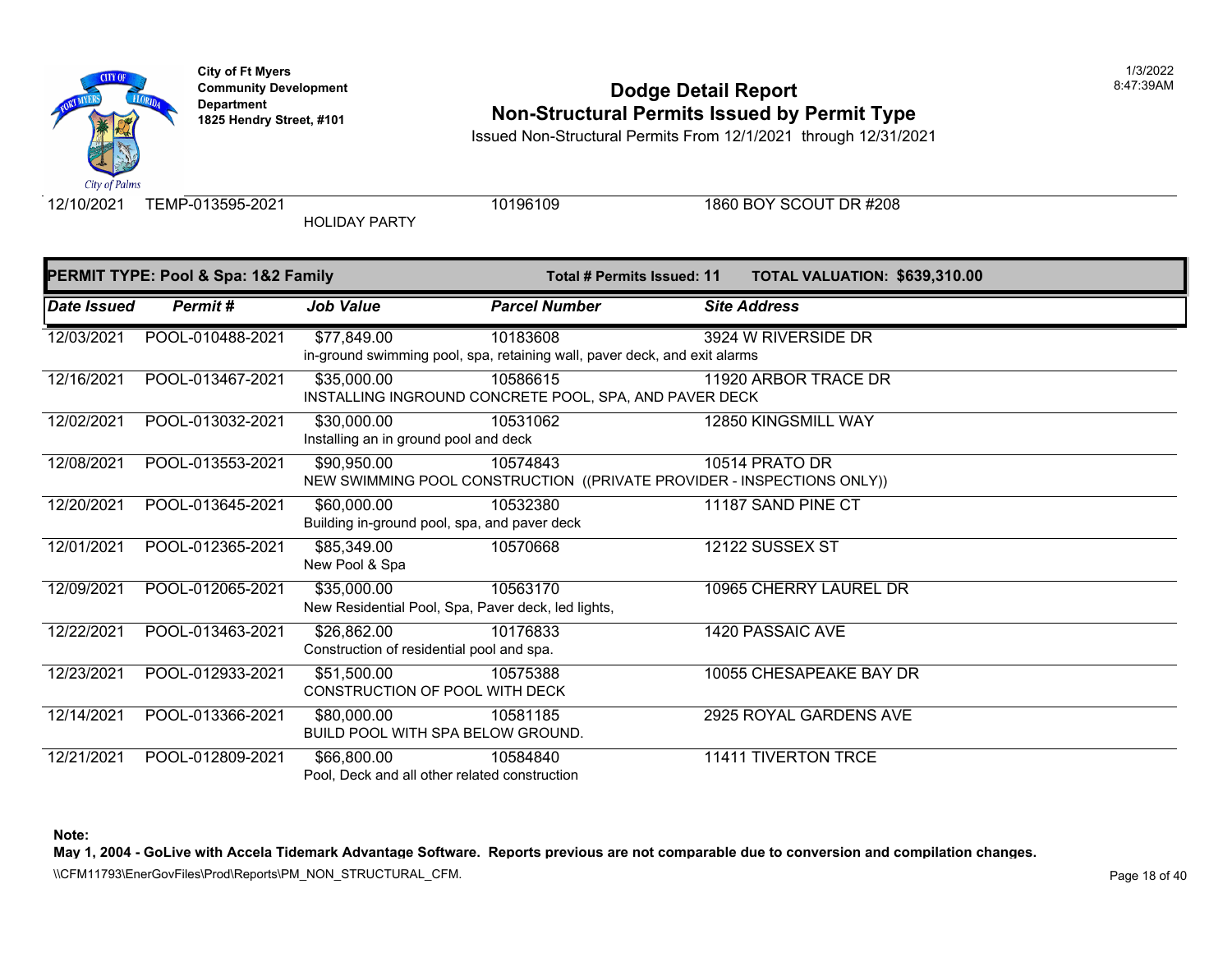

**City of Ft Myers Community Development Department 1825 Hendry Street, #101** 

#### **Dodge Detail Report Non-Structural Permits Issued by Permit Type**

1/3/2022 8:47:39AM

Issued Non-Structural Permits From 12/1/2021 through 12/31/2021

|             | <b>PERMIT TYPE: Pool: 1&amp;2 Family</b> |                                                   | Total # Permits Issued: 5                                                          | TOTAL VALUATION: \$297,680.00 |
|-------------|------------------------------------------|---------------------------------------------------|------------------------------------------------------------------------------------|-------------------------------|
| Date Issued | Permit#                                  | <b>Job Value</b>                                  | <b>Parcel Number</b>                                                               | <b>Site Address</b>           |
| 12/08/2021  | POOL-013554-2021                         | \$84,100.00                                       | 10575211<br>NEW SWIMMING POOL CONSTRUCTION ((PRIVATE PROVIDER - INSPECTIONS ONLY)) | 11658 KATI FALLS LN           |
| 12/17/2021  | POOL-009733-2021                         | \$62,000.00<br>Construct pool, paver deck         | 10175781                                                                           | 1562 ALHAMBRA DR              |
| 12/13/2021  | POOL-012875-2021                         | \$60,000.00<br>Pool, Deck, and Related Equipment. | 10568689                                                                           | 4475 WATERCOLOR WAY           |
| 12/10/2021  | POOL-013235-2021                         | \$30,000.00                                       | 10590154<br>IN GROUND POOL WITH PAVER DECK FOOTER PER ENGINEERING - BABY BARRIER   | 3889 SPOTTED EAGLE WAY        |
| 12/08/2021  | POOL-013252-2021                         | \$61,580.00<br>construction of pool               | 10245522                                                                           | 3853 E RIVER DR               |

|             | <b>PERMIT TYPE: Re-Roof: 1&amp;2 Family</b> |                                                  | Total # Permits Issued: 156                                              | <b>TOTAL VALUATION: \$3,348,486.46</b>                                                                                                 |
|-------------|---------------------------------------------|--------------------------------------------------|--------------------------------------------------------------------------|----------------------------------------------------------------------------------------------------------------------------------------|
| Date Issued | Permit#                                     | <b>Job Value</b>                                 | <b>Parcel Number</b>                                                     | <b>Site Address</b>                                                                                                                    |
| 12/08/2021  | TRD-013834-2021                             | \$5,000.00<br>Tear off and install new shingles. | 10173827                                                                 | 2351 FRANKLIN ST                                                                                                                       |
| 12/17/2021  | TRD-014005-2021                             | \$13,066.00<br>shingle re-roof                   | 10550032                                                                 | 4793 PALMA DE NOVA LN                                                                                                                  |
| 12/21/2021  | TRD-014186-2021                             | \$26,000.00                                      | 10473048                                                                 | 10026 MAJESTIC AVE                                                                                                                     |
|             |                                             |                                                  |                                                                          | Remove existing roof down to deck, re-nail deck as required, install primary moisture barrier, install self adhered secondary moisture |
|             |                                             |                                                  | barrier. Install new crown Tuscany tile per manufacturer specifications. |                                                                                                                                        |
| 12/16/2021  | TRD-013943-2021                             | \$13,066.00                                      | 10549975                                                                 | 4785 PALMA DE NOVA LN                                                                                                                  |
|             |                                             | shingle re-roof                                  |                                                                          |                                                                                                                                        |
| 12/15/2021  | TRD-013865-2021                             | \$12,700.00                                      | 10184210                                                                 | 3824 LA PALMA ST                                                                                                                       |
|             |                                             |                                                  | Remove and replace roof covering - 20 sqs of modified bitumen            |                                                                                                                                        |

**Note:** 

**May 1, 2004 - GoLive with Accela Tidemark Advantage Software. Reports previous are not comparable due to conversion and compilation changes.** 

\\CFM11793\EnerGovFiles\Prod\Reports\PM\_NON\_STRUCTURAL\_CFM.<br>Rage 19 of 40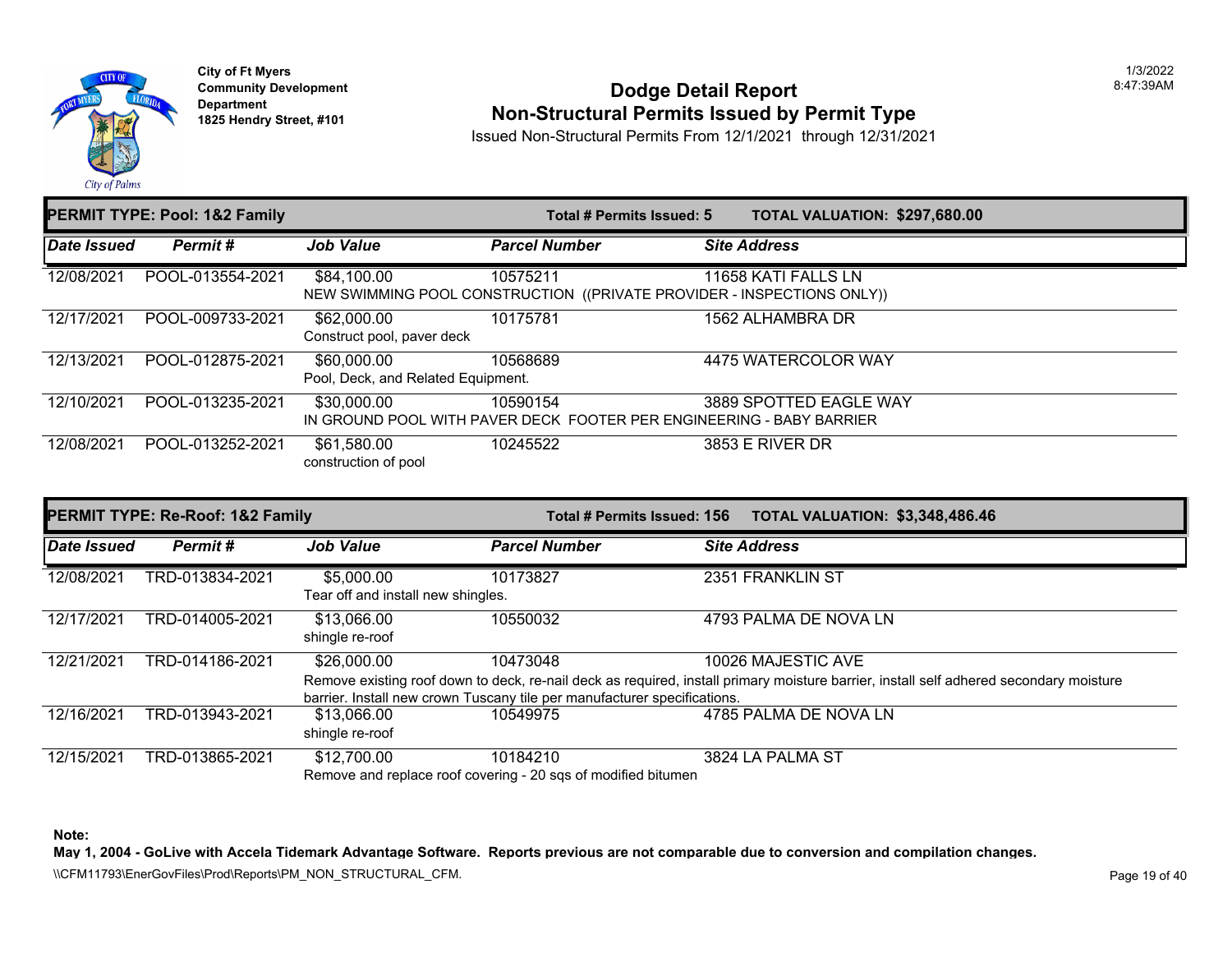

#### **Community Development Dodge Detail Report** 8:47:39AM **Non-Structural Permits Issued by Permit Type**

Issued Non-Structural Permits From 12/1/2021 through 12/31/2021

| 12/06/2021 | TRD-013652-2021 | \$56,580.00                                       | 10455644                                                                 | 7955 TIGER PALM WAY                                                                                                                    |
|------------|-----------------|---------------------------------------------------|--------------------------------------------------------------------------|----------------------------------------------------------------------------------------------------------------------------------------|
|            |                 |                                                   | REMOVE EXISTING TILE ROOFING / REPLACE WITH TILE ROOFING                 |                                                                                                                                        |
| 12/21/2021 | TRD-014197-2021 | \$26,000.00                                       | 10473045                                                                 | 10032 MAJESTIC AVE                                                                                                                     |
|            |                 |                                                   |                                                                          | Remove existing roof down to deck, re-nail deck as required, install primary moisture barrier, install self adhered secondary moisture |
|            |                 |                                                   | barrier. Install new crown Tuscany tile per manufacturer specifications. |                                                                                                                                        |
| 12/17/2021 | TRD-014001-2021 | \$13,066.00                                       | 10549937                                                                 | 4750 PALMA DE NOVA LN                                                                                                                  |
|            |                 | shingle reroof                                    |                                                                          |                                                                                                                                        |
| 12/15/2021 | TRD-013759-2021 | \$13,066.00                                       | 10549979                                                                 | 4773 PALMA DE NOVA LN                                                                                                                  |
|            |                 | shingle re-roof on duplex                         |                                                                          |                                                                                                                                        |
| 12/22/2021 | TRD-014254-2021 | \$6,000.00                                        | 10520608                                                                 | 2747 LARMIE ST                                                                                                                         |
|            |                 | RE-ROOF                                           |                                                                          |                                                                                                                                        |
| 12/29/2021 | TRD-014310-2021 | \$13,066.00                                       | 10549972                                                                 | 4770 MAJORCA PALMS DR                                                                                                                  |
|            |                 | shingle re-roof                                   |                                                                          |                                                                                                                                        |
| 12/22/2021 | TRD-014053-2021 | \$12,745.00                                       | 10246748                                                                 | 924 ALDERMAN ST                                                                                                                        |
|            |                 | Shingle re-roof                                   |                                                                          |                                                                                                                                        |
| 12/21/2021 | TRD-014178-2021 | \$26,000.00                                       | 10473007                                                                 | 10005 MAJESTIC AVE                                                                                                                     |
|            |                 |                                                   |                                                                          | Remove existing roof down to deck, re-nail deck as required, install primary moisture barrier, install self adhered secondary moisture |
|            |                 |                                                   | barrier. Install new crown Tuscany tile per manufacturer specifications. |                                                                                                                                        |
| 12/08/2021 | TRD-013732-2021 | \$8,100.00                                        | 10251522                                                                 | 1826 DELAWARE AVE                                                                                                                      |
|            |                 | Re-Roof shingle off; shingle on                   |                                                                          |                                                                                                                                        |
| 12/20/2021 | TRD-013914-2021 | \$8,859.26                                        | 10248050                                                                 | 846 JARMILLA LN                                                                                                                        |
|            |                 | Remove and replace shingle roof 15 sqs            |                                                                          |                                                                                                                                        |
| 12/02/2021 | TRD-013499-2021 | \$94,981.20                                       | 10491704                                                                 | 10010 OAKHURST WAY                                                                                                                     |
|            |                 | REMOVE AND REPLACE ROOF TO METAL                  |                                                                          |                                                                                                                                        |
| 12/22/2021 | TRD-014088-2021 | \$3,908.00                                        | 10172796                                                                 | 1423 SANDRA DR                                                                                                                         |
|            |                 | Detached Shed                                     |                                                                          |                                                                                                                                        |
|            |                 | ** Metal Re-Roof/tear off/Metal Gulf Rib 26 Ga ** |                                                                          |                                                                                                                                        |
| 12/17/2021 | TRD-013509-2021 | \$36,860.00                                       | 10176029                                                                 | 1606 MORENO AVE                                                                                                                        |
|            |                 | Shingle to Shingle, Flat to Flat Reroof           |                                                                          |                                                                                                                                        |

**Note:** 

**May 1, 2004 - GoLive with Accela Tidemark Advantage Software. Reports previous are not comparable due to conversion and compilation changes.** 

\\CFM11793\EnerGovFiles\Prod\Reports\PM\_NON\_STRUCTURAL\_CFM.<br>Rage 20 of 40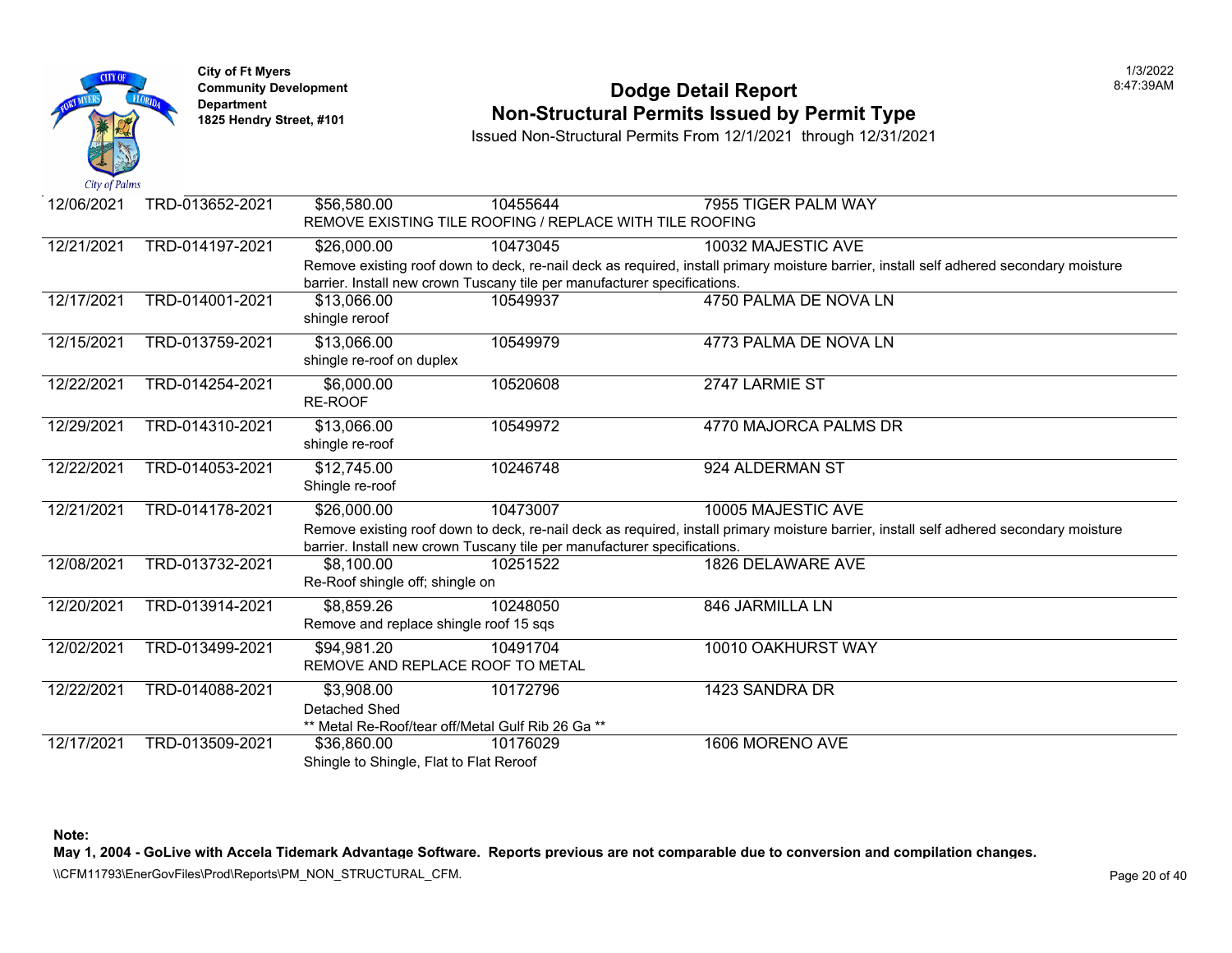

#### **Community Development Dodge Detail Report** 8:47:39AM **1825 Non-Structural Permits Issued by Permit Type**

Issued Non-Structural Permits From 12/1/2021 through 12/31/2021

| 12/03/2021 | TRD-013607-2021 | \$39,896.00                    | 10483537<br>Remove existing tile roof and replace with same                           | 9341 AVIANO DR                                                                                                                                                                                                                            |
|------------|-----------------|--------------------------------|---------------------------------------------------------------------------------------|-------------------------------------------------------------------------------------------------------------------------------------------------------------------------------------------------------------------------------------------|
| 12/21/2021 | TRD-014182-2021 | \$26,000.00                    | 10473051                                                                              | 10020 MAJESTIC AVE                                                                                                                                                                                                                        |
|            |                 |                                | barrier. Install new crown tuscanny tile per manufacturer specifications.             | Remove existing roof down to deck, re-nail deck as required, install primary moisture barrier, install self adhered secondary moisture                                                                                                    |
| 12/16/2021 | TRD-013954-2021 | \$13,066.00<br>shingle re-roof | 10549940                                                                              | 4760 PALMA DE NOVA LN                                                                                                                                                                                                                     |
| 12/16/2021 | TRD-013961-2021 | \$13,066.00<br>shingle re-roof | 10549990                                                                              | 4918 MAJORCA PALMS DR                                                                                                                                                                                                                     |
| 12/27/2021 | TRD-014296-2021 | \$10,800.00                    | 10176103<br>Remove and replace existing shingle roof.                                 | 1623 CORONADO RD                                                                                                                                                                                                                          |
| 12/21/2021 | TRD-014228-2021 | \$26,000.00                    | 10473025                                                                              | 10045 MAJESTIC AVE<br>REMOVE EXISTING ROOF DOWN TO DECK, RE-NAIL DECK AS REQUIRED, INSTALL PRIMARY MOISTURE BARRIER, INSTALL SELF<br>ADHERED SECONDARY MOISTURE BARRIER. INSTALL NEW CROWN TUSCANNY TILE PER MANUFACTURER SPECIFICATIONS. |
| 12/21/2021 | TRD-014187-2021 | \$26,000.00                    | 10473047<br>barrier. Install new crown Tuscany tile per manufacturer specifications.  | 10028 MAJESTIC AVE<br>Remove existing roof down to deck, re-nail deck as required, install primary moisture barrier, install self adhered secondary moisture                                                                              |
| 12/17/2021 | TRD-014055-2021 | \$9,250.00<br>Shingle re-roof  | 10462367                                                                              | 2213 JAYLEN WATKINS ST                                                                                                                                                                                                                    |
| 12/21/2021 | TRD-014194-2021 | \$26,000.00                    | 10473049<br>barrier. Install new crown tuscanny tile per manufacturer specifications. | 10024 MAJESTIC AVE<br>Remove existing roof down to deck, re-nail deck as required, install primary moisture barrier, install self adhered secondary moisture                                                                              |
| 12/21/2021 | TRD-014180-2021 | \$26,000.00                    | 10473059<br>barrier, install new Crown Tuscanny tile per manufacturer specifications. | 10004 MAJESTIC AVE<br>Remove existing roof down to deck, re-nail deck as requested, install primary moisture barrier, install seld adherred secondary moisture                                                                            |
| 12/17/2021 | TRD-014000-2021 | \$13,066.00<br>shingle re-roof | 10549935                                                                              | 4744 PALMA DE NOVA LN                                                                                                                                                                                                                     |
| 12/16/2021 | TRD-013949-2021 | \$13,066.00<br>shingle re-roof | 10549973                                                                              | 4791 PALMA DE NOVA LN                                                                                                                                                                                                                     |
| 12/21/2021 | TRD-014174-2021 | \$26,000.00                    | 10473053<br>barrier. Install new crown tuscanny tile per manufacturer specifications. | 10016 MAJESTIC AVE<br>Remove existing roof down to deck, re-nail deck as required, install primary moisture barrier, install self adhered secondary moisture                                                                              |

**Note:** 

**May 1, 2004 - GoLive with Accela Tidemark Advantage Software. Reports previous are not comparable due to conversion and compilation changes.** 

\\CFM11793\EnerGovFiles\Prod\Reports\PM\_NON\_STRUCTURAL\_CFM.<br>Rage 21 of 40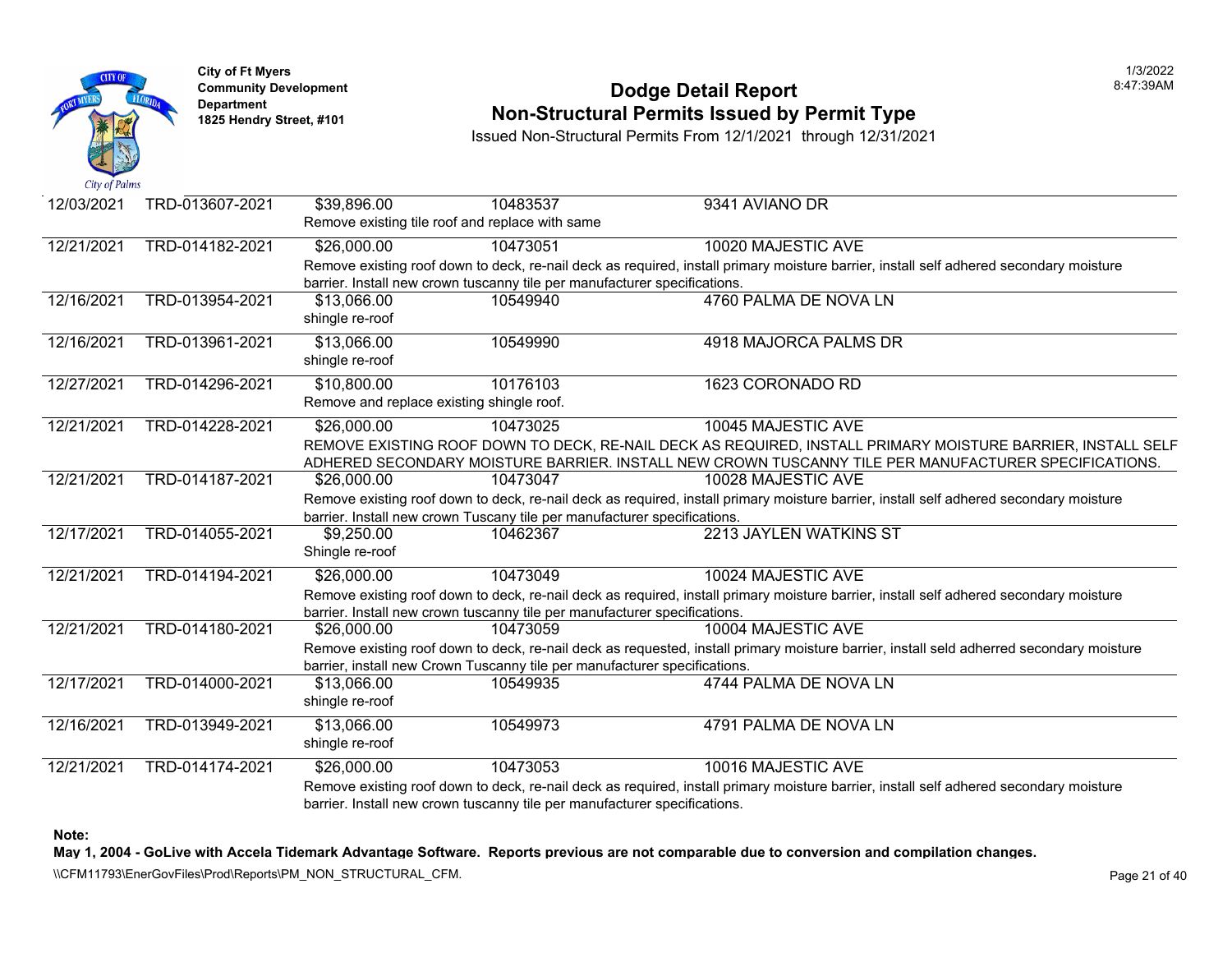

## **Community Development Community Development Dodge Detail Report Non-Structural Permits Issued by Permit Type**

Issued Non-Structural Permits From 12/1/2021 through 12/31/2021

| 12/21/2021 | TRD-014003-2021 | \$13,066.00<br>shingle re-roof | 10549974                                                                         | 4787 PALMA DE NOVA LN                                                                                         |
|------------|-----------------|--------------------------------|----------------------------------------------------------------------------------|---------------------------------------------------------------------------------------------------------------|
| 12/21/2021 | TRD-014209-2021 | \$2,600.00                     | 10473056                                                                         | 10010 MAJESTIC AVE                                                                                            |
|            |                 |                                |                                                                                  | Remove existing roof down to deck, re-nail deck as required, install primary moisture barrier, install self a |
|            |                 |                                | barrier, install new Crown Tuscany tile per manufacturer specifications.         |                                                                                                               |
| 12/21/2021 | TRD-014183-2021 | \$26,000.00                    | 10473008                                                                         | 10007 MAJESTIC AVE                                                                                            |
|            |                 |                                |                                                                                  | Remove existing roof down to deck, re-nail deck as required, install primary moisture barrier, install self a |
|            |                 |                                | barrier. Install new crown Tuscany tile per manufacturer specifications.         |                                                                                                               |
| 12/21/2021 | TRD-014201-2021 | \$26,000.00                    | 10473019                                                                         | 10033 MAJESTIC AVE                                                                                            |
|            |                 |                                |                                                                                  | Remove existing roof down to deck, re-nail deck as required, install primary moisture barrier, install self a |
|            |                 |                                | barrier. Install new crown tuscanny tile per manufacturer specifications.        |                                                                                                               |
| 12/29/2021 | TRD-014316-2021 | \$13,066.00                    | 10549992                                                                         | 4928 MAJORCA PALMS DR                                                                                         |
|            |                 | shingle re-roof                |                                                                                  |                                                                                                               |
| 12/21/2021 | TRD-014191-2021 | \$26,000.00                    | 10473035                                                                         | 10058 MAJESTIC AVE                                                                                            |
|            |                 |                                |                                                                                  | Remove existing roof down to deck, re-nail deck as required, install primary moisture barrier, install self a |
|            |                 |                                | barrier. Install new crown Tuscany tile per manufacturer specifications.         |                                                                                                               |
| 12/28/2021 | TRD-014319-2021 | \$10,000.00                    | 10253008                                                                         | 2831 LINCOLN BLVD                                                                                             |
|            |                 |                                | TEAR OFF EXISTING SHINGLES- REPLACE WITH NEW                                     |                                                                                                               |
| 12/02/2021 | TRD-013552-2021 | \$18,000.00                    | 10176127                                                                         | 1611 BRAMAN AVE                                                                                               |
|            |                 |                                | Tear off shingle roof. Install metal with flat                                   |                                                                                                               |
|            |                 |                                |                                                                                  |                                                                                                               |
| 12/17/2021 | TRD-014094-2021 | \$5,650.00                     | 10244898                                                                         | 4113 EDGEWOOD AVE                                                                                             |
|            |                 |                                | Tear off old shingles and Re-roof with new shingles                              |                                                                                                               |
| 12/02/2021 | TRD-013563-2021 | \$18,500.00                    | 10244929                                                                         | 4143 E RIVER DR                                                                                               |
|            |                 |                                | Tear off existing roof and install new shingle with mod bit 2 ply system on flat |                                                                                                               |
| 12/21/2021 | TRD-014214-2021 | \$26,000.00                    | 10473027                                                                         | 10049 MAJESTIC AVE                                                                                            |
|            |                 |                                |                                                                                  | Remove existing roof down to deck, re-nail deck as required, install primary moisture barrier, install self a |
|            |                 |                                | barrier. Install new crown Tuscany tile per manufacturer specifications.         |                                                                                                               |
| 12/23/2021 | TRD-014167-2021 | \$14,000.00                    | 10176637                                                                         | 1235 OSCEOLA DR                                                                                               |
|            |                 |                                |                                                                                  | Re-Roof; Remove the Existing Flat & Shingle Roofs; Install New Flat & Shingle Roofs                           |
| 12/17/2021 | TRD-014007-2021 | \$13,066.00                    | 10549933                                                                         | 4819 PALMA DE NOVA LN                                                                                         |
|            |                 | shingle re-roof                |                                                                                  |                                                                                                               |

**Note:**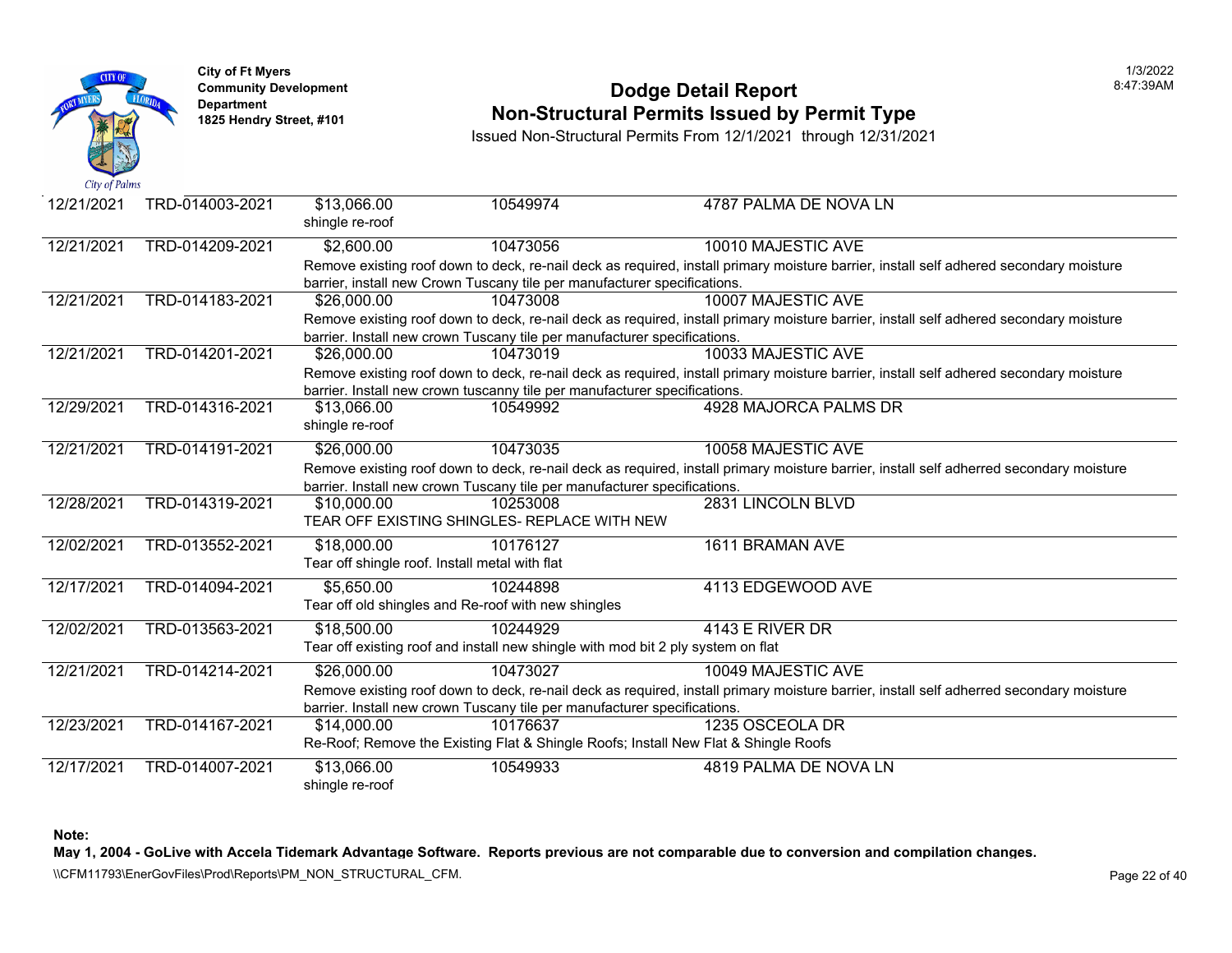

#### **Community Development** 8:47:39AM **Non-Structural Permits Issued by Permit Type**

Issued Non-Structural Permits From 12/1/2021 through 12/31/2021

| 12/02/2021 | TRD-013627-2021 | \$9,000.00<br>Shingle Re-Roof                                             | 10175316 | 2441 SIMPSON ST                                                                                                                         |
|------------|-----------------|---------------------------------------------------------------------------|----------|-----------------------------------------------------------------------------------------------------------------------------------------|
| 12/21/2021 | TRD-014193-2021 | \$26,000.00                                                               | 10473015 | 10023 MAJESTIC AVE                                                                                                                      |
|            |                 |                                                                           |          | Remove existing roof down to deck, re-nail deck as required, install primary moisture barrier, install self adhered secondary moisture  |
|            |                 | barrier. Install new crown tuscanny tile per manufacturer specifications. |          |                                                                                                                                         |
| 12/17/2021 | TRD-014002-2021 | \$13,066.00                                                               | 10550002 | 4907 MAJORCA PALMS DR                                                                                                                   |
|            |                 | shingle re-roof                                                           |          |                                                                                                                                         |
| 12/21/2021 | TRD-014219-2021 | \$26,000.00                                                               | 10473028 | 10051 MAJESTIC AVE                                                                                                                      |
|            |                 |                                                                           |          | Remove existing roof down to deck, re-nail deck as required, install primary moisture barrier, install self adherred secondary moisture |
|            |                 | barrier. Install new crown Tuscany tile per manufacturer specifications.  |          |                                                                                                                                         |
| 12/21/2021 | TRD-014184-2021 | \$26,000.00                                                               | 10473031 | 10057 MAJESTIC AVE                                                                                                                      |
|            |                 |                                                                           |          | Remove existing roof down to deck, re-nail deck as required, install primary moisture barrier, install self adherred secondary moisture |
|            |                 | barrier. Install new crown Tuscany tile per manufacturer specifications.  |          |                                                                                                                                         |
| 12/21/2021 | TRD-014210-2021 | \$26,000.00                                                               | 10473042 | 10040 MAJESTIC AVE                                                                                                                      |
|            |                 |                                                                           |          | REMOVE EXISTING ROOF DOWN TO DECK, RE-NAIL DECK AS REQUIRED, INSTALL PRIMARY MOISTURE BARRIER, INSTALL SELF                             |
|            |                 |                                                                           |          | ADHERED SECONDARY MOISTURE BARRIER. INSTALL NEW CROWN TUSCANNY TILE PER MANUFACTURER SPECIFICATIONS.                                    |
| 12/21/2021 | TRD-014230-2021 | \$26,000.00                                                               | 10473039 | 10048 MAJESTIC AVE                                                                                                                      |
|            |                 |                                                                           |          | REMOVE EXISTING ROOF DOWN TO DECK, RE-NAIL DECK AS REQUIRED, INSTALL PRIMARY MOISTURE BARRIER, INSTALL SELF                             |
|            |                 |                                                                           |          | ADHERED SECONDARY MOISTURE BARRIER. INSTALL NEW CROWN TUSCANNY TILE PER MANUFACTURER SPECIFICATIONS.                                    |
| 12/21/2021 | TRD-014216-2021 | \$26,000.00                                                               | 10473038 | 10050 MAJESTIC AVE                                                                                                                      |
|            |                 |                                                                           |          | Remove existing roof down to deck, re-nail deck as required, install primary moisture barrier, install self adherred secondary moisture |
|            |                 | barrier. Install new crown Tuscany tile per manufacturer specifications.  |          |                                                                                                                                         |
| 12/17/2021 | TRD-014060-2021 | \$12,900.00                                                               | 10183695 | 1350 JAMBALANA LN                                                                                                                       |
|            |                 | Shingle re-roof                                                           |          |                                                                                                                                         |
| 12/20/2021 | TRD-013760-2021 | \$13,066.00                                                               | 10549934 | 4742 PALMA DE NOVA LN                                                                                                                   |
|            |                 | shingle re-roof on duplex                                                 |          |                                                                                                                                         |
| 12/06/2021 | TRD-013699-2021 | \$50,753.00                                                               | 10532961 | 10413 MATERITA DR                                                                                                                       |
|            |                 | <b>Concrete Tile ReRoof</b>                                               |          |                                                                                                                                         |
| 12/29/2021 | TRD-014294-2021 | \$40,000.00                                                               | 10452382 | 10263 SAGO PALM WAY                                                                                                                     |
|            |                 |                                                                           |          | RE-ROOF/ REMOVE EXISTING TILE, INSTALL CAPRISTANO EAGLE TILE, INSTALL ICP ADHESIVE UNDERLAYMENT, TILE TO BE                             |
|            |                 | ATTACHED WITH TWO PART FOAM SYSTEM AND SCREWS.                            |          |                                                                                                                                         |

**Note:** 

**May 1, 2004 - GoLive with Accela Tidemark Advantage Software. Reports previous are not comparable due to conversion and compilation changes.**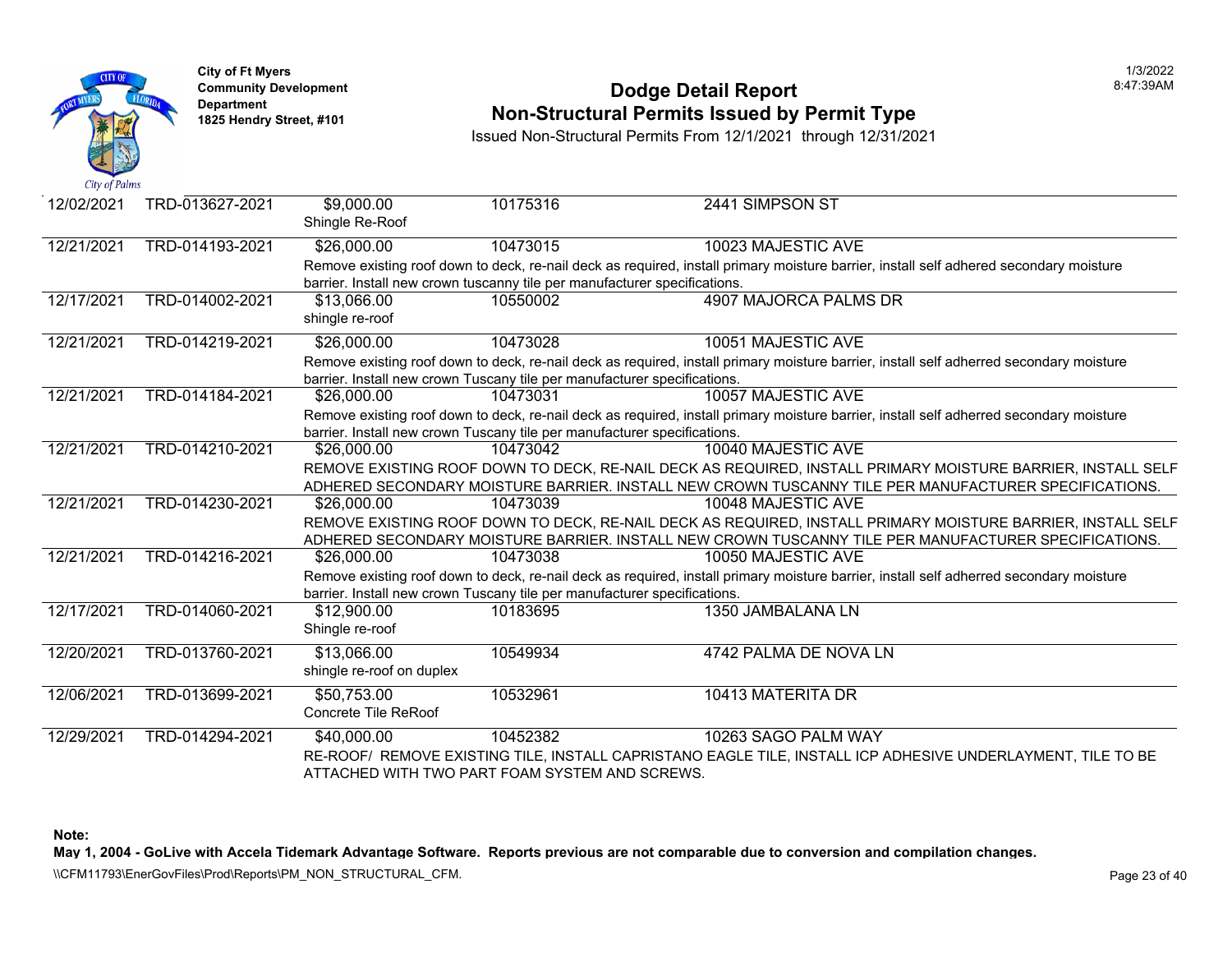

#### **Community Development Dodge Detail Report** 8:47:39AM **1825 Non-Structural Permits Issued by Permit Type**

Issued Non-Structural Permits From 12/1/2021 through 12/31/2021

| 12/28/2021 | TRD-014333-2021 | \$12,000.00                                                                                                 | 10496651                                                                  | 8238 SILVER BIRCH WAY                                                                                                                  |  |  |  |
|------------|-----------------|-------------------------------------------------------------------------------------------------------------|---------------------------------------------------------------------------|----------------------------------------------------------------------------------------------------------------------------------------|--|--|--|
|            |                 | TEAR OFF AND INSTALL NEW SHINGLE                                                                            |                                                                           |                                                                                                                                        |  |  |  |
| 12/09/2021 | TRD-013792-2021 | \$9,650.00                                                                                                  | 10253716                                                                  | 2341 TOWLES ST                                                                                                                         |  |  |  |
|            |                 | re-roof                                                                                                     |                                                                           |                                                                                                                                        |  |  |  |
| 12/07/2021 | TRD-013729-2021 | \$16,750.00                                                                                                 | 10174623                                                                  | 2902 BROADWAY                                                                                                                          |  |  |  |
|            |                 | Shingles & flat re-roof                                                                                     |                                                                           |                                                                                                                                        |  |  |  |
| 12/21/2021 | TRD-014170-2021 | \$26,000.00                                                                                                 | 10473005                                                                  | 10001 MAJESTIC AVE                                                                                                                     |  |  |  |
|            |                 |                                                                                                             | Install new Crown Tuscanny tile per manufacturer specifications.          |                                                                                                                                        |  |  |  |
| 12/17/2021 | TRD-014013-2021 | \$13,066.00                                                                                                 | 10549931                                                                  | 4825 PALMA DE NOVA LN                                                                                                                  |  |  |  |
|            |                 | shingle re-roof                                                                                             |                                                                           |                                                                                                                                        |  |  |  |
| 12/17/2021 | TRD-014109-2021 | \$15,000.00                                                                                                 | 10245604                                                                  | 54 SEMINOLE CT                                                                                                                         |  |  |  |
|            |                 | Re-Rof Shingles.                                                                                            |                                                                           |                                                                                                                                        |  |  |  |
| 12/21/2021 | TRD-014202-2021 | \$26,000.00                                                                                                 | 10473043                                                                  | 10038 MAJESTIC AVE                                                                                                                     |  |  |  |
|            |                 | REMOVE EXISTING ROOF DOWN TO DECK, RE-NAIL DECK AS REQUIRED, INSTALL PRIMARY MOISTURE BARRIER, INSTALL SELF |                                                                           |                                                                                                                                        |  |  |  |
|            |                 |                                                                                                             |                                                                           | ADHERED SECONDARY MOISTURE BARRIER. INSTALL NEW CROWN TUSCANNY TILE PER MANUFACTURER SPECIFICATIONS.                                   |  |  |  |
| 12/21/2021 | TRD-014199-2021 | \$26,000.00                                                                                                 | 10473017                                                                  | 10029 MAJESTIC AVE                                                                                                                     |  |  |  |
|            |                 |                                                                                                             |                                                                           | Remove existing roof down to deck, re-nail deck as required, install primary moisture barrier, install self adhered secondary moisture |  |  |  |
|            |                 |                                                                                                             | barrier. Install new crown tuscanny tile per manufacturer specifications. |                                                                                                                                        |  |  |  |
| 12/16/2021 | TRD-013950-2021 | \$13,066.00                                                                                                 | 10549999                                                                  | 4917 MAJORCA PALMS DR                                                                                                                  |  |  |  |
|            |                 | shingle re-roof                                                                                             |                                                                           |                                                                                                                                        |  |  |  |
| 12/14/2021 | TRD-013932-2021 | \$13,066.00                                                                                                 | 10549936                                                                  | 4748 PALMA DE NOVA LN                                                                                                                  |  |  |  |
|            |                 | shingle re-roof                                                                                             |                                                                           |                                                                                                                                        |  |  |  |
| 12/21/2021 | TRD-014207-2021 | \$26,000.00                                                                                                 | 10473022                                                                  | 10039 MAJESTIC AVE                                                                                                                     |  |  |  |
|            |                 |                                                                                                             |                                                                           | REMOVE EXISTING ROOF DOWN TO DECK, RE-NAIL DECK AS REQUIRED, INSTALL PRIMARY MOISTURE BARRIER, INSTALL SELF                            |  |  |  |
|            |                 |                                                                                                             |                                                                           | ADHERED SECONDARY MOISTURE BARRIER. INSTALL NEW CROWN TUSCANNY TILE PER MANUFACTURER SPECIFICATIONS.                                   |  |  |  |
| 12/21/2021 | TRD-014213-2021 | \$26,000.00                                                                                                 | 10473010                                                                  | 10011 MAJESTIC AVE                                                                                                                     |  |  |  |
|            |                 |                                                                                                             |                                                                           | Remove existing roof down to deck, re-nail deck as required, install primary moisture barrier, install self adhered secondary moisture |  |  |  |
|            |                 |                                                                                                             | barrier, install new Crown Tuscany tile per manufacturer specifications.  |                                                                                                                                        |  |  |  |
| 12/02/2021 | TRD-013643-2021 | \$70,000.00                                                                                                 | 10183799                                                                  | 1300 RIO VISTA                                                                                                                         |  |  |  |
|            |                 | RE-ROOF                                                                                                     |                                                                           |                                                                                                                                        |  |  |  |
|            |                 | <b>METAL</b>                                                                                                |                                                                           |                                                                                                                                        |  |  |  |

**Note:** 

**May 1, 2004 - GoLive with Accela Tidemark Advantage Software. Reports previous are not comparable due to conversion and compilation changes.** 

\\CFM11793\EnerGovFiles\Prod\Reports\PM\_NON\_STRUCTURAL\_CFM.<br>Rage 24 of 40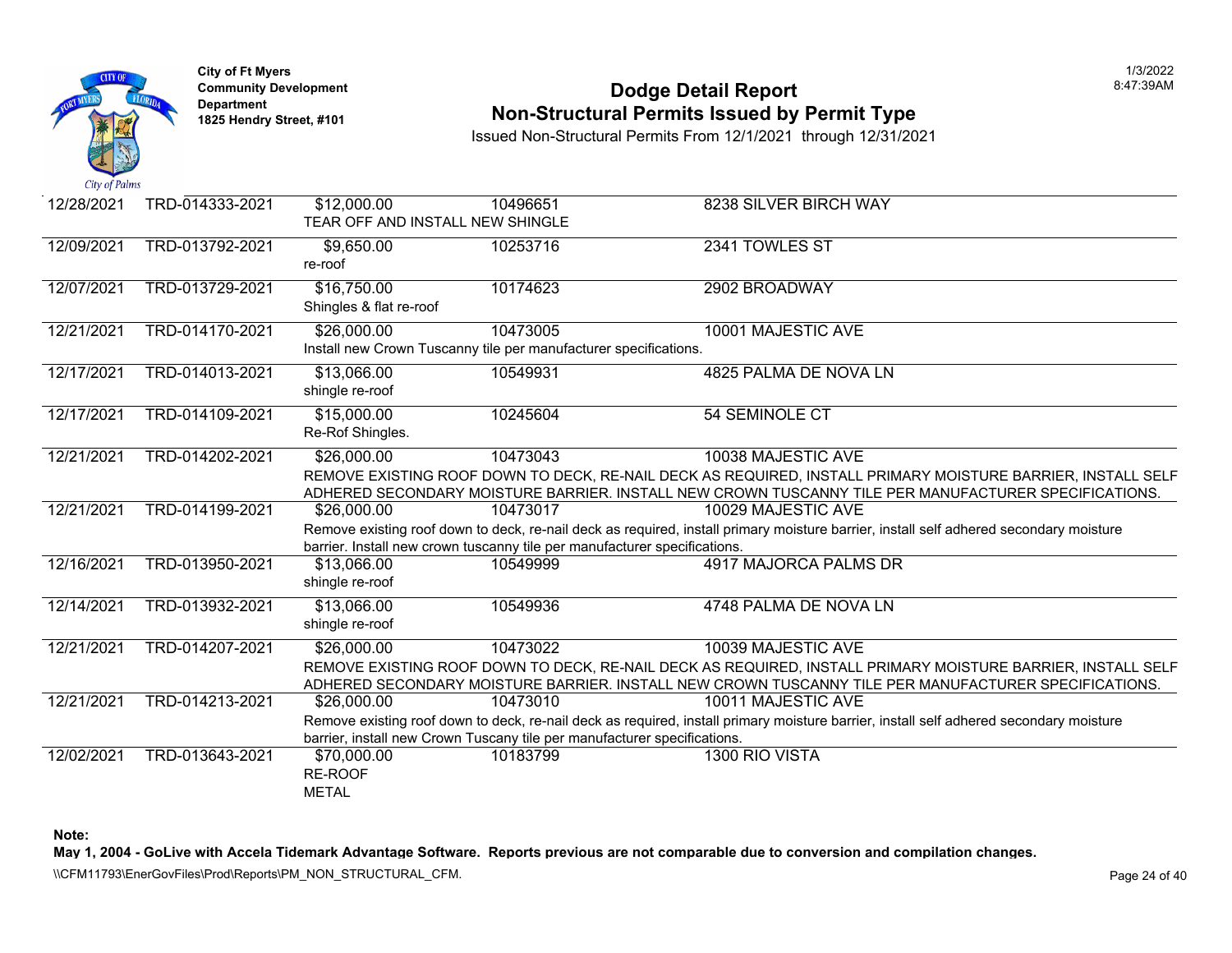

### **Community Development Community Development Community Development Non-Structural Permits Issued by Permit Type**

Issued Non-Structural Permits From 12/1/2021 through 12/31/2021

| 12/17/2021 | TRD-014011-2021 | \$13,066.00<br>shingle re-roof                                                                                                                                                                                                                                                                                                                                                                                                                                                                                                                                                                                                                                                                                                                                                                                                           | 10549976                                                                              | 4781 PALMA DE NOVA LN                                                                                                               |  |  |
|------------|-----------------|------------------------------------------------------------------------------------------------------------------------------------------------------------------------------------------------------------------------------------------------------------------------------------------------------------------------------------------------------------------------------------------------------------------------------------------------------------------------------------------------------------------------------------------------------------------------------------------------------------------------------------------------------------------------------------------------------------------------------------------------------------------------------------------------------------------------------------------|---------------------------------------------------------------------------------------|-------------------------------------------------------------------------------------------------------------------------------------|--|--|
| 12/06/2021 | TRD-013402-2021 | \$7,300.00<br>Residential re-roof                                                                                                                                                                                                                                                                                                                                                                                                                                                                                                                                                                                                                                                                                                                                                                                                        | 10176447                                                                              | 1654 GRACE AVE                                                                                                                      |  |  |
| 12/28/2021 | TRD-014334-2021 | \$8,600.00<br>TEAR OFF AND INSTALL NEW SHINGLES                                                                                                                                                                                                                                                                                                                                                                                                                                                                                                                                                                                                                                                                                                                                                                                          | 10496667                                                                              | 8300 SILVER BIRCH WAY                                                                                                               |  |  |
| 12/29/2021 | TRD-014317-2021 | \$13,066.00<br>shingle re-roof                                                                                                                                                                                                                                                                                                                                                                                                                                                                                                                                                                                                                                                                                                                                                                                                           | 10549993                                                                              | 4930 MAJORCA PALMS DR                                                                                                               |  |  |
| 12/06/2021 | TRD-013700-2021 | \$63,500.00<br>Concrete Tile ReRoof                                                                                                                                                                                                                                                                                                                                                                                                                                                                                                                                                                                                                                                                                                                                                                                                      | 10524785                                                                              | 10854 TIBERIO DR                                                                                                                    |  |  |
| 12/21/2021 | TRD-014171-2021 | \$26,000.00                                                                                                                                                                                                                                                                                                                                                                                                                                                                                                                                                                                                                                                                                                                                                                                                                              | 10473012<br>barrier. Install new crown tuscanny tile per manufacturer specifications. | 10015 MAJESTIC AVE<br>Remove existing roof down to deck, re-nail deck as required, install primary moisture barrier, install self a |  |  |
| 12/21/2021 | TRD-014198-2021 | \$26,000.00                                                                                                                                                                                                                                                                                                                                                                                                                                                                                                                                                                                                                                                                                                                                                                                                                              | 10473032<br>barrier. Install new crown Tuscany tile per manufacturer specifications.  | 10059 MAJESTIC AVE<br>Remove existing roof down to deck, re-nail deck as required, install primary moisture barrier, install self a |  |  |
| 12/29/2021 | TRD-014361-2021 | \$12,100.00<br>10176209<br>1829 BRAMAN AVE<br>1. Shingle roof remove existing roof: Haul away debris. Re-nail decking w/8d ring shank nails per Florida<br>around perimeter. Up to 4 sheets of 4x8 plywood sheets are included and additional sheets are 75, no ad<br>necessary roofing materials such as lead boots, vents/dryer, drip edge and L-flashing. Install a 2 part slop<br>underlayment is a self adhering bitumen sheet that will be installed w/ simplex fastners.<br>2. Flat roof remove existing roof: haul away debris. Re-nail decking w/ 8d ring shank nails per Florida Bui<br>around perimeter. Install all necessary roofing materials such as dripedge and L-flashing. Install a 2 part I<br>is a modified peel and stick base sheet (qualifies as secondary water barrier) and the cap layer is a water<br>sheet. |                                                                                       |                                                                                                                                     |  |  |
| 12/30/2021 | TRD-014368-2021 | \$8,000.00                                                                                                                                                                                                                                                                                                                                                                                                                                                                                                                                                                                                                                                                                                                                                                                                                               | 10176444<br>Tear off existing shingles roof and re-roof w/ fiberglass shingles        | 1634 GRACE AVE                                                                                                                      |  |  |
| 12/28/2021 | TRD-014325-2021 | \$39,900.00<br>Residential re-roof, tile to tile.                                                                                                                                                                                                                                                                                                                                                                                                                                                                                                                                                                                                                                                                                                                                                                                        | 10465842                                                                              | 10501 BELLA VISTA DR                                                                                                                |  |  |
| 12/21/2021 | TRD-014195-2021 | \$26,000.00                                                                                                                                                                                                                                                                                                                                                                                                                                                                                                                                                                                                                                                                                                                                                                                                                              | 10473016<br>barrier. Install new crown tuscanny tile per manufacturer specifications. | 10025 MAJESTIC AVE<br>Remove existing roof down to deck, re-nail deck as required, install primary moisture barrier, install self a |  |  |

**Note:**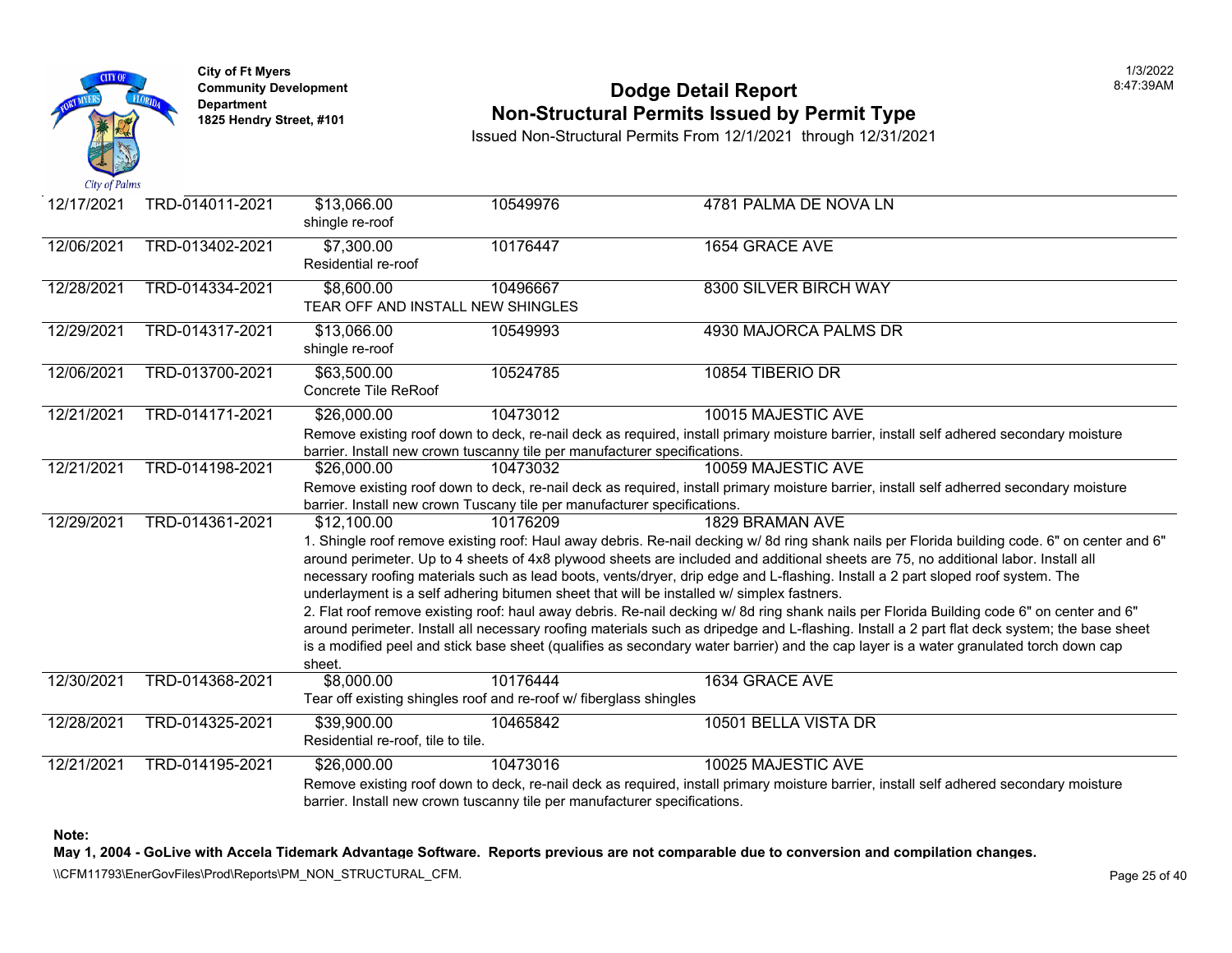

#### **Community Development Dodge Detail Report** 8:47:39AM **1825 Non-Structural Permits Issued by Permit Type**

Issued Non-Structural Permits From 12/1/2021 through 12/31/2021

| 12/07/2021 | TRD-013320-2021 | \$45,300.00                                                              | 10491665 | 10053 OAKHURST WAY                                                                                                                      |
|------------|-----------------|--------------------------------------------------------------------------|----------|-----------------------------------------------------------------------------------------------------------------------------------------|
|            |                 |                                                                          |          | remove existing 26 square tile roof and replace with a new 26 square tile roof.                                                         |
| 12/13/2021 | TRD-013862-2021 | \$34,000.00                                                              | 10547114 | 10459 SPRUCE PINE CT                                                                                                                    |
|            |                 | Concrete Tile Roof Replacement 25sqs                                     |          |                                                                                                                                         |
| 12/20/2021 | TRD-013424-2021 | \$7,265.00                                                               | 10175753 | 1567 ALHAMBRA DR                                                                                                                        |
|            |                 | Shingle Re-Roof on the Front House                                       |          |                                                                                                                                         |
| 12/21/2021 | TRD-014217-2021 | \$26,000.00                                                              | 10473041 | 10042 MAJESTIC AVE                                                                                                                      |
|            |                 |                                                                          |          | REMOVE EXISTING ROOF DOWN TO DECK, RE-NAIL DECK AS REQUIRED, INSTALL PRIMARY MOISTURE BARRIER, INSTALL SELF                             |
|            |                 |                                                                          |          | ADHERED SECONDARY MOISTURE BARRIER. INSTALL NEW CROWN TUSCANNY TILE PER MANUFACTURER SPECIFICATIONS.                                    |
| 12/17/2021 | TRD-014004-2021 | \$13,066.00                                                              | 10549998 | 4919 MAJORCA PALMS DR                                                                                                                   |
|            |                 | shingle re-roof                                                          |          |                                                                                                                                         |
| 12/16/2021 | TRD-013953-2021 | \$13,066.00                                                              | 10549928 | 4835 PALMA DE NOVA LN                                                                                                                   |
|            |                 | shingle re-roof                                                          |          |                                                                                                                                         |
| 12/13/2021 | TRD-013924-2021 | \$14,000.00                                                              | 10184579 | 1767 WINKLER AVE                                                                                                                        |
|            |                 | TEAR OFF ROOF AND REPLACE WITH MODIFIED CAP SHEET                        |          |                                                                                                                                         |
| 12/14/2021 | TRD-013794-2021 | \$46,000.00                                                              | 10175741 | 1344 COCONUT DR                                                                                                                         |
|            |                 | Tear Off and Reroof                                                      |          |                                                                                                                                         |
| 12/29/2021 | TRD-014278-2021 | \$12,669.00                                                              | 10185271 | 1460 PARK SHORE CIR #2                                                                                                                  |
|            |                 | Replace single ply flat                                                  |          |                                                                                                                                         |
| 12/14/2021 | TRD-013991-2021 | \$9,680.00                                                               | 10253398 | 2914 LAFAYETTE ST                                                                                                                       |
|            |                 | SHINGLE REROOF                                                           |          |                                                                                                                                         |
| 12/29/2021 | TRD-014295-2021 | \$40,000.00                                                              | 10452381 | 10261 SAGO PALM WAY                                                                                                                     |
|            |                 |                                                                          |          | RE-ROOF/ REMOVE EXISTING TILE, INSTALL CAPRISTANO EAGLE TILE, INSTALL ICP ADHESIVE UNDERLAYMENT, TILE TO BE                             |
|            |                 | ATTACHED WITH TWO PART FOAM SYSTEM AND SCREWS.                           |          |                                                                                                                                         |
| 12/21/2021 | TRD-014172-2021 | \$26,000.00                                                              | 10473030 | 10055 MAJESTIC AVE                                                                                                                      |
|            |                 |                                                                          |          | Remove existing roof down to deck, re-nail deck as required, install primary moisture barrier, install self adherred secondary moisture |
|            |                 | barrier. Install new crown Tuscany tile per manufacturer specifications. |          |                                                                                                                                         |
| 12/17/2021 | TRD-013966-2021 | \$60,000.00                                                              | 10507215 | 8586 PEGASUS DR                                                                                                                         |
|            |                 | re-roof                                                                  |          |                                                                                                                                         |

**Note:** 

**May 1, 2004 - GoLive with Accela Tidemark Advantage Software. Reports previous are not comparable due to conversion and compilation changes.**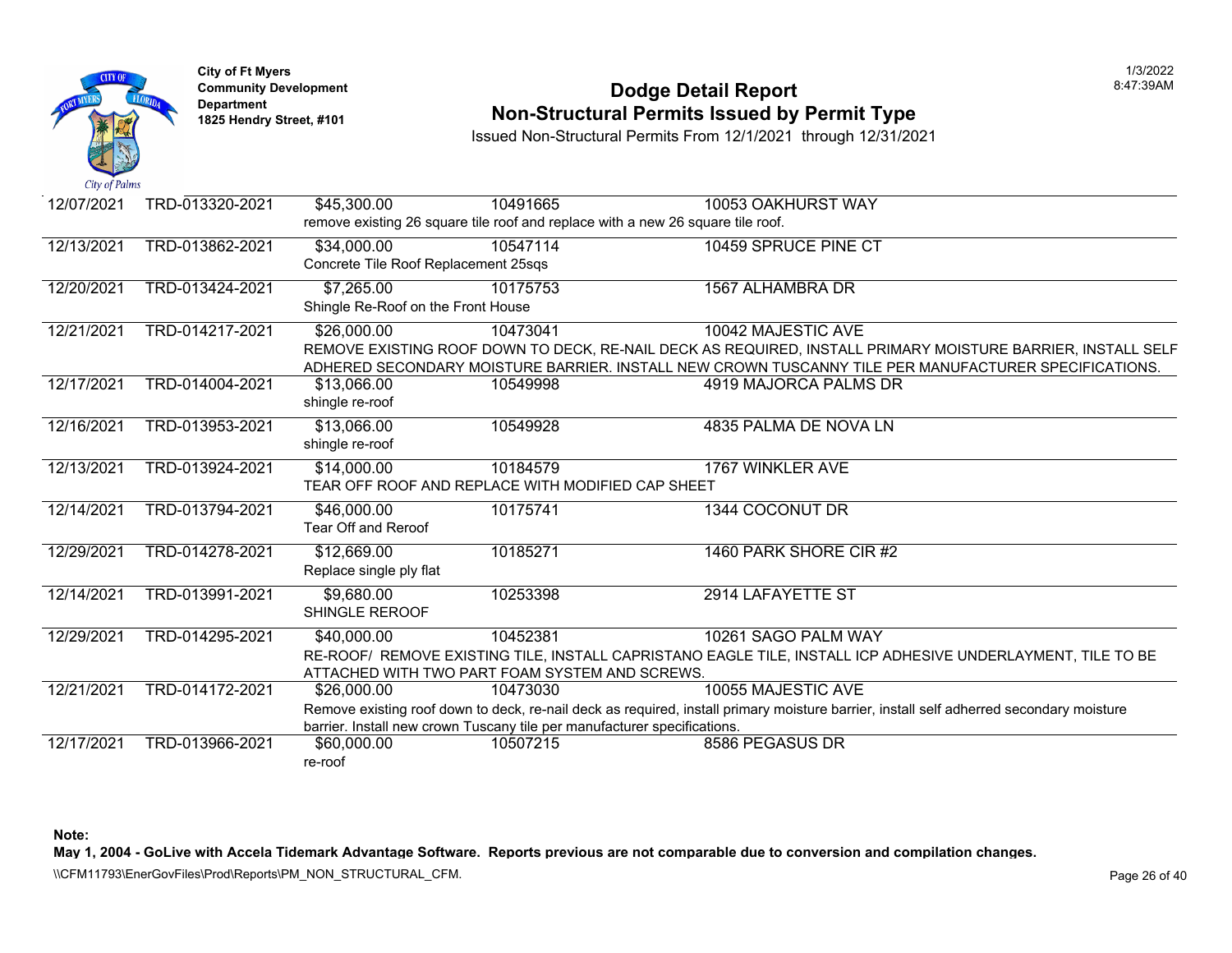

#### **Community Development Dodge Detail Report** 8:47:39AM **1825 Non-Structural Permits Issued by Permit Type**

Issued Non-Structural Permits From 12/1/2021 through 12/31/2021

| 12/21/2021 | TRD-014208-2021 | \$26,000.00                           | 10473021                                                                  | 10037 MAJESTIC AVE                                                                                                                      |
|------------|-----------------|---------------------------------------|---------------------------------------------------------------------------|-----------------------------------------------------------------------------------------------------------------------------------------|
|            |                 |                                       |                                                                           | Remove existing roof down to deck, re-nail deck as required, install primary moisture barrier, install self adhered secondary moisture  |
|            |                 |                                       | barrier. Install new crown tuscanny tile per manufacturer specifications. |                                                                                                                                         |
| 12/21/2021 | TRD-014019-2021 | \$6,500.00                            | 10184508                                                                  | 3816 ENGLEWOOD ST                                                                                                                       |
|            |                 | remove and replace flat roof          |                                                                           |                                                                                                                                         |
| 12/30/2021 | TRD-014258-2021 | \$48,970.00                           | 10446322                                                                  | 10423 CURRY PALM LN                                                                                                                     |
|            |                 | <b>Tile Roof Replacement</b>          |                                                                           |                                                                                                                                         |
| 12/21/2021 | TRD-014205-2021 | \$26,000.00                           | 10473033                                                                  | 10061 MAJESTIC AVE                                                                                                                      |
|            |                 |                                       |                                                                           | Remove existing roof down to deck, re-nail deck as required, install primary moisture barrier, install self adherred secondary moisture |
|            |                 |                                       | barrier. Install new crown Tuscany tile per manufacturer specifications.  |                                                                                                                                         |
| 12/16/2021 | TRD-013959-2021 | \$13,066.00                           | 10549930                                                                  | 4829 PALMA DE NOVA LN                                                                                                                   |
|            |                 | shingle re-roof                       |                                                                           |                                                                                                                                         |
| 12/17/2021 | TRD-014015-2021 | \$13,066.00                           | 10549991                                                                  | 4920 MAJORCA PALMS DR                                                                                                                   |
|            |                 | shingle re-roof                       |                                                                           |                                                                                                                                         |
| 12/20/2021 | TRD-014008-2021 | \$13,066.00                           | 10549985                                                                  | 4896 MAJORCA PALMS DR                                                                                                                   |
|            |                 | shingle re-roof                       |                                                                           |                                                                                                                                         |
| 12/14/2021 | TRD-013988-2021 | \$11,000.00                           | 10245350                                                                  | 3240 EDGEWOOD AVE                                                                                                                       |
|            |                 | 25 SQUARE ROOF REPLACEMENT- HOUSE     |                                                                           |                                                                                                                                         |
| 12/21/2021 | TRD-014211-2021 | \$26,000.00                           | 10473034                                                                  | 10063 MAJESTIC AVE                                                                                                                      |
|            |                 |                                       |                                                                           | Remove existing roof down to deck, re-nail deck as required, install primary moisture barrier, install self adherred secondary moisture |
|            |                 |                                       | barrier. Install new crown Tuscany tile per manufacturer specifications.  |                                                                                                                                         |
| 12/14/2021 | TRD-013898-2021 | \$52,005.00                           | 10491690                                                                  | 10022 OAKHURST WAY                                                                                                                      |
|            |                 | REMOVE AND REPLACE ROOF, TILE TO TILE |                                                                           |                                                                                                                                         |
| 12/21/2021 | TRD-014188-2021 | \$26,000.00                           | 10473046                                                                  | 10030 MAJESTIC AVE                                                                                                                      |
|            |                 |                                       |                                                                           | Remove existing roof down to deck, re-nail deck as required, install primary moisture barrier, install self adhered secondary moisture  |
|            |                 |                                       | barrier. Install new crown Tuscany tile per manufacturer specifications.  |                                                                                                                                         |
| 12/21/2021 | TRD-014175-2021 | \$26,000.00                           | 10473013                                                                  | 10017 MAJESTIC AVE                                                                                                                      |
|            |                 |                                       |                                                                           | Remove existing roof down to deck, re-nail deck as required, install primary moisture barrier, install self adhered secondary moisture  |
|            |                 |                                       | barrier. Install new crown tuscanny tile per manufacturer specifications. |                                                                                                                                         |
| 12/21/2021 | TRD-014203-2021 | \$26,000.00                           | 10473009                                                                  | 10009 MAJESTIC AVE                                                                                                                      |
|            |                 |                                       |                                                                           | Remove existing roof down to deck, re-nail deck as required, install primary moisture barrier, install self adhered secondary moisture  |
|            |                 |                                       | barrier, install new Crown Tuscany tile per manufacturer specifications.  |                                                                                                                                         |

**Note:** 

**May 1, 2004 - GoLive with Accela Tidemark Advantage Software. Reports previous are not comparable due to conversion and compilation changes.** 

\\CFM11793\EnerGovFiles\Prod\Reports\PM\_NON\_STRUCTURAL\_CFM.<br>Rage 27 of 40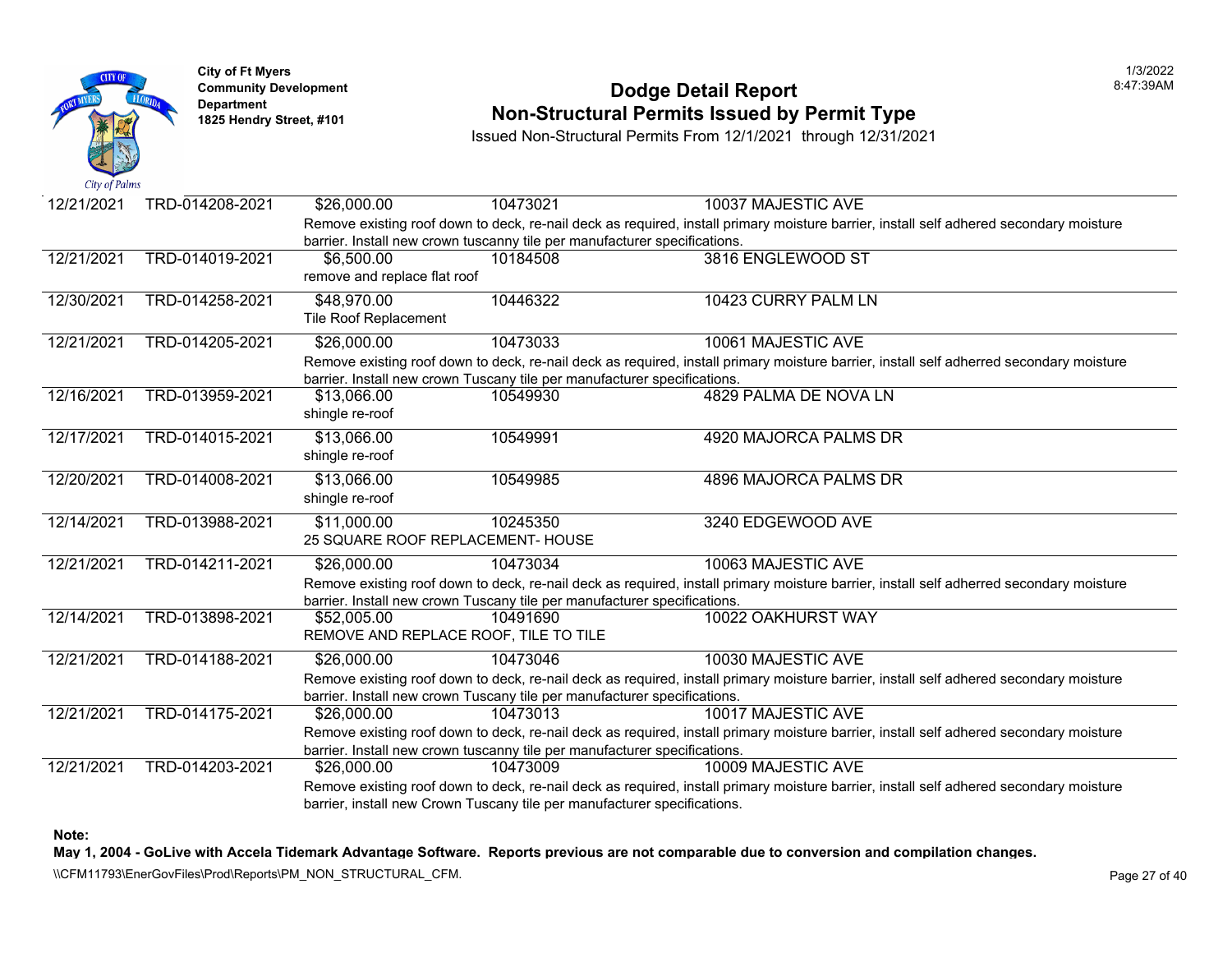

#### **Community Development Dodge Detail Report** 8:47:39AM **1825 Non-Structural Permits Issued by Permit Type**

Issued Non-Structural Permits From 12/1/2021 through 12/31/2021

| Cay of Fallis |                 |                                                                           |          |                                                                                                                                        |
|---------------|-----------------|---------------------------------------------------------------------------|----------|----------------------------------------------------------------------------------------------------------------------------------------|
| 12/16/2021    | TRD-013984-2021 | \$37,120.00                                                               | 10172796 | 1423 SANDRA DR                                                                                                                         |
|               |                 | Plummer #1427                                                             |          |                                                                                                                                        |
|               |                 |                                                                           |          | Metal Re-roof / Tear off / Metal Gulf Rib 26 GA + Flat Re-Roof / Tear off / Single Ply TPO                                             |
| 12/20/2021    | TRD-013646-2021 | \$27,319.00                                                               | 10479639 | 9245 INDEPENDENCE WAY                                                                                                                  |
|               |                 | Tile re-roof with tear off                                                |          |                                                                                                                                        |
| 12/10/2021    | TRD-013896-2021 | \$9,000.00                                                                | 10245620 | 3936 SEMINOLE AVE                                                                                                                      |
|               |                 | ROOF TEAR OFF AND REPLACE                                                 |          |                                                                                                                                        |
| 12/21/2021    | TRD-014206-2021 | \$26,000.00                                                               | 10473044 | 10036 MAJESTIC AVE                                                                                                                     |
|               |                 |                                                                           |          |                                                                                                                                        |
|               |                 | barrier. Install new crown tuscanny tile per manufacturer specifications. |          | Remove existing roof down to deck, re-nail deck as required, install primary moisture barrier, install self adhered secondary moisture |
| 12/06/2021    | TRD-013704-2021 | \$14,200.00                                                               | 10496691 | 8352 SILVER BIRCH WAY                                                                                                                  |
|               |                 | Tear off and install new shingle roof.                                    |          |                                                                                                                                        |
|               |                 |                                                                           |          |                                                                                                                                        |
| 12/29/2021    | TRD-014318-2021 | \$13,066.00                                                               | 10549963 | 4733 MAJORCA PALMS DR                                                                                                                  |
|               |                 | shingle re-roof                                                           |          |                                                                                                                                        |
| 12/15/2021    | TRD-013999-2021 | \$13,066.00                                                               | 10549978 | 4775 PALMA DE NOVA LN                                                                                                                  |
|               |                 | shingle re-roof                                                           |          |                                                                                                                                        |
| 12/21/2021    | TRD-014196-2021 | \$26,000.00                                                               | 10473018 | 10031 MAJESTIC AVE                                                                                                                     |
|               |                 |                                                                           |          | Remove existing roof down to deck, re-nail deck as required, install primary moisture barrier, install self adhered secondary moisture |
|               |                 | barrier. Install new crown Tuscany tile per manufacturer specifications.  |          |                                                                                                                                        |
| 12/06/2021    | TRD-013737-2021 | \$24,569.00                                                               | 10513987 | 9375 VIA MURANO CT                                                                                                                     |
|               |                 | Tile off to tile on re-roof                                               |          |                                                                                                                                        |
| 12/21/2021    | TRD-014204-2021 | \$26,000.00                                                               | 10473020 | 10035 MAJESTIC AVE                                                                                                                     |
|               |                 |                                                                           |          | Remove existing roof down to deck, re-nail deck as required, install primary moisture barrier, install self adhered secondary moisture |
|               |                 | barrier. Install new crown tuscanny tile per manufacturer specifications. |          |                                                                                                                                        |
| 12/16/2021    | TRD-013952-2021 | \$13,066.00                                                               | 10549984 | <b>4894 MAJORCA PALMS DR</b>                                                                                                           |
|               |                 | shingle re-roof                                                           |          |                                                                                                                                        |
| 12/06/2021    | TRD-012580-2021 | \$26,259.00                                                               | 10176785 | 1431 GRACE AVE                                                                                                                         |
|               |                 | Shingle Reroof durolast                                                   |          |                                                                                                                                        |
|               |                 |                                                                           |          |                                                                                                                                        |
| 12/21/2021    | TRD-014229-2021 | \$26,000.00                                                               | 10473026 | 10047 MAJESTIC AVE                                                                                                                     |
|               |                 |                                                                           |          | REMOVE EXISTING ROOF DOWN TO DECK, RE-NAIL DECK AS REQUIRED, INSTALL PRIMARY MOISTURE BARRIER, INSTALL SELF                            |
|               |                 |                                                                           |          | ADHERED SECONDARY MOISTURE BARRIER. INSTALL NEW CROWN TUSCANNY TILE PER MANUFACTURER SPECIFICATIONS.                                   |

**Note:** 

**May 1, 2004 - GoLive with Accela Tidemark Advantage Software. Reports previous are not comparable due to conversion and compilation changes.** 

\\CFM11793\EnerGovFiles\Prod\Reports\PM\_NON\_STRUCTURAL\_CFM.<br>Rage 28 of 40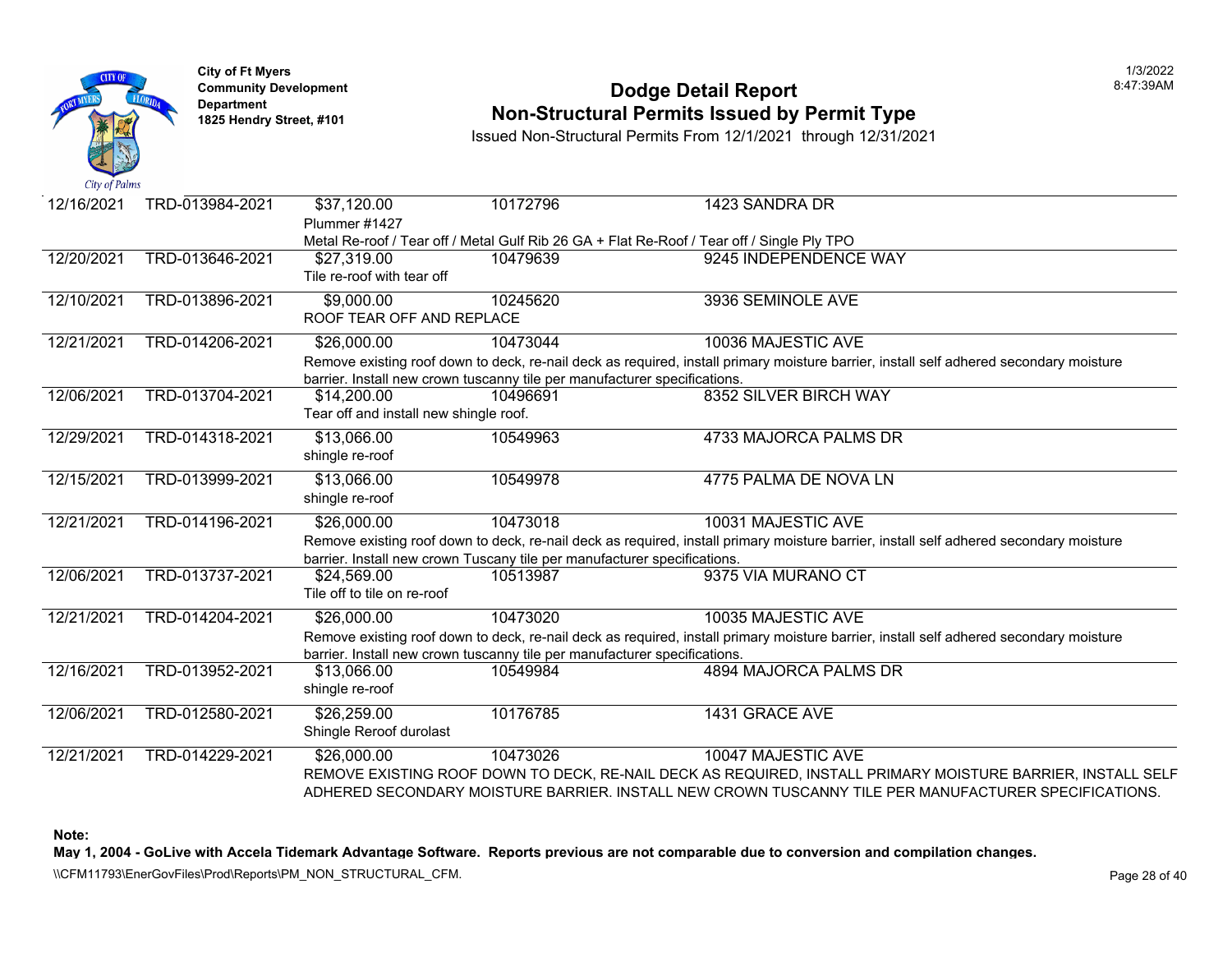

#### **Community Development Dodge Detail Report** 8:47:39AM **1825 Non-Structural Permits Issued by Permit Type**

Issued Non-Structural Permits From 12/1/2021 through 12/31/2021

| 12/16/2021 | TRD-013956-2021 | \$13,066.00<br>shingle re-roof              | 10549977                                                                    | 4779 PALMA DE NOVA LN                                                                                                                                                                                               |
|------------|-----------------|---------------------------------------------|-----------------------------------------------------------------------------|---------------------------------------------------------------------------------------------------------------------------------------------------------------------------------------------------------------------|
| 12/09/2021 | TRD-013674-2021 | \$10,200.00<br>TEAR OFF AND RE-ROOF SHINGLE | 10254054                                                                    | 1 W CLERMONT CT                                                                                                                                                                                                     |
| 12/21/2021 | TRD-014177-2021 | \$26,000.00                                 | 10473036                                                                    | 10056 MAJESTIC AVE                                                                                                                                                                                                  |
|            |                 |                                             |                                                                             | Remove existing roof down to deck, re-nail deck as required, install primary moisture barrier, install self adherred secondary moisture                                                                             |
|            |                 |                                             | barrier. Install new crown Tuscany tile per manufacturer specifications.    |                                                                                                                                                                                                                     |
| 12/21/2021 | TRD-014227-2021 | \$26,000.00                                 | 10473037                                                                    | 10054 MAJESTIC AVE                                                                                                                                                                                                  |
|            |                 |                                             |                                                                             | Remove existing roof down to deck, re-nail deck as required, install primary moisture barrier, install self adherred secondary moisture                                                                             |
|            |                 |                                             | barrier. Install new crown Tuscany tile per manufacturer specifications.    |                                                                                                                                                                                                                     |
| 12/21/2021 | TRD-014220-2021 | \$26,000.00                                 | 10473024                                                                    | 10043 MAJESTIC AVE                                                                                                                                                                                                  |
|            |                 |                                             |                                                                             | REMOVE EXISTING ROOF DOWN TO DECK, RE-NAIL DECK AS REQUIRED, INSTALL PRIMARY MOISTURE BARRIER, INSTALL SELF<br>ADHERED SECONDARY MOISTURE BARRIER. INSTALL NEW CROWN TUSCANNY TILE PER MANUFACTURER SPECIFICATIONS. |
| 12/17/2021 | TRD-014009-2021 | \$13,066.00<br>shingle re-roof              | 10549927                                                                    | 4837 PALMA DE NOVA LN                                                                                                                                                                                               |
| 12/15/2021 | TRD-014036-2021 | \$12,250.00                                 | 10246883<br>TEAR OFF OLD SHINGLE ROOF AND RE-ROOF WITH DIMENSIONAL SHINGLE. | 3712 BELL ST                                                                                                                                                                                                        |
| 12/16/2021 | TRD-013948-2021 | \$13,066.00<br>shingle re-roof              | 10550019                                                                    | 4817 PALMA DE NOVA LN                                                                                                                                                                                               |
| 12/30/2021 | TRD-014387-2021 | \$3,000.00                                  | 10250263                                                                    | 3770 MARION ST                                                                                                                                                                                                      |
|            |                 |                                             |                                                                             | STRIP EXISTING ROOF SW CORNER AND REPLACE BOARDS IF NEEDED AND INSTALL NEW SHINGLES                                                                                                                                 |
| 12/02/2021 | TRD-013638-2021 | \$13,065.00                                 | 10184968                                                                    | 4400 HILL DR                                                                                                                                                                                                        |
|            |                 | Flat Roof Over - TPO Single Ply             |                                                                             |                                                                                                                                                                                                                     |
| 12/07/2021 | TRD-013549-2021 | \$42,900.00                                 | 10524766                                                                    | 10812 FORTINA DR                                                                                                                                                                                                    |
|            |                 |                                             | T/O, R/R EAGLE CONCRETE TILE. 33 SQ. 6/12 PITCH.                            |                                                                                                                                                                                                                     |
| 12/17/2021 | TRD-013871-2021 | \$2,475.00                                  | 10175290                                                                    | 3547 ROYAL PALM AVE                                                                                                                                                                                                 |
|            |                 |                                             | Remove/replace 14 square of asphalt shingles                                |                                                                                                                                                                                                                     |
| 12/29/2021 | TRD-014286-2021 | \$6,830.00                                  | 10493141                                                                    | 3625 EDGEWOOD AVE                                                                                                                                                                                                   |
|            |                 | asphalt shingle tear-off and re-roof        |                                                                             |                                                                                                                                                                                                                     |
|            |                 | FL18355-R6                                  |                                                                             |                                                                                                                                                                                                                     |
|            |                 | FL5259-R33                                  |                                                                             |                                                                                                                                                                                                                     |

**Note:** 

**May 1, 2004 - GoLive with Accela Tidemark Advantage Software. Reports previous are not comparable due to conversion and compilation changes.** 

\\CFM11793\EnerGovFiles\Prod\Reports\PM\_NON\_STRUCTURAL\_CFM.<br>Rage 29 of 40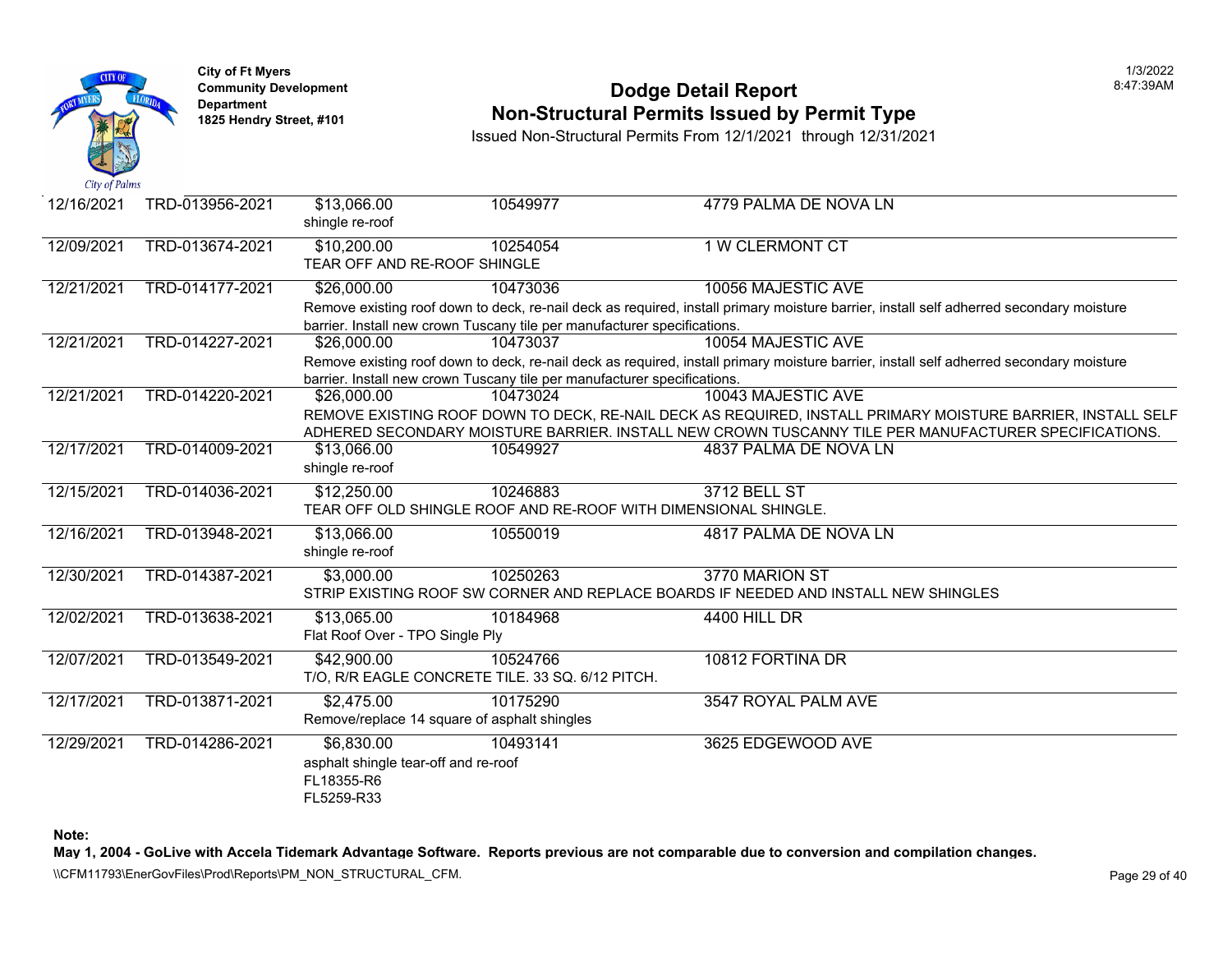

## **Community Development Community Development Community Development Non-Structural Permits Issued by Permit Type**

Issued Non-Structural Permits From 12/1/2021 through 12/31/2021

| 12/13/2021 | TRD-013958-2021 | \$12,000.00<br><b>RE-ROOF SHINGLES</b>                                                   | 10253232 | 2976 THOMAS ST                                                                                                                      |
|------------|-----------------|------------------------------------------------------------------------------------------|----------|-------------------------------------------------------------------------------------------------------------------------------------|
| 12/21/2021 | TRD-014185-2021 | \$26,000.00<br>barrier. Install new crown tuscanny tile per manufacturer specifications. | 10473014 | 10021 MAJESTIC AVE<br>Remove existing roof down to deck, re-nail deck as required, install primary moisture barrier, install self a |
| 12/21/2021 | TRD-014173-2021 | \$26,000.00<br>barrier, install new Crown Tuscanny tile per manufacturer specifications. | 10473060 | 10002 MAJESTIC AVE<br>Remove existing roof down to deck, re-nail deck as required, install primary mositure barrier, install self a |
| 12/14/2021 | TRD-013989-2021 | \$4,400.00<br>10 SQUARE ROOF REPLACEMENT- SHED                                           | 10245350 | 3240 EDGEWOOD AVE                                                                                                                   |
| 12/23/2021 | TRD-014154-2021 | \$13,800.00<br>RE-ROOF                                                                   | 10175431 | 1 BROADWAY CIR                                                                                                                      |
| 12/21/2021 | TRD-014200-2021 | \$26,000.00<br>barrier, install new Crown Tuscany tile per manufacturer specifications.  | 10473057 | 10008 MAJESTIC AVE<br>Remove existing roof down to deck, re-nail deck as required, install primary moisture barrier, install self a |
| 12/17/2021 | TRD-014014-2021 | \$13,066.00<br>shingle re-roof                                                           | 10549929 | 4831 PALMA DE NOVA LN                                                                                                               |
| 12/21/2021 | TRD-014179-2021 | \$26,000.00<br>barrier. Install new crown tuscanny tile per manufacturer specifications. | 10473052 | 10018 MAJESTIC AVE<br>Remove existing roof down to deck, re-nail deck as required, install primary moisture barrier, install self a |
| 12/14/2021 | TRD-013861-2021 | \$15,800.00<br>ROOF REPLACEMENT, FLAT AND SHINGLE                                        | 10247913 | 737 DELLENA LN                                                                                                                      |
| 12/07/2021 | TRD-013765-2021 | \$18,700.00<br>New Roof system Metal to Metal                                            | 10162166 | 1603 WOODFORD AVE                                                                                                                   |
| 12/16/2021 | TRD-013957-2021 | \$13,066.00<br>shingle re-roof                                                           | 10549932 | 4823 PALMA DE NOVA LN                                                                                                               |
| 12/16/2021 | TRD-013933-2021 | \$13,066.00<br>shingle re-roof                                                           | 10550003 | 4905 MAJORCA PALMS DR                                                                                                               |
| 12/17/2021 | TRD-014010-2021 | \$13,066.00<br>shingle re-roof                                                           | 10549941 | 4762 PALMA DE NOVA LN                                                                                                               |

**Note:**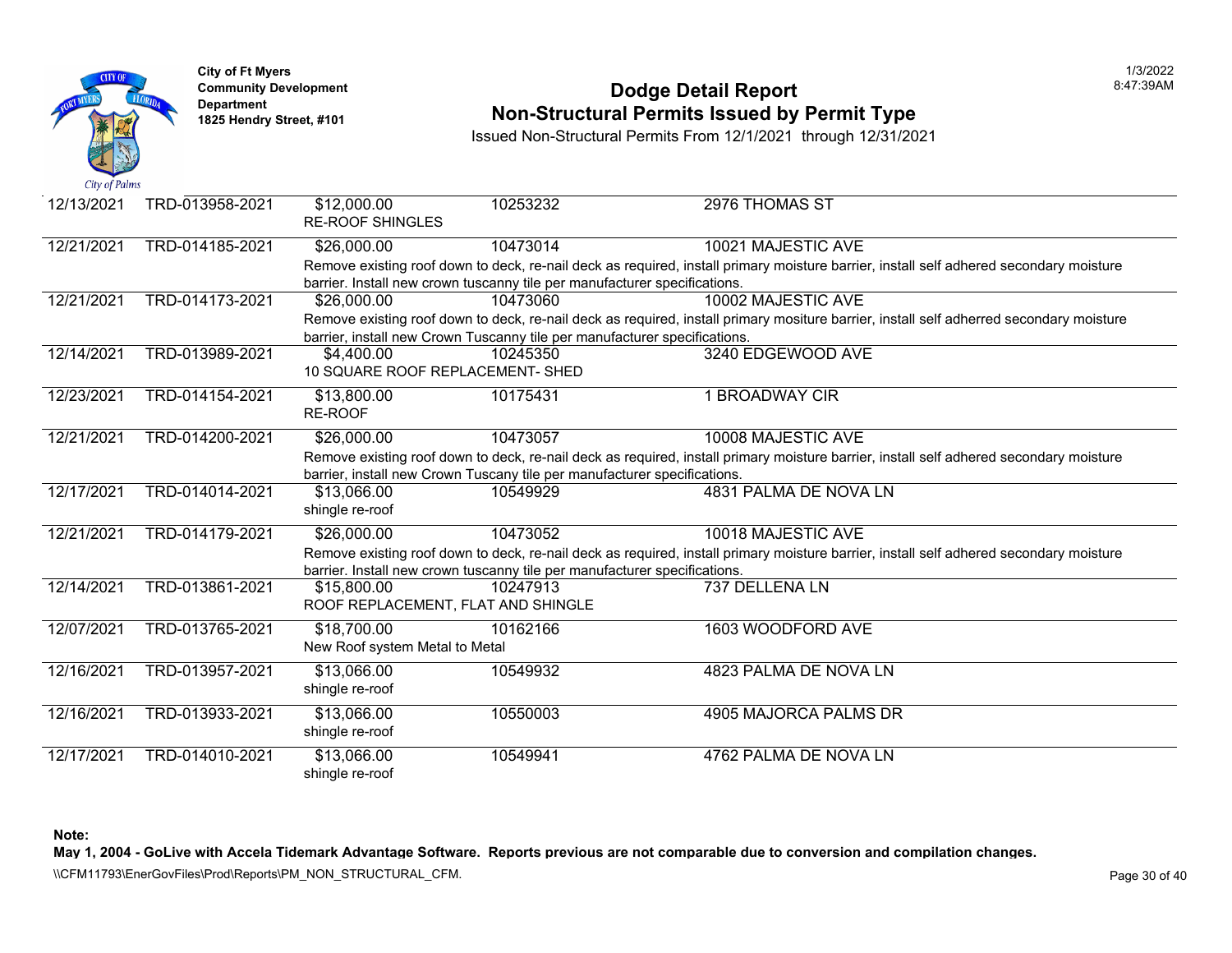

#### **Community Development Dodge Detail Report** 8:47:39AM **1825 Non-Structural Permits Issued by Permit Type**

Issued Non-Structural Permits From 12/1/2021 through 12/31/2021

| 12/21/2021 | TRD-014224-2021 | \$26,000.00                   | 10473040                                                                  | 10044 MAJESTIC AVE                                                                                                                       |
|------------|-----------------|-------------------------------|---------------------------------------------------------------------------|------------------------------------------------------------------------------------------------------------------------------------------|
|            |                 |                               |                                                                           | REMOVE EXISTING ROOF DOWN TO DECK, RE-NAIL DECK AS REQUIRED, INSTALL PRIMARY MOISTURE BARRIER, INSTALL SELF                              |
|            |                 |                               |                                                                           | ADHERED SECONDARY MOISTURE BARRIER. INSTALL NEW CROWN TUSCANNY TILE PER MANUFACTURER SPECIFICATIONS.                                     |
| 12/21/2021 | TRD-014192-2021 | \$26,000.00                   | 10473058                                                                  | 10006 MAJESTIC AVE                                                                                                                       |
|            |                 |                               |                                                                           | Remove existing roof down to deck, re-nail deck as required, install primary moisture barrier, install self adherred secondary moisture  |
|            |                 |                               | barrier, install new Crown Tuscanny tile per manufacturer specifications. |                                                                                                                                          |
| 12/21/2021 | TRD-014212-2021 | \$26,000.00                   | 10473023                                                                  | 10041 MAJESTIC AVE                                                                                                                       |
|            |                 |                               |                                                                           | REMOVE EXISTING ROOF DOWN TO DECK, RE-NAIL DECK AS REQUIRED, INSTALL PRIMARY MOISTURE BARRIER, INSTALL SELF                              |
|            |                 |                               |                                                                           | ADHERED SECONDARY MOISTURE BARRIER. INSTALL NEW CROWN TUSCANNY TILE PER MANUFACTURER SPECIFICATIONS.                                     |
| 12/29/2021 | TRD-014309-2021 | \$13,066.00                   | 10549971                                                                  | 4768 MAJORCA PALMS DR                                                                                                                    |
|            |                 | shingle re-roof               |                                                                           |                                                                                                                                          |
| 12/21/2021 | TRD-014221-2021 | \$26,000.00                   | 10473054                                                                  | 10014 MAJESTIC AVE                                                                                                                       |
|            |                 |                               |                                                                           | Remove existing roof down to deck, re-nail deck as required, install primary moisture barrier, install self adhered secondary moisture   |
|            |                 |                               | barrier. Install new crown Tuscany tile per manufacturer specifications.  |                                                                                                                                          |
| 12/01/2021 | TRD-013625-2021 | \$5,920.00                    | 10250573                                                                  | 1755 AQUARIUS CT                                                                                                                         |
|            |                 | Re-roof shingles.             |                                                                           |                                                                                                                                          |
| 12/16/2021 | TRD-014024-2021 | \$50,098.00                   | 10532188                                                                  | 10394 CAROLINA WILLOW DR                                                                                                                 |
|            |                 |                               |                                                                           | Remove hurricane damaged tile and underlayment. Re-nail decking to code. Install self adhered underlayment and flashing. Install tile to |
|            |                 | manufacturers specifications. |                                                                           |                                                                                                                                          |
| 12/21/2021 | TRD-014215-2021 | \$26,000.00                   | 10473055                                                                  | 10012 MAJESTIC AVE                                                                                                                       |
|            |                 |                               |                                                                           | Remove existing roof down to deck, re-nail deck as required, install primary moisture barrier, install self adhered secondary moisture   |
|            |                 |                               | barrier. Install new crown Tuscany tile per manufacturer specifications.  |                                                                                                                                          |
| 12/21/2021 | TRD-014218-2021 | \$26,000.00                   | 10473011                                                                  | 10013 MAJESTIC AVE                                                                                                                       |
|            |                 |                               |                                                                           | Remove existing roof down to deck, re-nail deck as required, install primary moisture barrier, install self adhered secondary moisture   |
|            |                 |                               | barrier. Install new crown Tuscany tile per manufacturer specifications.  |                                                                                                                                          |
| 12/21/2021 | TRD-014169-2021 | \$26,000.00                   | 10473006                                                                  | 10003 MAJESTIC AVE                                                                                                                       |
|            |                 |                               |                                                                           | REMOVE EXISTING ROOF DOWN TO DECK, RE-NAIL DECK AS REQUIRED, INSTALL PRIMARY MOISTURE BARRIER, INSTALL SELF                              |
|            |                 |                               |                                                                           | ADHERED SECONDARY MOISTURE BARRIER. INSTALL NEW CROWN TUSCANNY TILE PER MANUFACTURER SPECIFICATIONS.                                     |
| 12/21/2021 | TRD-014190-2021 | \$26,000,00                   | 10473050                                                                  | 10022 MAJESTIC AVE                                                                                                                       |
|            |                 |                               |                                                                           | Remove existing roof down to deck, re-nail deck as required, install primary moisture barrier, install self adhered secondary moisture   |
|            |                 |                               | barrier. Install new crown tuscanny tile per manufacturer specifications. |                                                                                                                                          |

**Note:** 

**May 1, 2004 - GoLive with Accela Tidemark Advantage Software. Reports previous are not comparable due to conversion and compilation changes.** 

\\CFM11793\EnerGovFiles\Prod\Reports\PM\_NON\_STRUCTURAL\_CFM.<br>Rage 31 of 40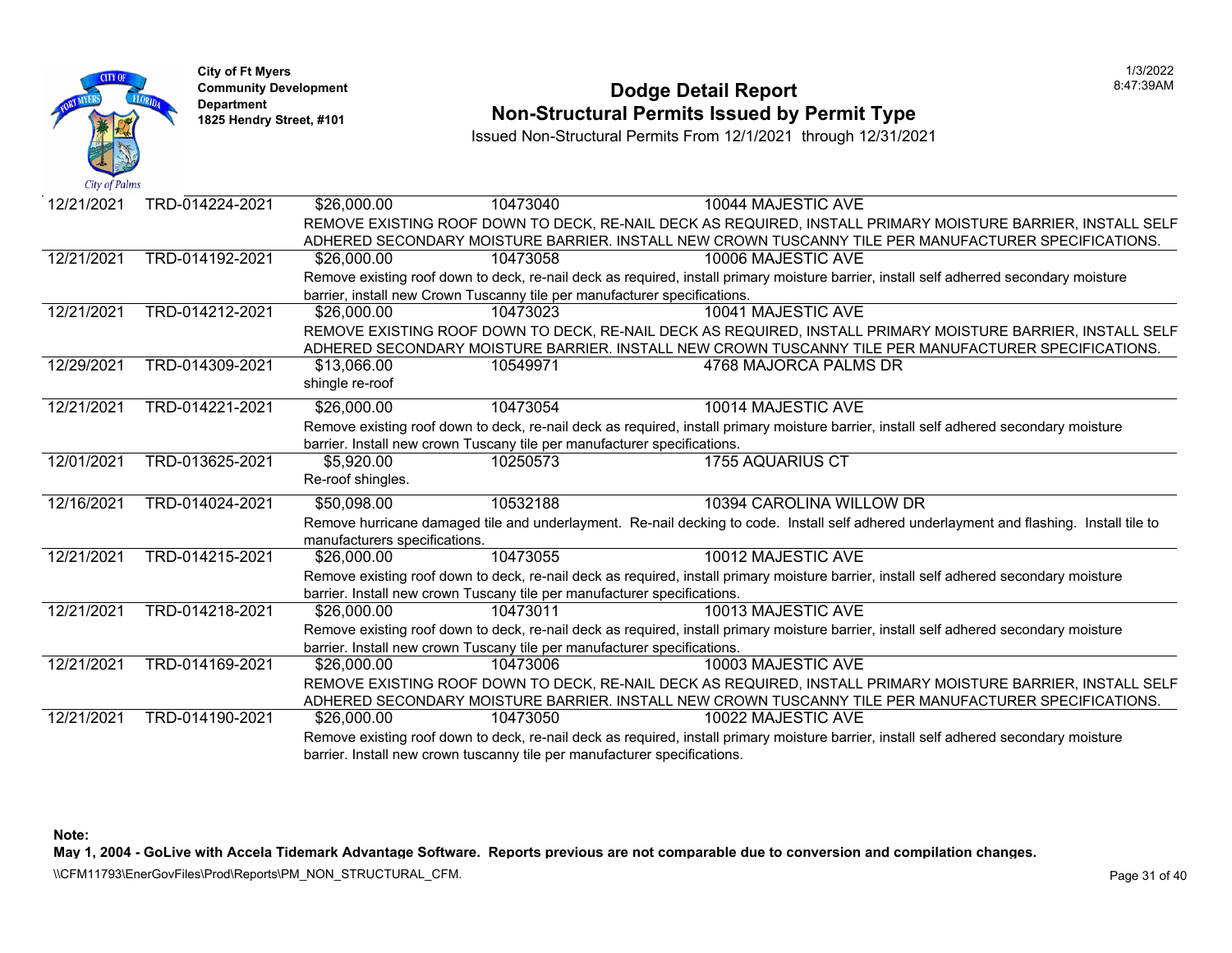

**City of Ft Myers Community Development Department 1825 Hendry Street, #101** 

#### **Dodge Detail Report Non-Structural Permits Issued by Permit Type**

Issued Non-Structural Permits From 12/1/2021 through 12/31/2021

|             | <b>PERMIT TYPE: Re-Roof: Commercial</b> |                                                     | Total # Permits Issued: 5                                                   | <b>TOTAL VALUATION: \$1,754,252.00</b>                                                                  |
|-------------|-----------------------------------------|-----------------------------------------------------|-----------------------------------------------------------------------------|---------------------------------------------------------------------------------------------------------|
| Date Issued | Permit#                                 | <b>Job Value</b>                                    | <b>Parcel Number</b>                                                        | <b>Site Address</b>                                                                                     |
| 12/01/2021  | TRD-013586-2021                         | 1,179,000.00                                        | 10161866                                                                    | 2525 FIRST ST                                                                                           |
|             |                                         |                                                     | Install new fleeceback TPO over the existing smooth BUR in 2-part adhesive. |                                                                                                         |
| 12/16/2021  | TRD-013968-2021                         | \$516,900.00                                        | 10172895                                                                    | 2050 HEITMAN ST                                                                                         |
|             |                                         |                                                     | Re-Roof; Remove the Existing Tile roof, Install New Metal roof.             |                                                                                                         |
| 12/21/2021  | TRD-014093-2021                         | \$25,900.00                                         | 10185062                                                                    | 1417 COLONIAL BLVD                                                                                      |
|             |                                         | Low slope roof replacement                          |                                                                             |                                                                                                         |
| 12/10/2021  | TRD-013890-2021                         | \$14,452.00                                         | 10588396                                                                    | 4568 TILTON CT                                                                                          |
|             |                                         |                                                     |                                                                             | REMOVE CURRENT TORCHDOWN, REPLACE USERVICABLE DECKING AND RENAIL DECKING ACCORDING TO DOCE. DRY IN WITH |
|             |                                         |                                                     | SELF ADHERED BASE SHEET AND TORCH DOWN FIRESTONE 180.                       |                                                                                                         |
| 12/21/2021  | TRD-014152-2021                         | \$18,000.00                                         | 10253832                                                                    | 3696 DR MARTIN LUTHER KING JR BLVD                                                                      |
|             |                                         | Re-roof flat & shingles FL10674-R8, flat FL11475-R8 |                                                                             |                                                                                                         |
|             |                                         |                                                     |                                                                             |                                                                                                         |

|             | <b>PERMIT TYPE: Re-Roof: Multi-Family</b> |                                                                     |                      | Total # Permits Issued: 6 | TOTAL VALUATION: \$820,706.82                                                                                                            |
|-------------|-------------------------------------------|---------------------------------------------------------------------|----------------------|---------------------------|------------------------------------------------------------------------------------------------------------------------------------------|
| Date Issued | Permit#                                   | <b>Job Value</b>                                                    | <b>Parcel Number</b> |                           | <b>Site Address</b>                                                                                                                      |
| 12/15/2021  | TRD-012817-2021                           | \$198,871.00<br>Re-roof remove existing tile and replace with same. | 10476747             |                           | 10453 WASHINGTONIA PALM WAY                                                                                                              |
| 12/16/2021  | TRD-013770-2021                           | \$120,397.00                                                        | 10511504             |                           | 11006 MILL CREEK WAY                                                                                                                     |
|             |                                           | manufacturers specifications.                                       |                      |                           | Remove hurricane damaged tile and underlayment. Re-nail decking to code. Install self adhered underlayment and flashing. Install tile to |
| 12/13/2021  | TRD-013801-2021                           | \$254.744.82                                                        | 10470672             |                           | 10285 BISMARK PALM WAY                                                                                                                   |
|             |                                           | Remove and replace concrete tile roof system                        |                      |                           |                                                                                                                                          |
| 12/08/2021  | TRD-013825-2021                           | \$5,900.00                                                          | 10540131             |                           | 1406 PARK SHORE CIR #1                                                                                                                   |
|             |                                           | TEAR OFF FLAT ROOF AND INSTALL FLAT ROOF MODIFIED BITUMEN           |                      |                           |                                                                                                                                          |
| 12/16/2021  | TRD-013766-2021                           | \$120,397.00                                                        | 10511504             |                           | 11002 MILL CREEK WAY                                                                                                                     |
|             |                                           | manufacturers specifications.                                       |                      |                           | Remove hurricane damaged tile and underlayment. Re-nail decking to code. Install self adhered underlayment and flashing. Install tile to |

**Note:** 

**May 1, 2004 - GoLive with Accela Tidemark Advantage Software. Reports previous are not comparable due to conversion and compilation changes.** 

\\CFM11793\EnerGovFiles\Prod\Reports\PM\_NON\_STRUCTURAL\_CFM.<br>Rage 32 of 40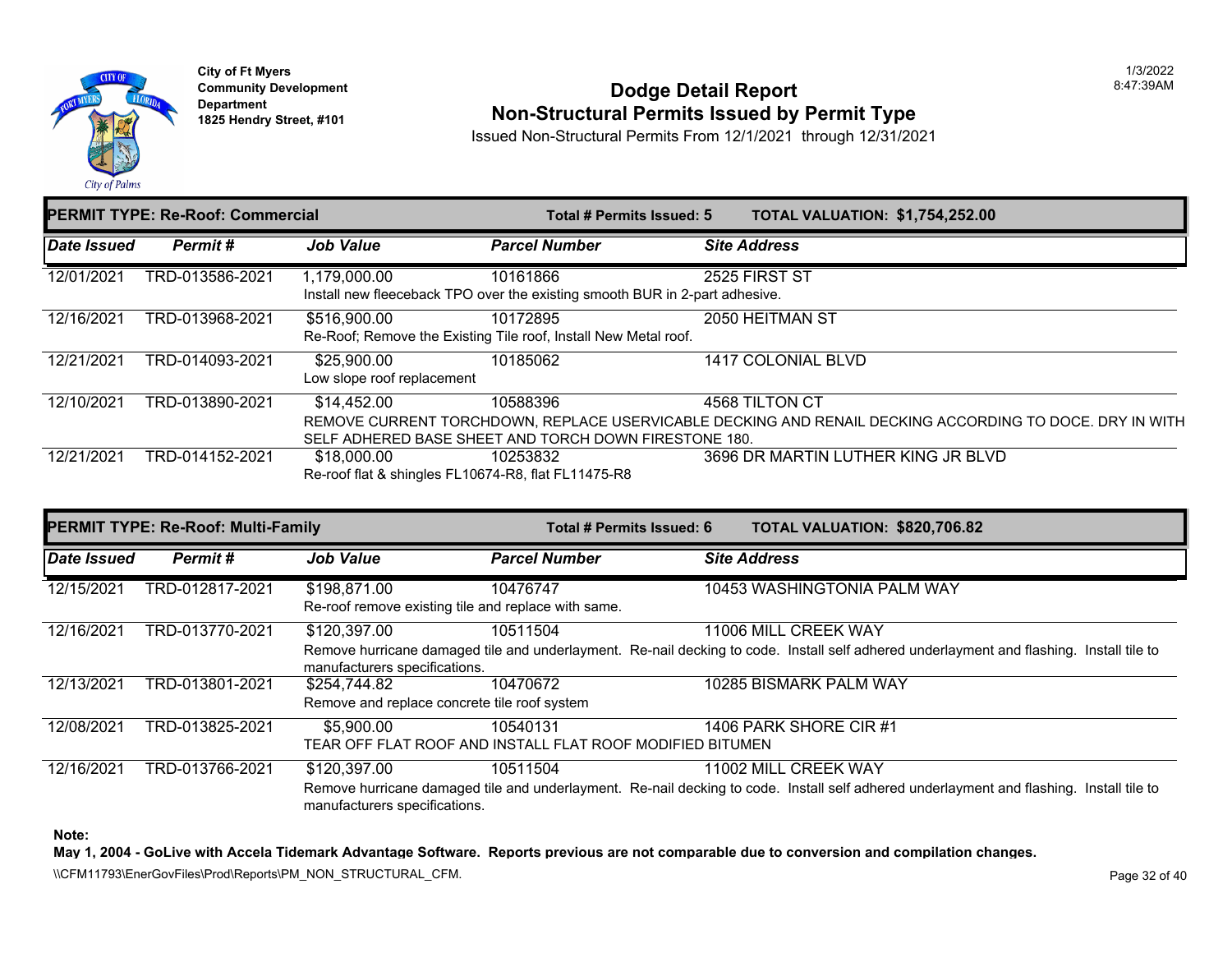

### **Community Development Community Development Community Development 1825 Hendry Street, #101 Non-Structural Permits Issued by Permit Type**

Issued Non-Structural Permits From 12/1/2021 through 12/31/2021

12/16/2021 TRD-013769-2021 \$120,397.00 10511504 11005 MILL CREEK WAY Remove hurricane damaged tile and underlayment. Re-nail decking to code. Install self adhered underla manufacturers specifications.

|             | <b>PERMIT TYPE: Right Of Way Only</b> |                                                                                                           | <b>Total # Permits Issued: 4</b> | <b>TOTAL VALUATION: \$190,25</b> |  |
|-------------|---------------------------------------|-----------------------------------------------------------------------------------------------------------|----------------------------------|----------------------------------|--|
| Date Issued | Permit#                               | <b>Job Value</b>                                                                                          | <b>Parcel Number</b>             | <b>Site Address</b>              |  |
| 12/16/2021  | SITC-013395-2021                      | \$1,200.00<br>Road closure for crane.                                                                     | 10591458                         | 2235 FIRST ST                    |  |
| 12/01/2021  | SITC-012552-2021                      | \$154,060.50<br>Roadway connection to Champion Ring Road and utility modifications.                       | 10587837                         | 9850 SR 82                       |  |
| 12/15/2021  | SITC-013331-2021                      | \$5,000.00<br>(ROW Commercial)<br>Dumpster for Lobby Work                                                 | 10586329                         | 1520 BROADWAY                    |  |
| 12/13/2021  | SITC-013719-2021                      | \$29,989.81<br>Install 3 A/C systems at twisted vine. Road will need to shut down while crane is on site. | 10162464                         | 2214 BAY ST                      |  |

Install 3 A/C systems at twisted vine. Road will need to shut down while crane is on site.

|             | <b>PERMIT TYPE: Roof: 1&amp;2 Family</b> |                              | Total # Permits Issued: 2                                     | <b>TOTAL VALUATION: \$60,580</b> |  |
|-------------|------------------------------------------|------------------------------|---------------------------------------------------------------|----------------------------------|--|
| Date Issued | Permit #                                 | <b>Job Value</b>             | <b>Parcel Number</b>                                          | <b>Site Address</b>              |  |
| 12/09/2021  | TRD-013822-2021                          | \$58,580.00<br>Concrete Tile | 10483654                                                      | 9383 TRIESTE DR                  |  |
| 12/15/2021  | TRD-014030-2021                          | \$2,000.00                   | 10248081<br>METAL OVER SHINGLES ON A SEPARATE DETACHED GARAGE | 928 NUNA AVE                     |  |

| <b>PERMIT TYPE: Roof: Commercial</b> |          |           | Total # Permits Issued: 1 | <b>TOTAL VALUATION: \$59,000</b> |
|--------------------------------------|----------|-----------|---------------------------|----------------------------------|
| Date Issued                          | Permit # | Job Value | <b>Parcel Number</b>      | <b>Site Address</b>              |

**Note:**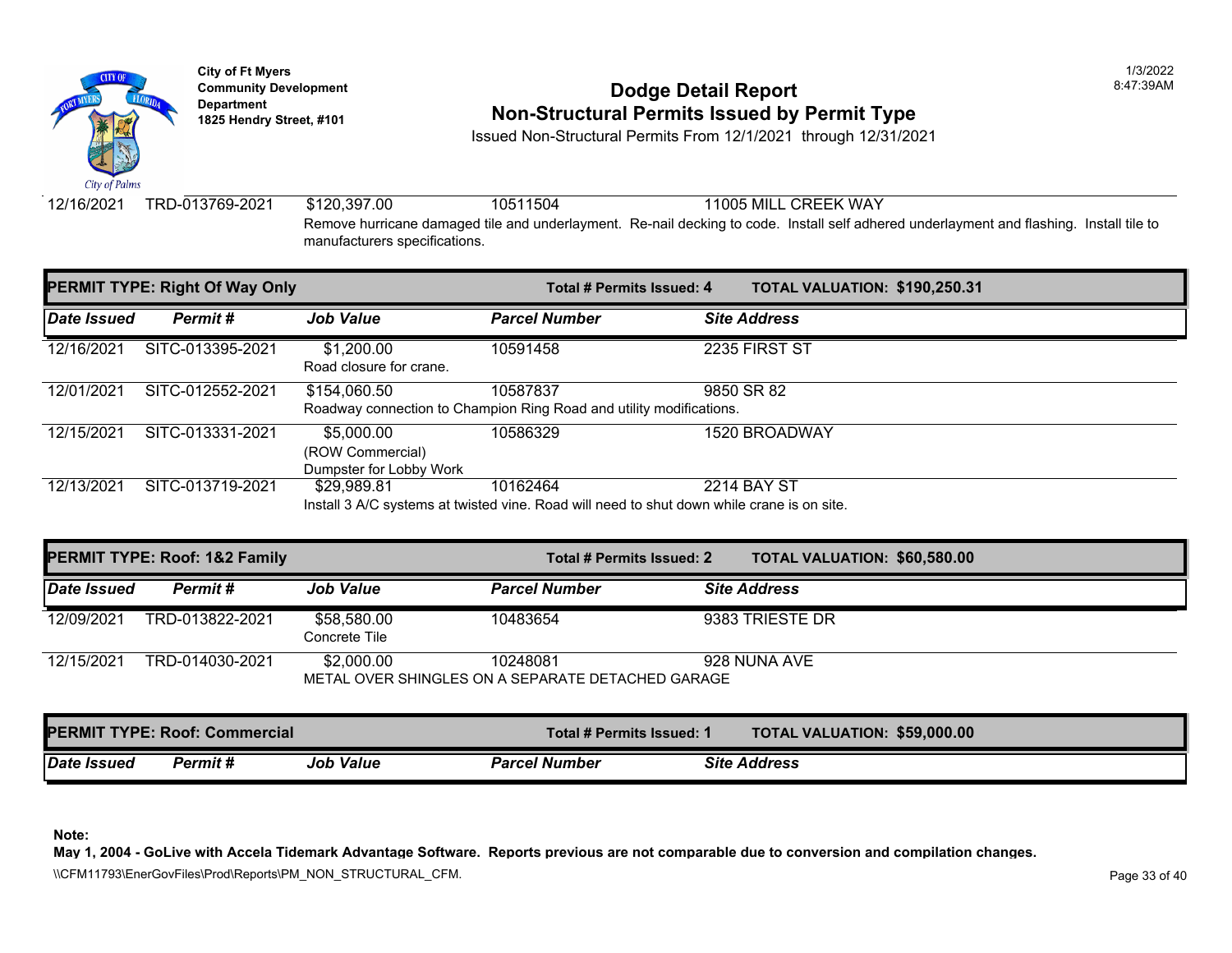

# **Community Development** 8:47:39AM **Dodge Detail Report Department Non-Structural Permits Issued by Permit Type 1825 Hendry Street, #101**

Issued Non-Structural Permits From 12/1/2021 through 12/31/2021

12/07/2021 TRD-013413-2021 \$59,000.00 10173586 2621 FOWLER ST REROOF SHINGLE TO METAL

|             | <b>PERMIT TYPE: Roof: Multi-Family</b> |                                                                                          |                      | <b>Total # Permits Issued: 7</b> | <b>TOTAL VALUATION: \$474,25</b>                                                                                              |
|-------------|----------------------------------------|------------------------------------------------------------------------------------------|----------------------|----------------------------------|-------------------------------------------------------------------------------------------------------------------------------|
| Date Issued | Permit#                                | <b>Job Value</b>                                                                         | <b>Parcel Number</b> |                                  | <b>Site Address</b>                                                                                                           |
| 12/15/2021  | TRD-013772-2021                        | \$120,397.00                                                                             | 10511504             |                                  | 11007 MILL CREEK WAY<br>Remove hurricane damaged tile and underlayment. Re-nail decking to code. Install self adhered underla |
|             |                                        | manufacturers specifications.                                                            |                      |                                  |                                                                                                                               |
| 12/14/2021  | TRD-013927-2021                        | \$28,266.67<br>Remove flashing only and install new TPO roof system over existing roof.  | 10462425             |                                  | 3225 E RIVERSIDE DR #D                                                                                                        |
| 12/14/2021  | TRD-013768-2021                        | \$120,397.00                                                                             | 10512521             |                                  | 11004 MILL CREEK WAY<br>Remove hurricane damaged tile and underlayment. Re-nail decking to code. Install self adhered underla |
|             |                                        | manufacturers specifications.                                                            |                      |                                  |                                                                                                                               |
| 12/14/2021  | TRD-013929-2021                        | \$28,266.67<br>Remove flashing only and install new TPO roof system over existing roof.  | 10462425             |                                  | 3225 E RIVERSIDE DR #F                                                                                                        |
| 12/14/2021  | TRD-013928-2021                        | \$28,266.67<br>Remove flashing only and install new TPO roof system over existing roof.  | 10462425             |                                  | 3225 E RIVERSIDE DR #E                                                                                                        |
| 12/14/2021  | TRD-013926-2021                        | \$28,266.67<br>Remove flashings only and install new TPO roof system over existing roof. | 10462425             |                                  | 3225 E RIVERSIDE DR #C                                                                                                        |
| 12/16/2021  | TRD-013767-2021                        | \$120,397.00<br>manufacturers specifications.                                            | 10511504             |                                  | 11003 MILL CREEK WAY<br>Remove hurricane damaged tile and underlayment. Re-nail decking to code. Install self adhered underla |

|             |                  | <b>PERMIT TYPE: Sealing &amp; Striping - No Reconfiguration</b> | Total # Permits Issued: 6 | <b>TOTAL VALUATION: \$85,884</b> |  |
|-------------|------------------|-----------------------------------------------------------------|---------------------------|----------------------------------|--|
| Date Issued | Permit #         | <b>Job Value</b>                                                | <b>Parcel Number</b>      | <b>Site Address</b>              |  |
| 12/27/2021  | SITC-013347-2021 | \$10,381.00<br>Reseal & Restripe.                               | 10185799                  | 4350 FOWLER ST                   |  |

**Note:**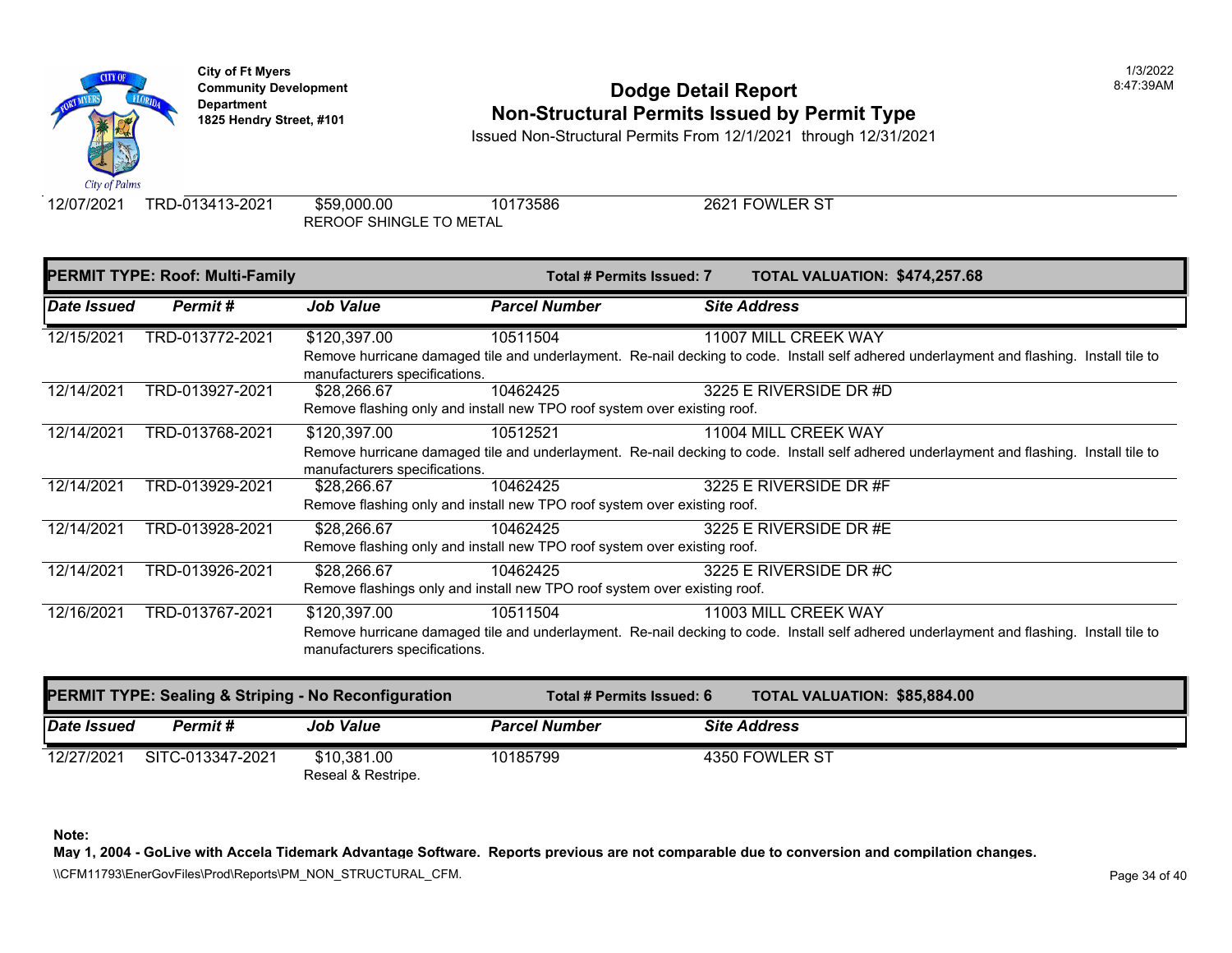

# **Community Development** 8:47:39AM **Dodge Detail Report Department Non-Structural Permits Issued by Permit Type 1825 Hendry Street, #101**

Issued Non-Structural Permits From 12/1/2021 through 12/31/2021

| 12/23/2021 | SITC-013573-2021 | \$2,803.00                                                                 | 10172182 | 2300 MCGREGOR BLVD          |
|------------|------------------|----------------------------------------------------------------------------|----------|-----------------------------|
|            |                  | <b>RESEAL &amp; RESTRIPE PARKING LOT</b>                                   |          |                             |
| 12/09/2021 | SITC-010272-2021 | \$48,500.00                                                                | 10245269 | 748 VERONICA S SHOEMAKER BI |
|            |                  | Pave parking lot                                                           |          |                             |
| 12/23/2021 | SITC-013606-2021 | \$5,000.00                                                                 | 10173017 | 2050 BROADWAY               |
|            |                  | sealcoat and restripe no change                                            |          |                             |
| 12/01/2021 | SITC-011132-2021 | \$17,500.00                                                                | 10172159 | 2205 MCGREGOR BLVD          |
|            |                  | Remove and replace existing asphalt in parking lot. Re-stripe as existing. |          |                             |
| 12/21/2021 | SITC-013340-2021 | \$1,700.00                                                                 | 10589279 | 2222 SECOND ST              |
|            |                  | Reseal and restripe 7,757 sf per existing layout.                          |          |                             |

| <b>PERMIT TYPE: Sealing &amp; Striping - w/ Reconfiguration</b> |                  |                  | <b>TOTAL VALUATION: \$19,050</b><br>Total # Permits Issued: 1                                             |  |                      |  |  |
|-----------------------------------------------------------------|------------------|------------------|-----------------------------------------------------------------------------------------------------------|--|----------------------|--|--|
| Date Issued                                                     | Permit #         | <b>Job Value</b> | <b>Parcel Number</b>                                                                                      |  | <b>Site Address</b>  |  |  |
| 12/21/2021                                                      | SITC-013121-2021 | \$19.050.00      | 10603023                                                                                                  |  | 3118 PALM BEACH BLVD |  |  |
|                                                                 |                  |                  | Excavate 20'x60' area of millings at 6", add 4" of base material, grade and compact. Pave this area to co |  |                      |  |  |
|                                                                 |                  |                  | Asphalt overlay streetside area 600sf. Reseal and layout and stripe ADA compliant space and access ai:    |  |                      |  |  |

| <b>PERMIT TYPE: Site Work/Utilities</b> |                  |                                                         | Total # Permits Issued: 6                                                                            | <b>TOTAL VALUATION: \$1,425,6</b>                                                                                            |
|-----------------------------------------|------------------|---------------------------------------------------------|------------------------------------------------------------------------------------------------------|------------------------------------------------------------------------------------------------------------------------------|
| Date Issued                             | Permit#          | <b>Job Value</b>                                        | <b>Parcel Number</b>                                                                                 | <b>Site Address</b>                                                                                                          |
| 12/22/2021                              | SITC-011218-2021 | \$868,258.00                                            | 10522431<br>Construction of Ready Mix Concrete Batch Plant, Site Improvements & Ancillary Facilities | 3261 CARGO ST                                                                                                                |
| 12/14/2021                              | SITC-013441-2021 | \$3,000.00                                              | 10558868<br>Demolish concrete as necessary to replace fuel tank fill and place concrete              | 10510 COLONIAL BLVD                                                                                                          |
| 12/20/2021                              | SITC-007510-2021 | \$242,883.00<br>foot high wood fence to match existing. | 10253257                                                                                             | 2235 PALM AVE<br>Construct approx. 26,000 sq.ft. of additional outdoor storage north of the existing storage and building. S |

**Note:**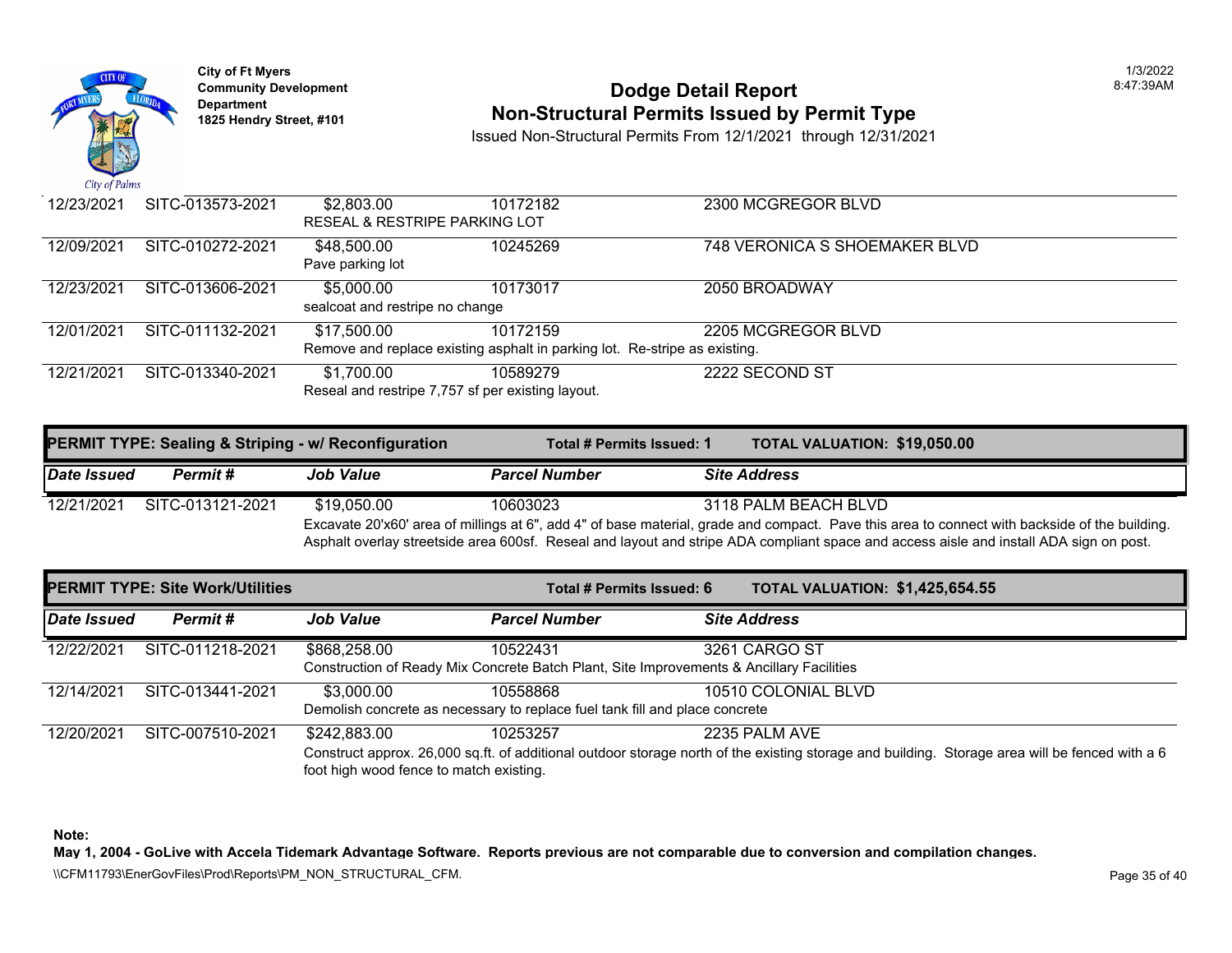

|             | <b>PERMIT TYPE: Solar Electrical: 1&amp;2 Family</b> |                                                            | Total # Permits Issued: 14                                              | <b>TOTAL VALUATION: \$534,48</b> |
|-------------|------------------------------------------------------|------------------------------------------------------------|-------------------------------------------------------------------------|----------------------------------|
| Date Issued | Permit#                                              | <b>Job Value</b>                                           | <b>Parcel Number</b>                                                    | <b>Site Address</b>              |
| 12/15/2021  | TRD-013314-2021                                      | \$18,000.00<br><b>SOLAR PV INSTALLATION</b>                | 10253716                                                                | 2341 TOWLES ST                   |
| 12/28/2021  | TRD-013840-2021                                      | \$58,440.00                                                | 10576184<br>INSTALLATION OF 7.48 KW ROOF-MOUNTED SYSTEM AND 2 BATTERIES | 10932 PISTOIA DR                 |
| 12/08/2021  | TRD-013164-2021                                      | \$33,888.74<br>Installation of PV System to roof           | 10584092                                                                | 4222 BLUEGRASS DR                |
| 12/10/2021  | TRD-012597-2021                                      | \$61,501.00<br>ROOF MOUNTED SOLAR SYSTEM 10.4 kw pv system | 10563357                                                                | 3820 DUNNSTER CT                 |
| 12/06/2021  | TRD-013053-2021                                      | \$18,000.00<br>SOLAR PV INSTALLATION-ROOF TOP              | 10576392                                                                | 3247 BIRCHIN LN                  |
| 12/17/2021  | TRD-013647-2021                                      | \$46,002.00                                                | 10590115<br>INSTALL RESIDENTIAL ROOF MOUNTED SOLAR PHOTOVOLTAIC SYSTEM  | 4081 SPOTTED EAGLE WAY           |
| 12/30/2021  | TRD-014121-2021                                      | \$38,652.63                                                | 10184893<br>INSTALLATION OF AN 11.52 KW PV SOLAR ROOF-MOUNTED SYSTEM    | 4310 LAGG AVE                    |

**Note:**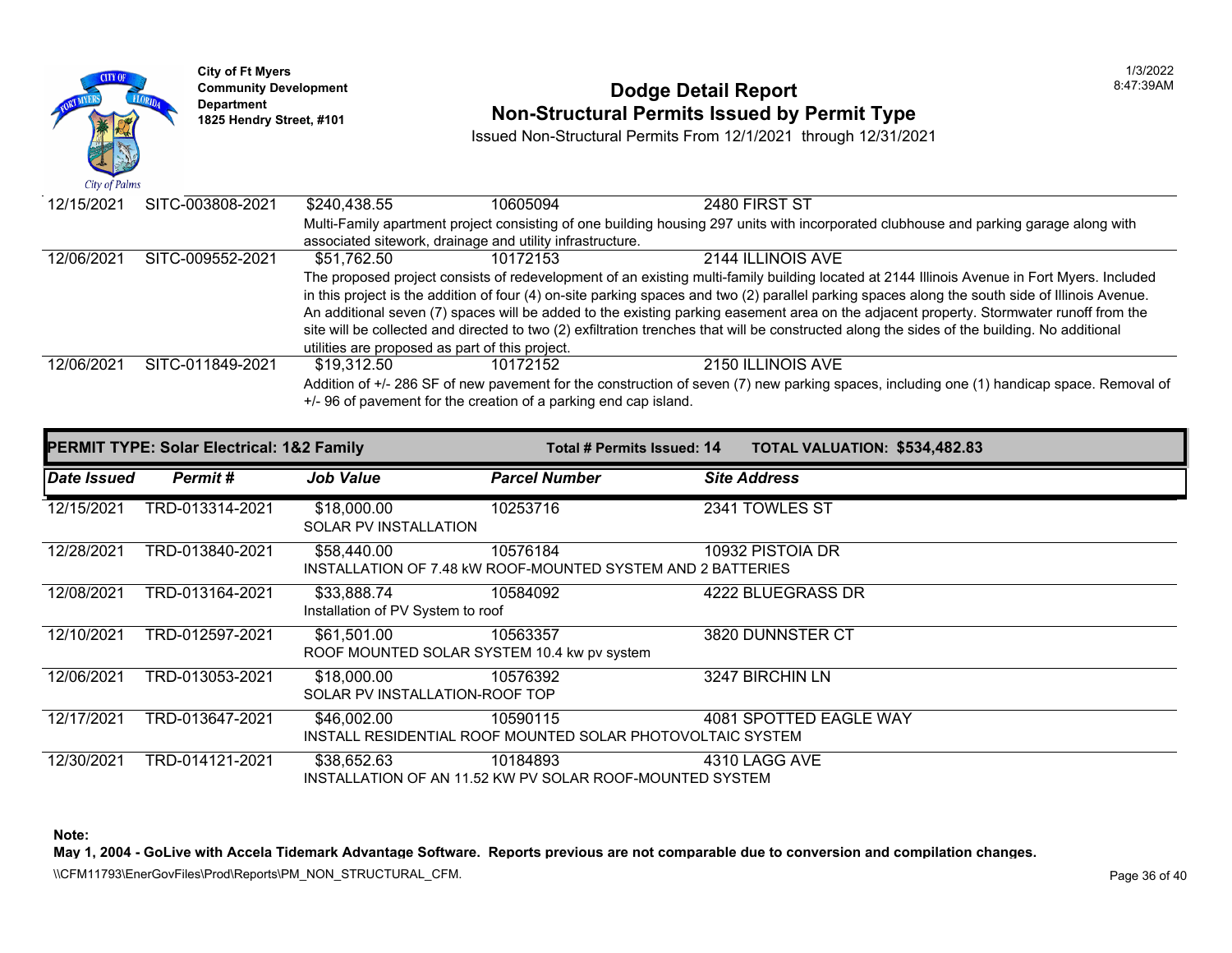

## **Community Development 18:47:39AM**<br>
Dodge Detail Report **Department** 18:47:39AM<br>
1825 Hendry Street, #101 **Non-Structural Permits Issued by Permit Type**

Issued Non-Structural Permits From 12/1/2021 through 12/31/2021

| 12/17/2021 | TRD-013679-2021 | \$44,772.00                                        | 10245507                                                                            | 3704 EDGEWOOD AVE   |
|------------|-----------------|----------------------------------------------------|-------------------------------------------------------------------------------------|---------------------|
|            |                 |                                                    | 11.56 KW PV SOLAR PANEL INSTALLATION ROOF MOUNTED                                   |                     |
| 12/09/2021 | TRD-013535-2021 | \$26,195.00                                        | 10184615                                                                            | 1570 WINKLER AVE    |
|            |                 | Install 8.88KW Photovoltaic system                 |                                                                                     |                     |
| 12/06/2021 | TRD-013445-2021 | \$32,106.00                                        | 10247942                                                                            | 750 JARMILLA LN     |
|            |                 | ROOF MOUNTED SOLAR PANEL INSTALL                   |                                                                                     |                     |
| 12/08/2021 | TRD-012099-2021 | \$35,151.52                                        | 10564833                                                                            | 12853 CHADSFORD CIR |
|            |                 | Installation of roof-mounted 7.2kW solar PV system |                                                                                     |                     |
| 12/09/2021 | TRD-013222-2021 | \$34,773.94                                        | 10246175                                                                            | 4150 MADISON AVE    |
|            |                 | Py installation Roof Mount                         |                                                                                     |                     |
| 12/22/2021 | TRD-013802-2021 | \$47,000.00                                        | 10507113                                                                            | 8661 PEGASUS DR     |
|            |                 | SOLAR PV INSTALLATION WITH LINE SIDE TAP           |                                                                                     |                     |
| 12/01/2021 | TRD-012087-2021 | \$40,000.00                                        | 10186620                                                                            | 1675 NORTH DR       |
|            |                 |                                                    | Installation of 6.8 kW rooftop mounted photovoltaic solar array with microinverters |                     |

| <b>PERMIT TYPE: Solar Pool Heater: 1&amp;2 Family</b> |                 |                                                                    | Total # Permits Issued: 5 | <b>TOTAL VALUATION: \$15,640.00</b> |
|-------------------------------------------------------|-----------------|--------------------------------------------------------------------|---------------------------|-------------------------------------|
| Date Issued                                           | Permit#         | <b>Job Value</b>                                                   | <b>Parcel Number</b>      | <b>Site Address</b>                 |
| 12/07/2021                                            | TRD-013608-2021 | \$2,000.00<br><b>SOLAR POOL HEATER</b>                             | 10531007                  | 11037 SURREY PL                     |
| 12/15/2021                                            | TRD-013979-2021 | \$2,000.00<br><b>SOLAR POOL HEATER</b>                             | 10557750                  | 11133 ESTEBAN DR                    |
| 12/03/2021                                            | TRD-013507-2021 | \$2.485.00<br>Install solar pool heat tie into existing automation | 10538265                  | 11818 DIXON DR                      |
| 12/08/2021                                            | TRD-013672-2021 | \$2,485.00<br>Install solar pool heat tie into existing automation | 10525329                  | 8118 FELISA CT                      |
| 12/08/2021                                            | TRD-013687-2021 | \$6,670.00<br>Solar Pool HEater                                    | 10574747                  | 10338 FONTANELLA DR                 |

**Note:** 

**May 1, 2004 - GoLive with Accela Tidemark Advantage Software. Reports previous are not comparable due to conversion and compilation changes.**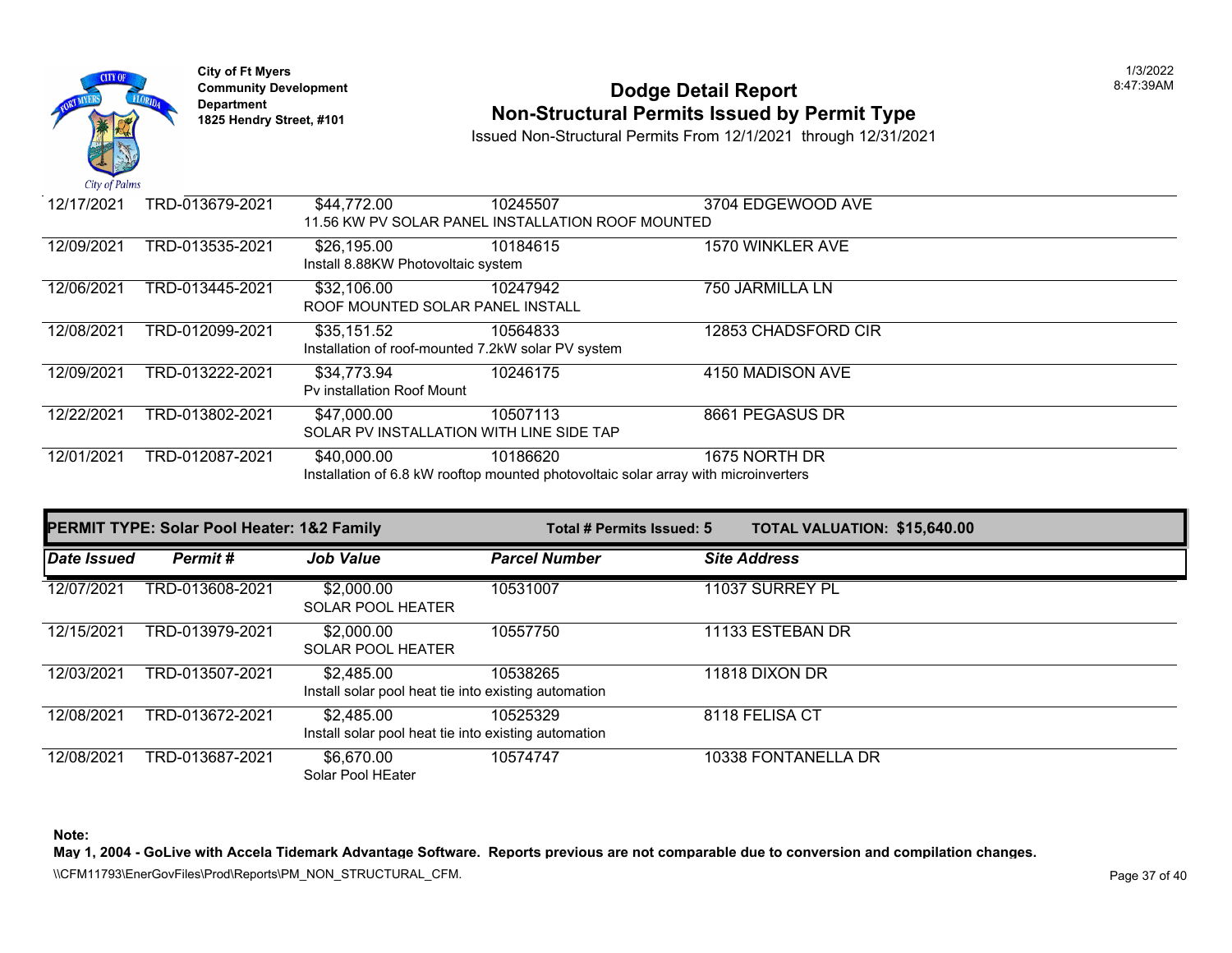

# **Community Development** 8:47:39AM **Dodge Detail Report Department Non-Structural Permits Issued by Permit Type 1825 Hendry Street, #101**

Issued Non-Structural Permits From 12/1/2021 through 12/31/2021

|             | <b>PERMIT TYPE: Special Event (Tent Permit)</b> |                                                       | Total # Permits Issued: 1 | <b>TOTAL VALUATION:</b> |
|-------------|-------------------------------------------------|-------------------------------------------------------|---------------------------|-------------------------|
| Date Issued | Permit #                                        | <b>Job Value</b>                                      | <b>Parcel Number</b>      | <b>Site Address</b>     |
| 12/06/2021  | TEMP-013494-2021                                |                                                       | 10196113                  | 5324 S CLEVELAND AVE    |
|             |                                                 | 40x60 Tent for Retail sales of Fireworks per chpt 791 |                           |                         |

|             |                 | <b>PERMIT TYPE: Upgrade Alteration Repair: 1&amp;2 Family</b> | Total # Permits Issued: 2                                                       | <b>TOTAL VALUATION: \$4,000.0</b> |
|-------------|-----------------|---------------------------------------------------------------|---------------------------------------------------------------------------------|-----------------------------------|
| Date Issued | Permit #        | <b>Job Value</b>                                              | <b>Parcel Number</b>                                                            | <b>Site Address</b>               |
| 12/02/2021  | TRD-013655-2021 | \$1,700.00                                                    | 10251859<br>upgrade outside service and inside panel. Replace in and out panel. | <b>1958 HIGH ST</b>               |
| 12/09/2021  | TRD-013571-2021 | \$2,300,00<br>Service upgrade and panel change                | 10250602                                                                        | 1760 GLENWAY CT                   |

| <b>PERMIT TYPE: Upgrade Alteration Repair: Commercial</b> |                 | <b>TOTAL VALUATION: \$2,495.0</b><br>Total # Permits Issued: 1 |                      |                                                                               |
|-----------------------------------------------------------|-----------------|----------------------------------------------------------------|----------------------|-------------------------------------------------------------------------------|
| Date Issued                                               | Permit #        | Job Value                                                      | <b>Parcel Number</b> | <b>Site Address</b>                                                           |
| 12/06/2021                                                | TRD-013601-2021 | \$2.495.00                                                     | 10162344             | <b>1415 DEAN ST</b>                                                           |
|                                                           |                 |                                                                |                      | INSTALL 2-INCH BACKFLOW ON WATER SERVICE LOCATED UNDERNEATH OF BUILDING RIGHT |

|             |                  | <b>PERMIT TYPE: Utility Connection (Connect to City Owned Utility)</b> | Total # Permits Issued: 1 | TOTAL VALUATION: \$5,000.                                                                                               |
|-------------|------------------|------------------------------------------------------------------------|---------------------------|-------------------------------------------------------------------------------------------------------------------------|
| Date Issued | Permit #         | <b>Job Value</b>                                                       | <b>Parcel Number</b>      | <b>Site Address</b>                                                                                                     |
| 12/23/2021  | SITC-013124-2021 | \$5,000.00                                                             | 10499403                  | 8291 DANI DR<br>The owner is splitting a unit and is needing to add a meter and backflow to service the additional unit |

**PERMIT TYPE: Wall Sign Total # Permits Issued: 15 TOTAL VALUATION: \$50,509.00** 

**Note:**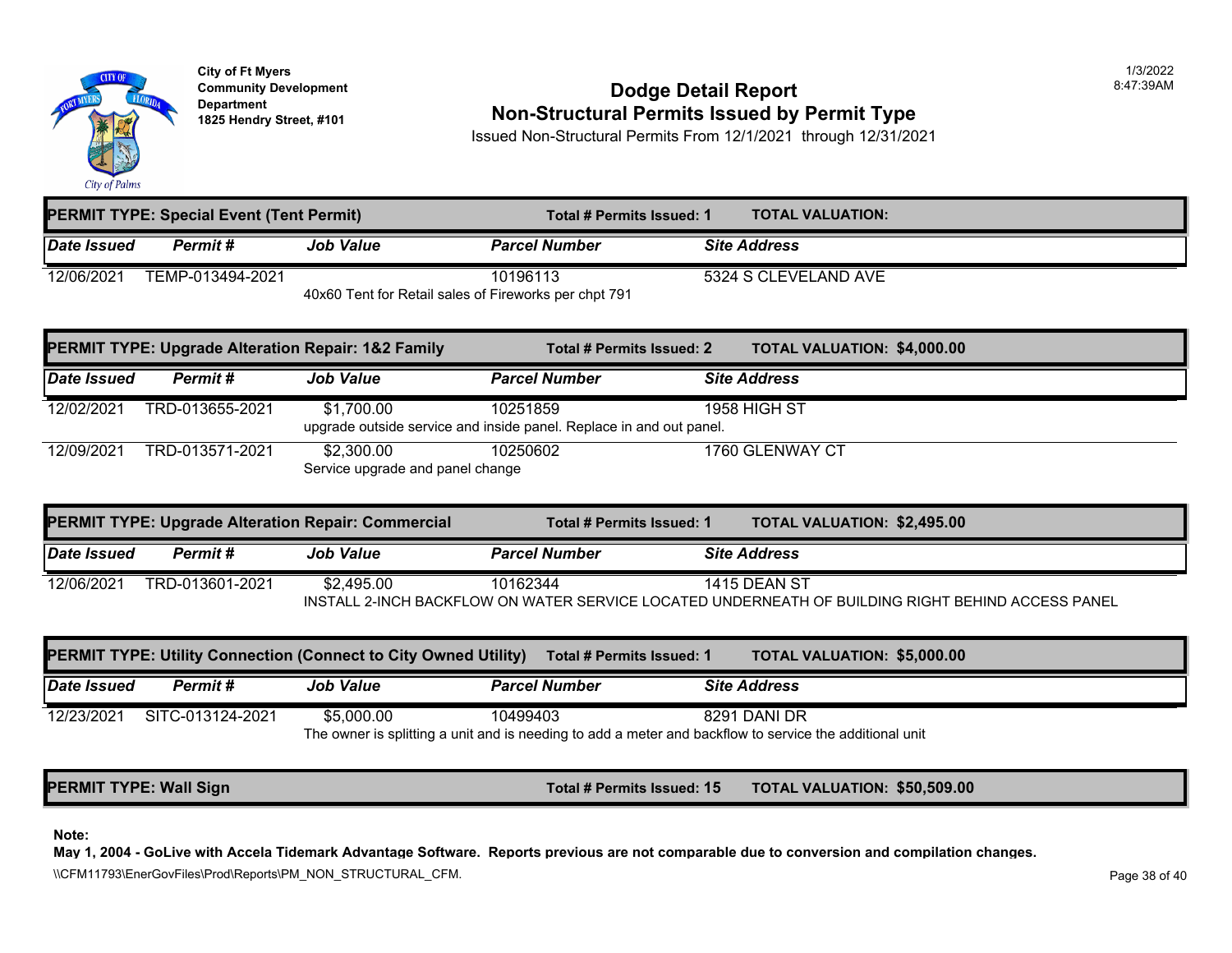

## **Community Development** 8:47:39AM **Dodge Detail Report Department Non-Structural Permits Issued by Permit Type 1825 Hendry Street, #101**

Issued Non-Structural Permits From 12/1/2021 through 12/31/2021

| Date Issued | Permit#          | <b>Job Value</b>                                  | <b>Parcel Number</b>                                                             | <b>Site Address</b>                                                                                         |
|-------------|------------------|---------------------------------------------------|----------------------------------------------------------------------------------|-------------------------------------------------------------------------------------------------------------|
| 12/21/2021  | SIGN-013351-2021 | \$5,500.00                                        | 10555334                                                                         | 9345 BEN C PRATT SIX MILE CYP                                                                               |
|             |                  |                                                   | (89463)Install face lit logo and channel letters on raceway on wall of building. |                                                                                                             |
| 12/08/2021  | SIGN-010802-2021 | \$1,200.00                                        | 10187237                                                                         | 5246 RED CEDAR DR                                                                                           |
|             |                  |                                                   | Install sets of non-iluminated metal letters. - SouthEsat Elevation              |                                                                                                             |
| 12/22/2021  | SIGN-009715-2021 | \$2,400.00                                        | 10162484                                                                         | 1601 HENDRY ST                                                                                              |
|             |                  | DEMINE Immigration Law Firm Sign 2                |                                                                                  |                                                                                                             |
|             |                  |                                                   |                                                                                  | installing new non-lit acrylic letters, black, to read: Logo DeMine Immigration Law Firm on facade of build |
| 12/22/2021  | SIGN-009714-2021 | \$2,400.00                                        | 10162484                                                                         | 1601 HENDRY ST                                                                                              |
|             |                  | <b>DEMINE Immigration Law Firm Sign 1</b>         |                                                                                  |                                                                                                             |
|             |                  |                                                   |                                                                                  | installing new non-lit acrylic letters, black, to read: Logo DeMine Immigration Law Firm on facade of build |
| 12/22/2021  | SIGN-013778-2021 | \$750.00                                          | 10476707                                                                         | 4770 COLONIAL BLVD                                                                                          |
|             |                  |                                                   |                                                                                  | Installing new LED Channel logo onto facade of building. Domino's logo to be flush-mounted, using existi    |
| 12/29/2021  | SIGN-013881-2021 | \$2,459.00                                        | 10499403                                                                         | 8291 DANI DR #135                                                                                           |
|             |                  |                                                   | INSTALLING MAJESTIC NAILS WALL SIGN- EAST ELEV.                                  |                                                                                                             |
| 12/15/2021  | SIGN-011587-2021 | \$2,200.00                                        | 10468404                                                                         | 8930 COLONIAL CENTER DR                                                                                     |
|             |                  | Remove and Replace existing wall sign             |                                                                                  |                                                                                                             |
| 12/08/2021  | SIGN-010803-2021 | \$2,400.00                                        | 10187237                                                                         | 5246 RED CEDAR DR                                                                                           |
|             |                  | Install channel letters - SouthWest Elevation     |                                                                                  |                                                                                                             |
| 12/21/2021  | SIGN-013251-2021 | \$2,400.00                                        | 10547463                                                                         | 3230 FORUM BLVD                                                                                             |
|             |                  | Install wall sign for Premier Womens Care         |                                                                                  |                                                                                                             |
| 12/15/2021  | SIGN-012028-2021 | \$1,200.00                                        | 10499403                                                                         | 8291 DANI DR                                                                                                |
|             |                  | Install Wall Sign for IVX Health                  |                                                                                  |                                                                                                             |
| 12/08/2021  | SIGN-009050-2021 | \$15,000.00                                       | 10255506                                                                         | 2850 COLONIAL BLVD                                                                                          |
|             |                  |                                                   | Replacement of existing sign with new sign, change of business ownership.        |                                                                                                             |
| 12/08/2021  | SIGN-010791-2021 | \$1,200.00                                        | 10187237                                                                         | 5246 RED CEDAR DR                                                                                           |
|             |                  | Install Stud mount letters. - Northwest Elevation |                                                                                  |                                                                                                             |
| 12/15/2021  | SIGN-011463-2021 | \$8,000.00                                        | 10602147                                                                         | 8981 COLONIAL CENTER DR                                                                                     |
|             |                  | Signage                                           |                                                                                  |                                                                                                             |

**Note:**